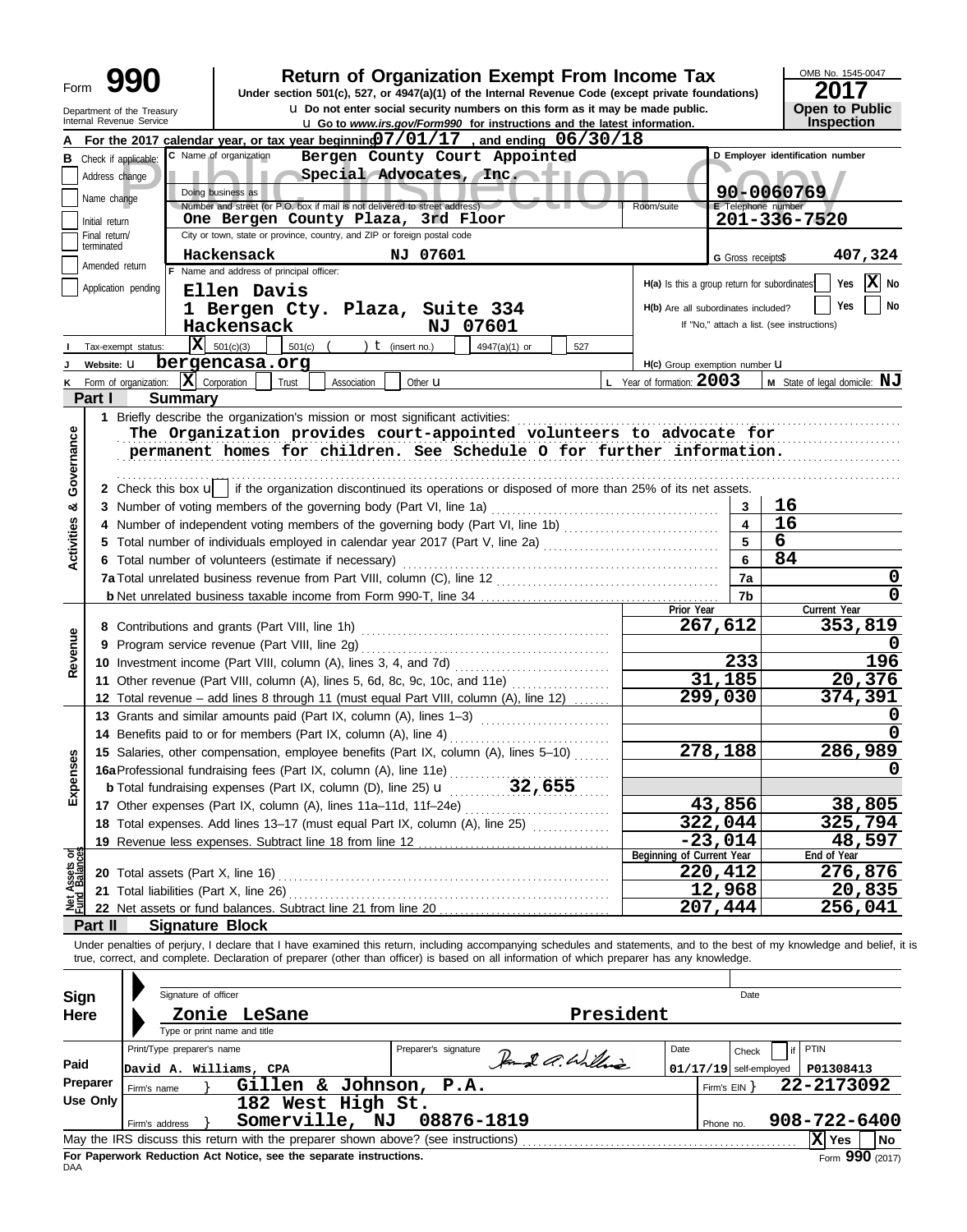|                                                                     |                | Form 990 (2017) Bergen County Court Appointed                                                                                                                                                                 | 90-0060769  |               | Page 2                |
|---------------------------------------------------------------------|----------------|---------------------------------------------------------------------------------------------------------------------------------------------------------------------------------------------------------------|-------------|---------------|-----------------------|
| Part III                                                            |                | <b>Statement of Program Service Accomplishments</b>                                                                                                                                                           |             |               |                       |
|                                                                     |                |                                                                                                                                                                                                               |             |               | 図                     |
| 1 Briefly describe the organization's mission:                      |                |                                                                                                                                                                                                               |             |               |                       |
|                                                                     |                |                                                                                                                                                                                                               |             |               |                       |
|                                                                     |                | <u> ULIALIA LIAAAAATIAK</u>                                                                                                                                                                                   |             |               |                       |
|                                                                     |                |                                                                                                                                                                                                               |             |               |                       |
| $\mathbf{2}$                                                        |                | Did the organization undertake any significant program services during the year which were not listed on the                                                                                                  |             |               |                       |
|                                                                     |                |                                                                                                                                                                                                               |             |               | Yes $ X $ No          |
| If "Yes," describe these new services on Schedule O.                |                |                                                                                                                                                                                                               |             |               |                       |
| 3                                                                   |                | Did the organization cease conducting, or make significant changes in how it conducts, any program                                                                                                            |             |               |                       |
| services?                                                           |                |                                                                                                                                                                                                               |             |               | Yes $\overline{X}$ No |
| If "Yes," describe these changes on Schedule O.                     |                |                                                                                                                                                                                                               |             |               |                       |
| 4                                                                   |                | Describe the organization's program service accomplishments for each of its three largest program services, as measured by                                                                                    |             |               |                       |
|                                                                     |                | expenses. Section 501(c)(3) and 501(c)(4) organizations are required to report the amount of grants and allocations to others,<br>the total expenses, and revenue, if any, for each program service reported. |             |               |                       |
|                                                                     |                |                                                                                                                                                                                                               |             |               |                       |
|                                                                     |                |                                                                                                                                                                                                               |             |               |                       |
|                                                                     |                | The Organization provides court-appointed volunteers to advocate for                                                                                                                                          |             |               |                       |
|                                                                     |                | permanent homes for children. The organization is principally in the                                                                                                                                          |             |               |                       |
|                                                                     |                | business of recruiting, training, and supervising volunteers who are                                                                                                                                          |             |               |                       |
|                                                                     |                | appointed by a judge in Family court to advocate for a child or family of                                                                                                                                     |             |               |                       |
|                                                                     |                | children who are in foster care. This year, the Organization served 177                                                                                                                                       |             |               |                       |
|                                                                     |                | children and utilized the services of 84 volunteers who donated 12,432                                                                                                                                        |             |               |                       |
|                                                                     |                | hours of their time to the organization's mission.                                                                                                                                                            |             |               |                       |
|                                                                     |                |                                                                                                                                                                                                               |             |               |                       |
|                                                                     |                | Program services expenses and other expenses as presented here does not                                                                                                                                       |             |               |                       |
|                                                                     |                | include \$394,489 of donated services (see Schedule O for details).                                                                                                                                           |             |               |                       |
|                                                                     |                |                                                                                                                                                                                                               |             |               |                       |
|                                                                     |                |                                                                                                                                                                                                               |             |               |                       |
|                                                                     |                |                                                                                                                                                                                                               |             |               |                       |
|                                                                     |                |                                                                                                                                                                                                               |             |               |                       |
|                                                                     |                |                                                                                                                                                                                                               |             |               |                       |
|                                                                     |                |                                                                                                                                                                                                               |             |               |                       |
|                                                                     |                |                                                                                                                                                                                                               |             |               |                       |
|                                                                     |                |                                                                                                                                                                                                               |             |               |                       |
|                                                                     |                |                                                                                                                                                                                                               |             |               |                       |
|                                                                     |                |                                                                                                                                                                                                               |             |               |                       |
|                                                                     |                |                                                                                                                                                                                                               |             |               |                       |
|                                                                     |                |                                                                                                                                                                                                               |             |               |                       |
|                                                                     |                |                                                                                                                                                                                                               |             |               |                       |
| 4c (Code:                                                           | ) (Expenses \$ | including grants of \$                                                                                                                                                                                        |             | ) (Revenue \$ |                       |
|                                                                     |                |                                                                                                                                                                                                               |             |               |                       |
|                                                                     |                |                                                                                                                                                                                                               |             |               |                       |
|                                                                     |                |                                                                                                                                                                                                               |             |               |                       |
|                                                                     |                |                                                                                                                                                                                                               |             |               |                       |
|                                                                     |                |                                                                                                                                                                                                               |             |               |                       |
|                                                                     |                |                                                                                                                                                                                                               |             |               |                       |
|                                                                     |                |                                                                                                                                                                                                               |             |               |                       |
|                                                                     |                |                                                                                                                                                                                                               |             |               |                       |
|                                                                     |                |                                                                                                                                                                                                               |             |               |                       |
|                                                                     |                |                                                                                                                                                                                                               |             |               |                       |
|                                                                     |                |                                                                                                                                                                                                               |             |               |                       |
|                                                                     |                |                                                                                                                                                                                                               |             |               |                       |
| 4d Other program services (Describe in Schedule O.)<br>(Expenses \$ |                |                                                                                                                                                                                                               |             |               |                       |
| 4e Total program service expenses u                                 |                | including grants of\$<br>266,386                                                                                                                                                                              | (Revenue \$ |               |                       |
|                                                                     |                |                                                                                                                                                                                                               |             |               |                       |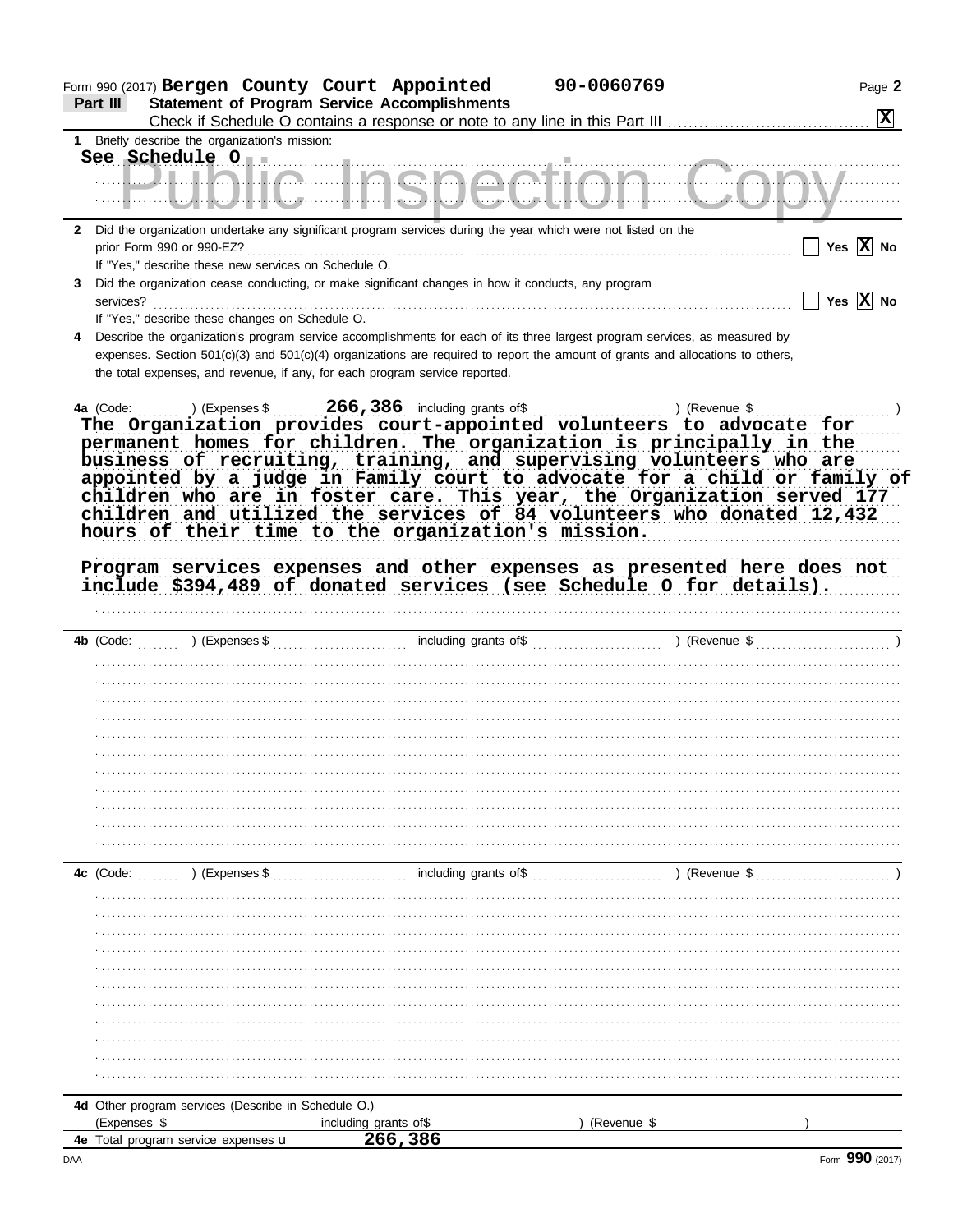**Part IV Checklist of Required Schedules** Form 990 (2017) Page **3 Bergen County Court Appointed 90-0060769**

|     |                                                                                                                         |                | <b>Yes</b>  | No          |
|-----|-------------------------------------------------------------------------------------------------------------------------|----------------|-------------|-------------|
| 1   | Is the organization described in section $501(c)(3)$ or $4947(a)(1)$ (other than a private foundation)? If "Yes,"       |                |             |             |
|     |                                                                                                                         | 1              | X           |             |
| 2   | Is the organization required to complete Schedule B, Schedule of Contributors (see instructions)?                       | $\overline{2}$ | X           |             |
| 3   | Did the organization engage in direct or indirect political campaign activities on behalf of or in opposition to        |                |             |             |
|     | candidates for public office? If "Yes," complete Schedule C, Part I                                                     | 3.             |             | X           |
| 4   | Section 501(c)(3) organizations. Did the organization engage in lobbying activities, or have a section 501(h)           |                |             |             |
|     |                                                                                                                         | 4              |             | X           |
| 5   | Is the organization a section $501(c)(4)$ , $501(c)(5)$ , or $501(c)(6)$ organization that receives membership dues,    |                |             |             |
|     | assessments, or similar amounts as defined in Revenue Procedure 98-19? If "Yes," complete Schedule C,                   |                |             |             |
|     |                                                                                                                         | 5              |             | X           |
| 6   | Did the organization maintain any donor advised funds or any similar funds or accounts for which donors                 |                |             |             |
|     | have the right to provide advice on the distribution or investment of amounts in such funds or accounts? If             |                |             |             |
|     | "Yes," complete Schedule D, Part I                                                                                      | 6              |             | X           |
| 7   | Did the organization receive or hold a conservation easement, including easements to preserve open space,               |                |             |             |
|     | the environment, historic land areas, or historic structures? If "Yes," complete Schedule D, Part II                    | $\overline{7}$ |             | X           |
| 8   | Did the organization maintain collections of works of art, historical treasures, or other similar assets? If "Yes,"     |                |             |             |
|     |                                                                                                                         | 8              |             | X           |
| 9   | Did the organization report an amount in Part X, line 21, for escrow or custodial account liability, serve as a         |                |             |             |
|     | custodian for amounts not listed in Part X; or provide credit counseling, debt management, credit repair, or            |                |             |             |
|     | debt negotiation services? If "Yes," complete Schedule D, Part IV                                                       | 9              |             | X           |
| 10  | Did the organization, directly or through a related organization, hold assets in temporarily restricted                 |                |             |             |
|     | endowments, permanent endowments, or quasi-endowments? If "Yes," complete Schedule D, Part V                            | 10             |             | X           |
| 11  | If the organization's answer to any of the following questions is "Yes," then complete Schedule D, Parts VI,            |                |             |             |
|     | VII, VIII, IX, or X as applicable.                                                                                      |                |             |             |
| a   | Did the organization report an amount for land, buildings, and equipment in Part X, line 10? If "Yes,"                  |                |             |             |
|     | complete Schedule D, Part VI                                                                                            | 11a            | X           |             |
|     | <b>b</b> Did the organization report an amount for investments—other securities in Part X, line 12 that is 5% or more   |                |             |             |
|     | of its total assets reported in Part X, line 16? If "Yes," complete Schedule D, Part VII                                | 11b            |             | X           |
| c   | Did the organization report an amount for investments—program related in Part X, line 13 that is 5% or more             |                |             |             |
|     |                                                                                                                         | 11c            |             | X           |
| d   | Did the organization report an amount for other assets in Part X, line 15 that is 5% or more of its total assets        |                |             |             |
|     | reported in Part X, line 16? If "Yes," complete Schedule D, Part IX                                                     | 11d            |             | X           |
| е   | Did the organization report an amount for other liabilities in Part X, line 25? If "Yes," complete Schedule D, Part X   | 11e            | $\mathbf x$ |             |
| f   | Did the organization's separate or consolidated financial statements for the tax year include a footnote that addresses |                |             |             |
|     | the organization's liability for uncertain tax positions under FIN 48 (ASC 740)? If "Yes," complete Schedule D, Part X  | 11f            | X           |             |
|     | 12a Did the organization obtain separate, independent audited financial statements for the tax year? If "Yes," complete |                |             |             |
|     |                                                                                                                         | 12a            | Х           |             |
| b   | Was the organization included in consolidated, independent audited financial statements for the tax year? If            |                |             |             |
|     | "Yes," and if the organization answered "No" to line 12a, then completing Schedule D, Parts XI and XII is optional      | 12b            |             | X           |
| 13  |                                                                                                                         | 13             |             | $\mathbf x$ |
| 14a |                                                                                                                         | 14a            |             | X           |
| b   | Did the organization have aggregate revenues or expenses of more than \$10,000 from grantmaking,                        |                |             |             |
|     | fundraising, business, investment, and program service activities outside the United States, or aggregate               |                |             |             |
|     |                                                                                                                         | 14b            |             | X           |
| 15  | Did the organization report on Part IX, column (A), line 3, more than \$5,000 of grants or other assistance to or       |                |             |             |
|     | for any foreign organization? If "Yes," complete Schedule F, Parts II and IV                                            | 15             |             | X           |
| 16  | Did the organization report on Part IX, column (A), line 3, more than \$5,000 of aggregate grants or other              |                |             |             |
|     |                                                                                                                         | 16             |             | X           |
| 17  | Did the organization report a total of more than \$15,000 of expenses for professional fundraising services on          |                |             |             |
|     |                                                                                                                         | 17             |             | X           |
| 18  | Did the organization report more than \$15,000 total of fundraising event gross income and contributions on             |                |             |             |
|     | Part VIII, lines 1c and 8a? If "Yes," complete Schedule G, Part II                                                      | 18             | X           |             |
| 19  | Did the organization report more than \$15,000 of gross income from gaming activities on Part VIII, line 9a?            |                |             | X           |
|     |                                                                                                                         | 19             |             |             |

Form **990** (2017)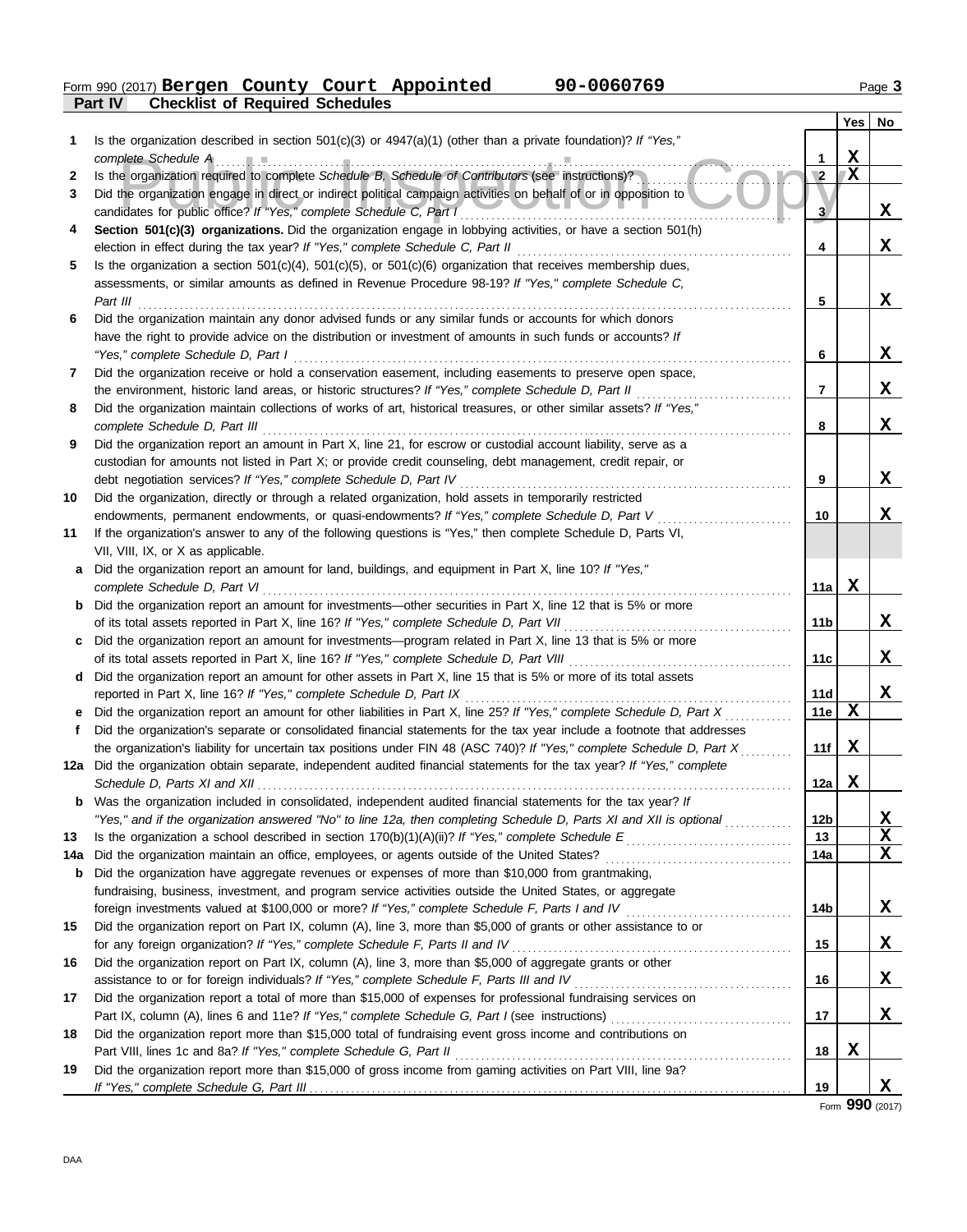Form 990 (2017) Page **4 Part IV Checklist of Required Schedules** *(continued)* **Bergen County Court Appointed 90-0060769**

|     | ган н<br>$\mathbf C$ reckrist of Required Scriedules ( $\mathbf C$ <i>oridinaed)</i>                             |                 |     |             |
|-----|------------------------------------------------------------------------------------------------------------------|-----------------|-----|-------------|
|     |                                                                                                                  |                 | Yes | No          |
| 20a | Did the organization operate one or more hospital facilities? If "Yes," complete Schedule H                      | <b>20a</b>      |     | X           |
| b   |                                                                                                                  | 20 <sub>b</sub> |     |             |
| 21  | Did the organization report more than \$5,000 of grants or other assistance to any domestic organization or      |                 |     |             |
|     | domestic government on Part IX, column (A), line 1? If "Yes," complete Schedule I, Parts I and II                | 21              |     | X           |
| 22  | Did the organization report more than \$5,000 of grants or other assistance to or for domestic individuals on    |                 |     |             |
|     | Part IX, column (A), line 2? If "Yes," complete Schedule I, Parts I and III                                      | 22              |     | X           |
| 23  | Did the organization answer "Yes" to Part VII, Section A, line 3, 4, or 5 about compensation of the              |                 |     |             |
|     | organization's current and former officers, directors, trustees, key employees, and highest compensated          |                 |     |             |
|     | employees? If "Yes," complete Schedule J                                                                         | 23              |     | X           |
|     | 24a Did the organization have a tax-exempt bond issue with an outstanding principal amount of more than          |                 |     |             |
|     | \$100,000 as of the last day of the year, that was issued after December 31, 2002? If "Yes," answer lines 24b    |                 |     |             |
|     | through 24d and complete Schedule K. If "No," go to line 25a                                                     | 24a             |     | x           |
| b   | Did the organization invest any proceeds of tax-exempt bonds beyond a temporary period exception?                | 24b             |     |             |
| c   | Did the organization maintain an escrow account other than a refunding escrow at any time during the year        |                 |     |             |
|     | to defease any tax-exempt bonds?                                                                                 | 24c             |     |             |
| d   | Did the organization act as an "on behalf of" issuer for bonds outstanding at any time during the year?          | 24d             |     |             |
|     | 25a Section 501(c)(3), 501(c)(4), and 501(c)(29) organizations. Did the organization engage in an excess benefit |                 |     |             |
|     | transaction with a disqualified person during the year? If "Yes," complete Schedule L, Part I                    | 25a             |     | X           |
| b   | Is the organization aware that it engaged in an excess benefit transaction with a disqualified person in a prior |                 |     |             |
|     | year, and that the transaction has not been reported on any of the organization's prior Forms 990 or 990-EZ?     |                 |     |             |
|     | If "Yes," complete Schedule L, Part I                                                                            | 25 <sub>b</sub> |     | X           |
| 26  | Did the organization report any amount on Part X, line 5, 6, or 22 for receivables from or payables to any       |                 |     |             |
|     | current or former officers, directors, trustees, key employees, highest compensated employees, or                |                 |     |             |
|     | disqualified persons? If "Yes," complete Schedule L, Part II                                                     | 26              |     | X           |
| 27  | Did the organization provide a grant or other assistance to an officer, director, trustee, key employee,         |                 |     |             |
|     | substantial contributor or employee thereof, a grant selection committee member, or to a 35% controlled          |                 |     |             |
|     | entity or family member of any of these persons? If "Yes," complete Schedule L, Part III                         | 27              |     | X           |
| 28  | Was the organization a party to a business transaction with one of the following parties (see Schedule L,        |                 |     |             |
|     | Part IV instructions for applicable filing thresholds, conditions, and exceptions):                              |                 |     |             |
| а   | A current or former officer, director, trustee, or key employee? If "Yes," complete Schedule L, Part IV          | 28a             |     | X           |
| b   | A family member of a current or former officer, director, trustee, or key employee? If "Yes," complete           |                 |     |             |
|     | Schedule L, Part IV                                                                                              | 28b             |     | X           |
| c   | An entity of which a current or former officer, director, trustee, or key employee (or a family member thereof)  |                 |     |             |
|     | was an officer, director, trustee, or direct or indirect owner? If "Yes," complete Schedule L, Part IV           | 28c             |     | X           |
| 29  | Did the organization receive more than \$25,000 in non-cash contributions? If "Yes," complete Schedule M         | 29              |     | X           |
| 30  | Did the organization receive contributions of art, historical treasures, or other similar assets, or qualified   |                 |     |             |
|     | conservation contributions? If "Yes," complete Schedule M                                                        | 30              |     | X           |
| 31  | Did the organization liquidate, terminate, or dissolve and cease operations? If "Yes," complete Schedule N,      |                 |     |             |
|     | Part I                                                                                                           | 31              |     | X           |
| 32  | Did the organization sell, exchange, dispose of, or transfer more than 25% of its net assets? If "Yes,"          |                 |     |             |
|     | complete Schedule N, Part II                                                                                     | 32              |     | X           |
| 33  | Did the organization own 100% of an entity disregarded as separate from the organization under Regulations       |                 |     |             |
|     | sections 301.7701-2 and 301.7701-3? If "Yes," complete Schedule R, Part I                                        | 33              |     | X           |
| 34  | Was the organization related to any tax-exempt or taxable entity? If "Yes," complete Schedule R, Part II, III,   |                 |     |             |
|     | or IV, and Part V, line 1                                                                                        | 34              |     | X           |
| 35a | Did the organization have a controlled entity within the meaning of section 512(b)(13)?                          | 35a             |     | $\mathbf x$ |
| b   | If "Yes" to line 35a, did the organization receive any payment from or engage in any transaction with a          |                 |     |             |
|     |                                                                                                                  | 35 <sub>b</sub> |     |             |
| 36  | Section 501(c)(3) organizations. Did the organization make any transfers to an exempt non-charitable             |                 |     |             |
|     | related organization? If "Yes," complete Schedule R, Part V, line 2                                              | 36              |     | X           |
| 37  | Did the organization conduct more than 5% of its activities through an entity that is not a related organization |                 |     |             |
|     | and that is treated as a partnership for federal income tax purposes? If "Yes," complete Schedule R,             |                 |     |             |
|     | Part VI                                                                                                          | 37              |     | x           |
| 38  | Did the organization complete Schedule O and provide explanations in Schedule O for Part VI, lines 11b and       |                 |     |             |
|     | 19? Note. All Form 990 filers are required to complete Schedule O.                                               | 38              | X   |             |
|     |                                                                                                                  |                 |     |             |

Form **990** (2017)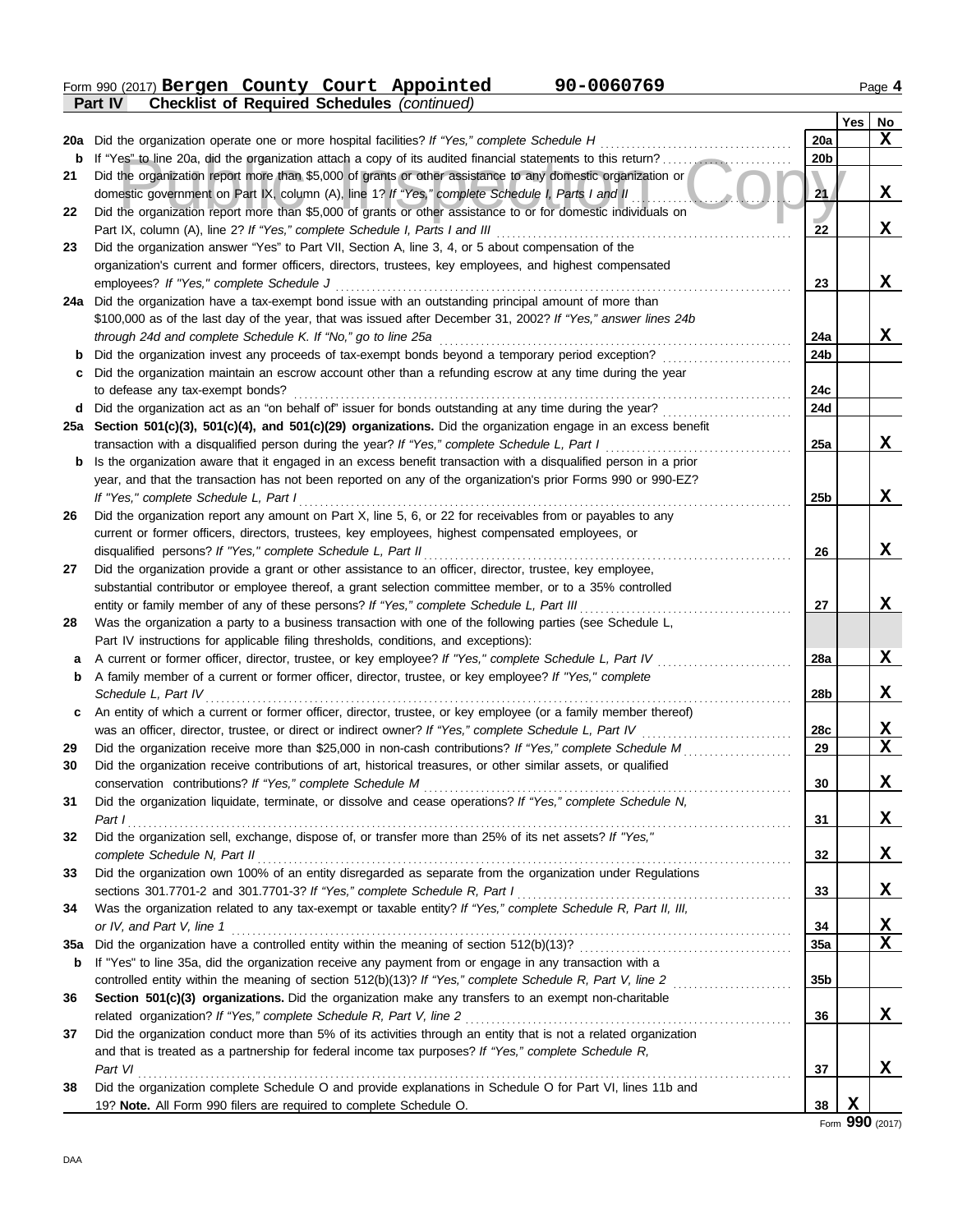|             | 90-0060769<br>Form 990 (2017) Bergen County Court Appointed                                                                                                                                                |                 |        | Page 5          |
|-------------|------------------------------------------------------------------------------------------------------------------------------------------------------------------------------------------------------------|-----------------|--------|-----------------|
|             | Statements Regarding Other IRS Filings and Tax Compliance<br>Part V                                                                                                                                        |                 |        |                 |
|             | Check if Schedule O contains a response or note to any line in this Part V                                                                                                                                 |                 |        |                 |
|             |                                                                                                                                                                                                            |                 | Yes    | No              |
| 1а          | 0<br>Enter the number reported in Box 3 of Form 1096. Enter -0- if not applicable<br>1a                                                                                                                    |                 |        |                 |
| $\mathbf b$ | $\mathbf 0$<br>Enter the number of Forms W-2G included in line 1a. Enter -0- if not applicable<br>1 <sub>b</sub>                                                                                           |                 |        |                 |
| с           | Did the organization comply with backup withholding rules for reportable payments to vendors and                                                                                                           |                 |        |                 |
|             | reportable gaming (gambling) winnings to prize winners?                                                                                                                                                    | 1c              |        |                 |
|             | 2a Enter the number of employees reported on Form W-3, Transmittal of Wage and Tax                                                                                                                         |                 |        |                 |
|             | 6<br>Statements, filed for the calendar year ending with or within the year covered by this return<br>2a                                                                                                   | 2 <sub>b</sub>  | X      |                 |
| b           | If at least one is reported on line 2a, did the organization file all required federal employment tax returns?                                                                                             |                 |        |                 |
| За          | Note. If the sum of lines 1a and 2a is greater than 250, you may be required to e-file (see instructions)<br>Did the organization have unrelated business gross income of \$1,000 or more during the year? | 3a              |        | X               |
| $\mathbf b$ | If "Yes," has it filed a Form 990-T for this year? If "No" to line 3b, provide an explanation in Schedule O                                                                                                | 3b              |        |                 |
| 4a          | At any time during the calendar year, did the organization have an interest in, or a signature or other authority                                                                                          |                 |        |                 |
|             | over, a financial account in a foreign country (such as a bank account, securities account, or other financial                                                                                             |                 |        |                 |
|             | account)?                                                                                                                                                                                                  | 4a              |        | X               |
| b           | If "Yes," enter the name of the foreign country: u                                                                                                                                                         |                 |        |                 |
|             | See instructions for filing requirements for FinCEN Form 114, Report of Foreign Bank and Financial Accounts                                                                                                |                 |        |                 |
|             | (FBAR).                                                                                                                                                                                                    |                 |        |                 |
| 5а          | Was the organization a party to a prohibited tax shelter transaction at any time during the tax year?                                                                                                      | 5a              |        | x               |
| b           | Did any taxable party notify the organization that it was or is a party to a prohibited tax shelter transaction?                                                                                           | 5 <sub>b</sub>  |        | X               |
|             | If "Yes" to line 5a or 5b, did the organization file Form 8886-T?                                                                                                                                          | 5c              |        |                 |
| 6a          | Does the organization have annual gross receipts that are normally greater than \$100,000, and did the                                                                                                     |                 |        |                 |
|             | organization solicit any contributions that were not tax deductible as charitable contributions?                                                                                                           | 6a              |        | X.              |
| b           | If "Yes," did the organization include with every solicitation an express statement that such contributions or                                                                                             |                 |        |                 |
|             | gifts were not tax deductible?                                                                                                                                                                             | 6b              |        |                 |
| 7           | Organizations that may receive deductible contributions under section 170(c).                                                                                                                              |                 |        |                 |
| а           | Did the organization receive a payment in excess of \$75 made partly as a contribution and partly for goods                                                                                                |                 |        |                 |
|             | and services provided to the payor?                                                                                                                                                                        | 7a              | X<br>X |                 |
| b           | If "Yes," did the organization notify the donor of the value of the goods or services provided?                                                                                                            | 7b              |        |                 |
| c           | Did the organization sell, exchange, or otherwise dispose of tangible personal property for which it was                                                                                                   | 7c              |        | X               |
|             | If "Yes," indicate the number of Forms 8282 filed during the year<br>7d                                                                                                                                    |                 |        |                 |
|             | Did the organization receive any funds, directly or indirectly, to pay premiums on a personal benefit contract?                                                                                            | 7е              |        | <u>x</u>        |
|             | Did the organization, during the year, pay premiums, directly or indirectly, on a personal benefit contract?                                                                                               | 7f              |        | X               |
|             | If the organization received a contribution of qualified intellectual property, did the organization file Form 8899 as required?                                                                           | 7g              |        | X               |
| n           | If the organization received a contribution of cars, boats, airplanes, or other vehicles, did the organization file a Form 1098-C?                                                                         | 7 <sub>h</sub>  |        | X               |
| 8           | Sponsoring organizations maintaining donor advised funds. Did a donor advised fund maintained by the                                                                                                       |                 |        |                 |
|             | sponsoring organization have excess business holdings at any time during the year?                                                                                                                         | 8               |        |                 |
| 9           | Sponsoring organizations maintaining donor advised funds.                                                                                                                                                  |                 |        |                 |
| a           | Did the sponsoring organization make any taxable distributions under section 4966?                                                                                                                         | 9а              |        |                 |
| b           | Did the sponsoring organization make a distribution to a donor, donor advisor, or related person?                                                                                                          | 9b              |        |                 |
| 10          | Section 501(c)(7) organizations. Enter:                                                                                                                                                                    |                 |        |                 |
| а           | 10a<br>Initiation fees and capital contributions included on Part VIII, line 12                                                                                                                            |                 |        |                 |
| b           | Gross receipts, included on Form 990, Part VIII, line 12, for public use of club facilities<br>10 <sub>b</sub>                                                                                             |                 |        |                 |
| 11          | Section 501(c)(12) organizations. Enter:                                                                                                                                                                   |                 |        |                 |
| a           | 11a<br>Gross income from members or shareholders                                                                                                                                                           |                 |        |                 |
| b           | Gross income from other sources (Do not net amounts due or paid to other sources                                                                                                                           |                 |        |                 |
|             | 11 <sub>b</sub><br>against amounts due or received from them.)<br>Section 4947(a)(1) non-exempt charitable trusts. Is the organization filing Form 990 in lieu of Form 1041?                               | 12a             |        |                 |
| 12a         | If "Yes," enter the amount of tax-exempt interest received or accrued during the year<br>12b                                                                                                               |                 |        |                 |
| b<br>13     | Section 501(c)(29) qualified nonprofit health insurance issuers.                                                                                                                                           |                 |        |                 |
| a           | Is the organization licensed to issue qualified health plans in more than one state?                                                                                                                       | 13а             |        |                 |
|             | Note. See the instructions for additional information the organization must report on Schedule O.                                                                                                          |                 |        |                 |
| b           | Enter the amount of reserves the organization is required to maintain by the states in which                                                                                                               |                 |        |                 |
|             | 13 <sub>b</sub>                                                                                                                                                                                            |                 |        |                 |
| c           | 13 <sub>c</sub><br>Enter the amount of reserves on hand                                                                                                                                                    |                 |        |                 |
| 14a         | Did the organization receive any payments for indoor tanning services during the tax year?                                                                                                                 | 14a             |        | x               |
| b           |                                                                                                                                                                                                            | 14 <sub>b</sub> |        |                 |
| DAA         |                                                                                                                                                                                                            |                 |        | Form 990 (2017) |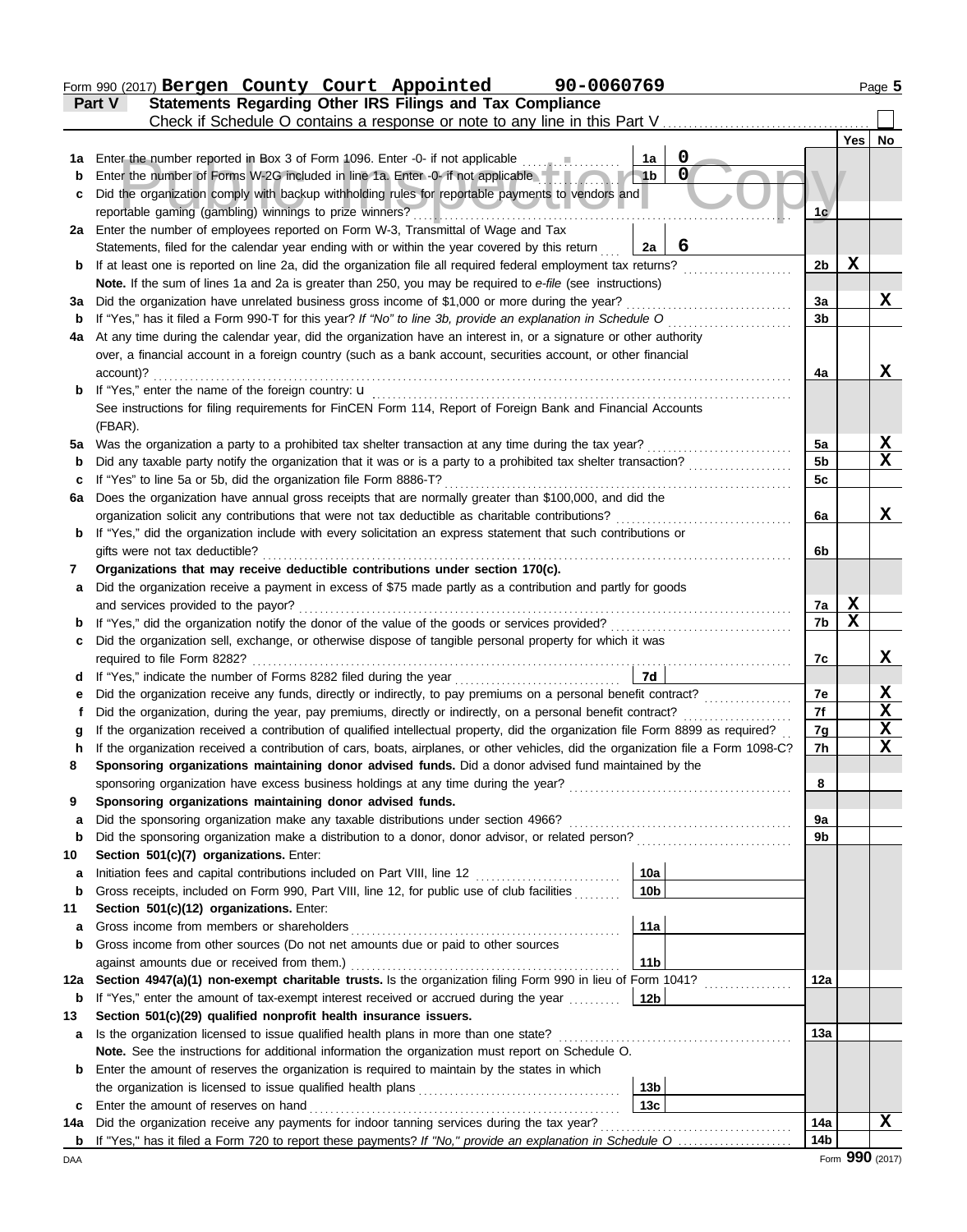|     | Form 990 (2017) Bergen County Court Appointed 90-0060769                                                                                                                                                                       |                         |                         | Page 6                  |  |  |  |  |  |  |  |  |  |
|-----|--------------------------------------------------------------------------------------------------------------------------------------------------------------------------------------------------------------------------------|-------------------------|-------------------------|-------------------------|--|--|--|--|--|--|--|--|--|
|     | Governance, Management, and Disclosure For each "Yes" response to lines 2 through 7b below, and for a "No"<br>Part VI                                                                                                          |                         |                         |                         |  |  |  |  |  |  |  |  |  |
|     | response to line 8a, 8b, or 10b below, describe the circumstances, processes, or changes in Schedule O. See instructions.                                                                                                      |                         |                         |                         |  |  |  |  |  |  |  |  |  |
|     |                                                                                                                                                                                                                                |                         |                         | X                       |  |  |  |  |  |  |  |  |  |
|     | Section A. Governing Body and Management                                                                                                                                                                                       |                         |                         |                         |  |  |  |  |  |  |  |  |  |
|     |                                                                                                                                                                                                                                |                         | Yes                     | No                      |  |  |  |  |  |  |  |  |  |
|     | <b>16</b><br>1a Enter the number of voting members of the governing body at the end of the tax year<br>1a                                                                                                                      |                         |                         |                         |  |  |  |  |  |  |  |  |  |
|     | If there are material differences in voting rights among members of the governing body, or                                                                                                                                     |                         |                         |                         |  |  |  |  |  |  |  |  |  |
|     | if the governing body delegated broad authority to an executive committee or similar                                                                                                                                           |                         |                         |                         |  |  |  |  |  |  |  |  |  |
|     | committee, explain in Schedule O.                                                                                                                                                                                              |                         |                         |                         |  |  |  |  |  |  |  |  |  |
| b   | 16<br>Enter the number of voting members included in line 1a, above, who are independent<br>1b                                                                                                                                 |                         |                         |                         |  |  |  |  |  |  |  |  |  |
| 2   | Did any officer, director, trustee, or key employee have a family relationship or a business relationship with                                                                                                                 |                         |                         |                         |  |  |  |  |  |  |  |  |  |
|     |                                                                                                                                                                                                                                | $\mathbf{2}$            |                         | X                       |  |  |  |  |  |  |  |  |  |
| 3   | Did the organization delegate control over management duties customarily performed by or under the direct                                                                                                                      |                         |                         |                         |  |  |  |  |  |  |  |  |  |
|     | supervision of officers, directors, or trustees, or key employees to a management company or other person?                                                                                                                     | 3                       |                         | X                       |  |  |  |  |  |  |  |  |  |
| 4   | Did the organization make any significant changes to its governing documents since the prior Form 990 was filed?                                                                                                               | $\overline{\mathbf{4}}$ |                         | $\overline{\textbf{x}}$ |  |  |  |  |  |  |  |  |  |
| 5   | Did the organization become aware during the year of a significant diversion of the organization's assets?                                                                                                                     |                         |                         |                         |  |  |  |  |  |  |  |  |  |
| 6   |                                                                                                                                                                                                                                |                         |                         |                         |  |  |  |  |  |  |  |  |  |
| 7a  | Did the organization have members, stockholders, or other persons who had the power to elect or appoint                                                                                                                        |                         |                         |                         |  |  |  |  |  |  |  |  |  |
|     | one or more members of the governing body?                                                                                                                                                                                     |                         |                         |                         |  |  |  |  |  |  |  |  |  |
|     | Are any governance decisions of the organization reserved to (or subject to approval by) members,                                                                                                                              |                         |                         |                         |  |  |  |  |  |  |  |  |  |
| b   |                                                                                                                                                                                                                                |                         |                         |                         |  |  |  |  |  |  |  |  |  |
| 8   | Did the organization contemporaneously document the meetings held or written actions undertaken during the year by the following:                                                                                              | 7b                      |                         | X                       |  |  |  |  |  |  |  |  |  |
| а   | The governing body?                                                                                                                                                                                                            | 8a                      | X                       |                         |  |  |  |  |  |  |  |  |  |
| b   |                                                                                                                                                                                                                                | 8b                      | $\overline{\mathbf{X}}$ |                         |  |  |  |  |  |  |  |  |  |
| 9   | Is there any officer, director, trustee, or key employee listed in Part VII, Section A, who cannot be reached at                                                                                                               |                         |                         |                         |  |  |  |  |  |  |  |  |  |
|     |                                                                                                                                                                                                                                | 9                       |                         | X                       |  |  |  |  |  |  |  |  |  |
|     | Section B. Policies (This Section B requests information about policies not required by the Internal Revenue Code.)                                                                                                            |                         |                         |                         |  |  |  |  |  |  |  |  |  |
|     |                                                                                                                                                                                                                                |                         | Yes                     | No                      |  |  |  |  |  |  |  |  |  |
|     |                                                                                                                                                                                                                                | 10a                     |                         | X                       |  |  |  |  |  |  |  |  |  |
|     | If "Yes," did the organization have written policies and procedures governing the activities of such chapters,                                                                                                                 |                         |                         |                         |  |  |  |  |  |  |  |  |  |
| b   | affiliates, and branches to ensure their operations are consistent with the organization's exempt purposes?                                                                                                                    | 10 <sub>b</sub>         |                         |                         |  |  |  |  |  |  |  |  |  |
|     | 11a Has the organization provided a complete copy of this Form 990 to all members of its governing body before filing the form?                                                                                                | 11a                     | X                       |                         |  |  |  |  |  |  |  |  |  |
|     | Describe in Schedule O the process, if any, used by the organization to review this Form 990.                                                                                                                                  |                         |                         |                         |  |  |  |  |  |  |  |  |  |
| b   |                                                                                                                                                                                                                                |                         | X                       |                         |  |  |  |  |  |  |  |  |  |
| 12a | Did the organization have a written conflict of interest policy? If "No," go to line 13<br>Were officers, directors, or trustees, and key employees required to disclose annually interests that could give rise to conflicts? | 12a<br>12 <sub>b</sub>  | $\mathbf X$             |                         |  |  |  |  |  |  |  |  |  |
| b   |                                                                                                                                                                                                                                |                         |                         |                         |  |  |  |  |  |  |  |  |  |
| c   | Did the organization regularly and consistently monitor and enforce compliance with the policy? If "Yes,"                                                                                                                      |                         | X                       |                         |  |  |  |  |  |  |  |  |  |
|     | describe in Schedule O how this was done                                                                                                                                                                                       | 12c<br>13               | X                       |                         |  |  |  |  |  |  |  |  |  |
| 13  | Did the organization have a written document retention and destruction policy?                                                                                                                                                 | 14                      | $\mathbf x$             |                         |  |  |  |  |  |  |  |  |  |
| 14  | Did the process for determining compensation of the following persons include a review and approval by                                                                                                                         |                         |                         |                         |  |  |  |  |  |  |  |  |  |
| 15  |                                                                                                                                                                                                                                |                         |                         |                         |  |  |  |  |  |  |  |  |  |
|     | independent persons, comparability data, and contemporaneous substantiation of the deliberation and decision?                                                                                                                  |                         |                         |                         |  |  |  |  |  |  |  |  |  |

#### **Section C. Disclosure**

**17** List the states with which a copy of this Form 990 is required to be filed  $\bf{u}$  NJ metables contains and consequences with which a copy of this Form 990 is required to be filed  $\bf{u}$  NJ

organization's exempt status with respect to such arrangements?

**18** Section 6104 requires an organization to make its Forms 1023 (or 1024 if applicable), 990, and 990-T (Section 501(c)(3)s only)

a The organization's CEO, Executive Director, or top management official *communical* content content content content of the organization's CEO, Executive Director, or top management official content content content of the

available for public inspection. Indicate how you made these available. Check all that apply.

|  |  |  |  |  |  | Own website $ \mathbf{X} $ Another's website $ \mathbf{X} $ Upon request $\Box$ Other (explain in Schedule O) |  |  |  |  |  |
|--|--|--|--|--|--|---------------------------------------------------------------------------------------------------------------|--|--|--|--|--|
|--|--|--|--|--|--|---------------------------------------------------------------------------------------------------------------|--|--|--|--|--|

**16a** Did the organization invest in, contribute assets to, or participate in a joint venture or similar arrangement

Other officers or key employees of the organization . . . . . . . . . . . . . . . . . . . . . . . . . . . . . . . . . . . . . . . . . . . . . . . . . . . . . . . . . . . . . . . . . . . . . . . . . . . . . . .

If "Yes" to line 15a or 15b, describe the process in Schedule O (see instructions).

with a taxable entity during the year? . . . . . . . . . . . . . . . . . . . . . . . . . . . . . . . . . . . . . . . . . . . . . . . . . . . . . . . . . . . . . . . . . . . . . . . . . . . . . . . . . . . . . . . . . . . . . .

**b** If "Yes," did the organization follow a written policy or procedure requiring the organization to evaluate its

participation in joint venture arrangements under applicable federal tax law, and take steps to safeguard the

**19** Describe in Schedule O whether (and if so, how) the organization made its governing documents, conflict of interest policy, and financial statements available to the public during the tax year.

**20** State the name, address, and telephone number of the person who possesses the organization's books and records: u

| Organization | One Bergen County Plaza, Room 334 |              |
|--------------|-----------------------------------|--------------|
| Hackensack   | NJ 07601                          | 201-336-7520 |

**b**

**15a 15b** **X X**

**X**

**16a**

**16b**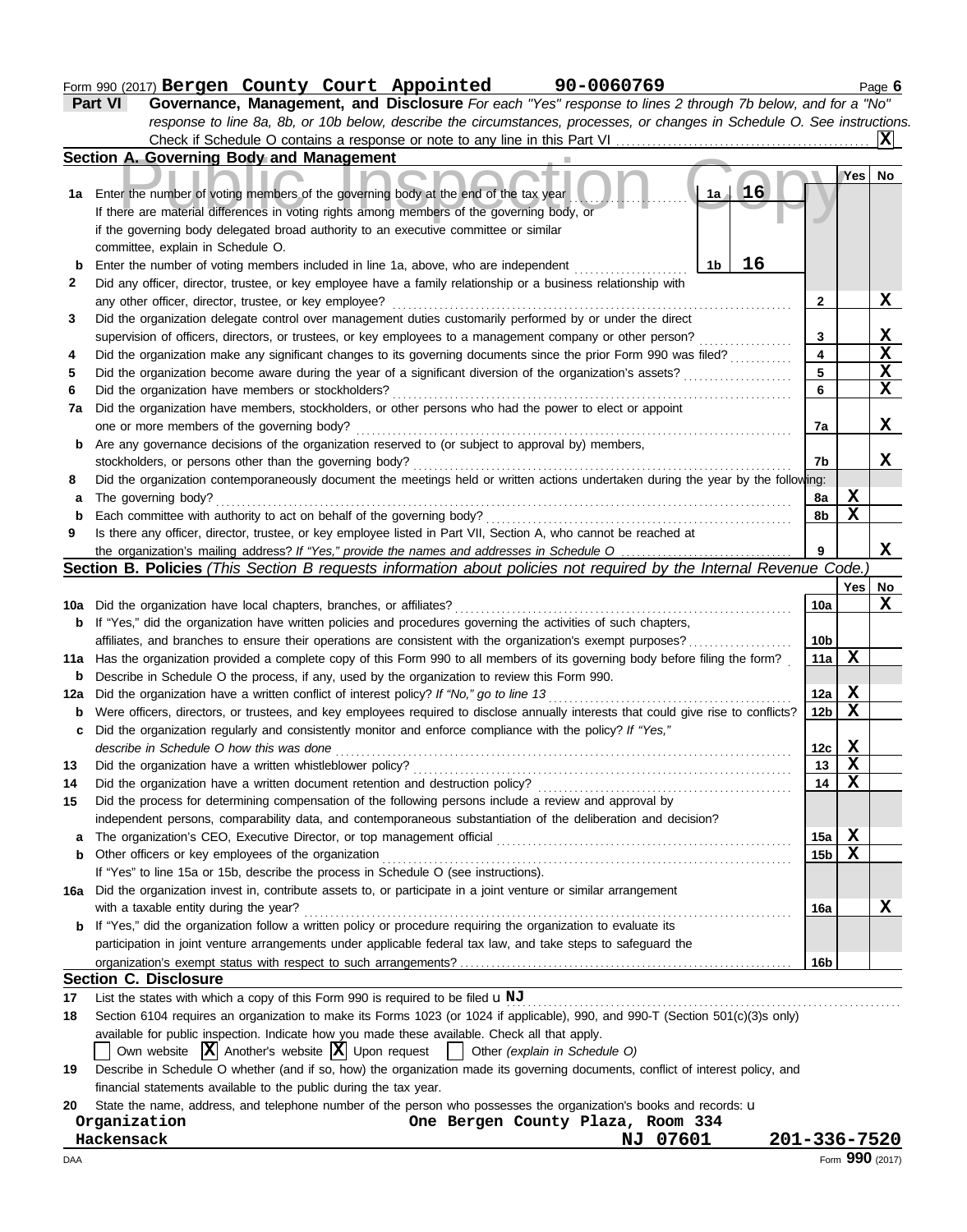**Part VII Compensation of Officers, Directors, Trustees, Key Employees, Highest Compensated Employees, and Independent Contractors**<br>Check if Schedule O contain  $\Box$ 

| Check if Schedule O contains a response or note to any line in this Part VII                                                                                                                                                                                |
|-------------------------------------------------------------------------------------------------------------------------------------------------------------------------------------------------------------------------------------------------------------|
| Section A.<br>Officers, Directors, Trustees, Key Employees, and Highest Compensated Employees                                                                                                                                                               |
| 1a Complete this table for all persons required to be listed. Report compensation for the calendar year ending with or within the<br>organization's tax year.                                                                                               |
| • List all of the organization's current officers, directors, trustees (whether individuals or organizations), regardless of amount of<br>compensation. Enter -0- in columns (D), (E), and (F) if no compensation was paid.                                 |
| • List all of the organization's current key employees, if any. See instructions for definition of "key employee."                                                                                                                                          |
| • List the organization's five current highest compensated employees (other than an officer, director, trustee, or key employee)<br>who received reportable compensation (Box 5 of Form W-2 and/or Box 7 of Form 1000-MISC) of more than \$100,000 from the |

who received reportable compensation (Box 5 of Form W-2 and/or Box 7 of Form 1099-MISC) of more than \$100,000 from the organization and any related organizations.

■ List all of the organization's **former** officers, key employees, and highest compensated employees who received more than<br>00,000 of reportable compensation from the organization and any related organizations \$100,000 of reportable compensation from the organization and any related organizations.

• List all of the organization's **former directors or trustees** that received, in the capacity as a former director or trustee of the prization more than \$10,000 of reportable compensation from the organization and any rel organization, more than \$10,000 of reportable compensation from the organization and any related organizations.

List persons in the following order: individual trustees or directors; institutional trustees; officers; key employees; highest compensated employees; and former such persons.

 $\overline{\phantom{a}}$ Check this box if neither the organization nor any related organization compensated any current officer, director, or trustee.

| (A)<br>(B)<br>Name and Title<br>Average<br>hours per<br>week<br>(list any<br>hours for |                                                   |                                   |                         | Position    | (C)             | (do not check more than one<br>box, unless person is both an<br>officer and a director/trustee) |        | (D)<br>Reportable<br>compensation<br>from<br>the<br>organization | (F)<br>Reportable<br>compensation from<br>related<br>organizations<br>(W-2/1099-MISC) | (F)<br>Estimated<br>amount of<br>other<br>compensation<br>from the |  |  |
|----------------------------------------------------------------------------------------|---------------------------------------------------|-----------------------------------|-------------------------|-------------|-----------------|-------------------------------------------------------------------------------------------------|--------|------------------------------------------------------------------|---------------------------------------------------------------------------------------|--------------------------------------------------------------------|--|--|
|                                                                                        | related<br>organizations<br>below dotted<br>line) | Individual trustee<br>or director | nstitutional<br>trustee | Officer     | Key<br>employee | Highest compensated<br>employee                                                                 | Former | (W-2/1099-MISC)                                                  |                                                                                       | organization<br>and related<br>organizations                       |  |  |
| (1) Zonie LeSane                                                                       | 10.00                                             |                                   |                         |             |                 |                                                                                                 |        |                                                                  |                                                                                       |                                                                    |  |  |
| President                                                                              | 0.00                                              | X                                 |                         | $\mathbf x$ |                 |                                                                                                 |        | 0                                                                | 0                                                                                     | $\pmb{0}$                                                          |  |  |
| (2) Leslie Konikow                                                                     |                                                   |                                   |                         |             |                 |                                                                                                 |        |                                                                  |                                                                                       |                                                                    |  |  |
| Vice President                                                                         | 5.00<br>0.00                                      | $\mathbf X$                       |                         | $\mathbf x$ |                 |                                                                                                 |        | 0                                                                | 0                                                                                     | $\mathbf 0$                                                        |  |  |
| (3) Janet Puzo                                                                         |                                                   |                                   |                         |             |                 |                                                                                                 |        |                                                                  |                                                                                       |                                                                    |  |  |
| Secretary                                                                              | 5.00<br>0.00                                      | $\mathbf X$                       |                         | $\mathbf x$ |                 |                                                                                                 |        | 0                                                                | 0                                                                                     | 0                                                                  |  |  |
| (4) Edie Haughney                                                                      |                                                   |                                   |                         |             |                 |                                                                                                 |        |                                                                  |                                                                                       |                                                                    |  |  |
|                                                                                        | 5.00<br>0.00                                      | $\mathbf x$                       |                         | $\mathbf x$ |                 |                                                                                                 |        | 0                                                                | 0                                                                                     | $\mathbf 0$                                                        |  |  |
| Treasurer<br>(5) Laura Jean Checki                                                     |                                                   |                                   |                         |             |                 |                                                                                                 |        |                                                                  |                                                                                       |                                                                    |  |  |
| Trustee                                                                                | 0.50<br>0.00                                      | $\mathbf x$                       |                         |             |                 |                                                                                                 |        | 0                                                                | 0                                                                                     | $\mathbf 0$                                                        |  |  |
| (6) Susan Howard                                                                       |                                                   |                                   |                         |             |                 |                                                                                                 |        |                                                                  |                                                                                       |                                                                    |  |  |
|                                                                                        | 0.50                                              |                                   |                         |             |                 |                                                                                                 |        |                                                                  |                                                                                       |                                                                    |  |  |
| Trustee                                                                                | 0.00                                              | $\mathbf x$                       |                         |             |                 |                                                                                                 |        | 0                                                                | 0                                                                                     | $\mathbf 0$                                                        |  |  |
| (7) Daniel Ivers                                                                       |                                                   |                                   |                         |             |                 |                                                                                                 |        |                                                                  |                                                                                       |                                                                    |  |  |
| Trustee                                                                                | 0.50<br>0.00                                      | X                                 |                         |             |                 |                                                                                                 |        | 0                                                                | 0                                                                                     | $\mathbf 0$                                                        |  |  |
| (8) Kyle Kirkpatrick                                                                   |                                                   |                                   |                         |             |                 |                                                                                                 |        |                                                                  |                                                                                       |                                                                    |  |  |
|                                                                                        | 0.50                                              |                                   |                         |             |                 |                                                                                                 |        |                                                                  |                                                                                       |                                                                    |  |  |
| Trustee                                                                                | 0.00                                              | $\mathbf x$                       |                         |             |                 |                                                                                                 |        | 0                                                                | 0                                                                                     | $\mathbf 0$                                                        |  |  |
| (9) Kenneth Konner                                                                     |                                                   |                                   |                         |             |                 |                                                                                                 |        |                                                                  |                                                                                       |                                                                    |  |  |
|                                                                                        | 0.50                                              |                                   |                         |             |                 |                                                                                                 |        |                                                                  |                                                                                       | $\mathbf 0$                                                        |  |  |
| Trustee<br>(10) Sunhi Lee                                                              | 0.00                                              | $\mathbf x$                       |                         |             |                 |                                                                                                 |        | 0                                                                | 0                                                                                     |                                                                    |  |  |
|                                                                                        | 0.50                                              |                                   |                         |             |                 |                                                                                                 |        |                                                                  |                                                                                       |                                                                    |  |  |
| Trustee                                                                                | 0.00                                              | $\mathbf x$                       |                         |             |                 |                                                                                                 |        | 0                                                                | 0                                                                                     | $\mathbf 0$                                                        |  |  |
| (11) Paula Madison-Ryner                                                               | 0.50                                              |                                   |                         |             |                 |                                                                                                 |        |                                                                  |                                                                                       |                                                                    |  |  |
| Trustee                                                                                | 0.00                                              | $\mathbf x$                       |                         |             |                 |                                                                                                 |        | 0                                                                | 0                                                                                     |                                                                    |  |  |
| <b>DAA</b>                                                                             |                                                   |                                   |                         |             |                 |                                                                                                 |        |                                                                  |                                                                                       | Form 990 (2017)                                                    |  |  |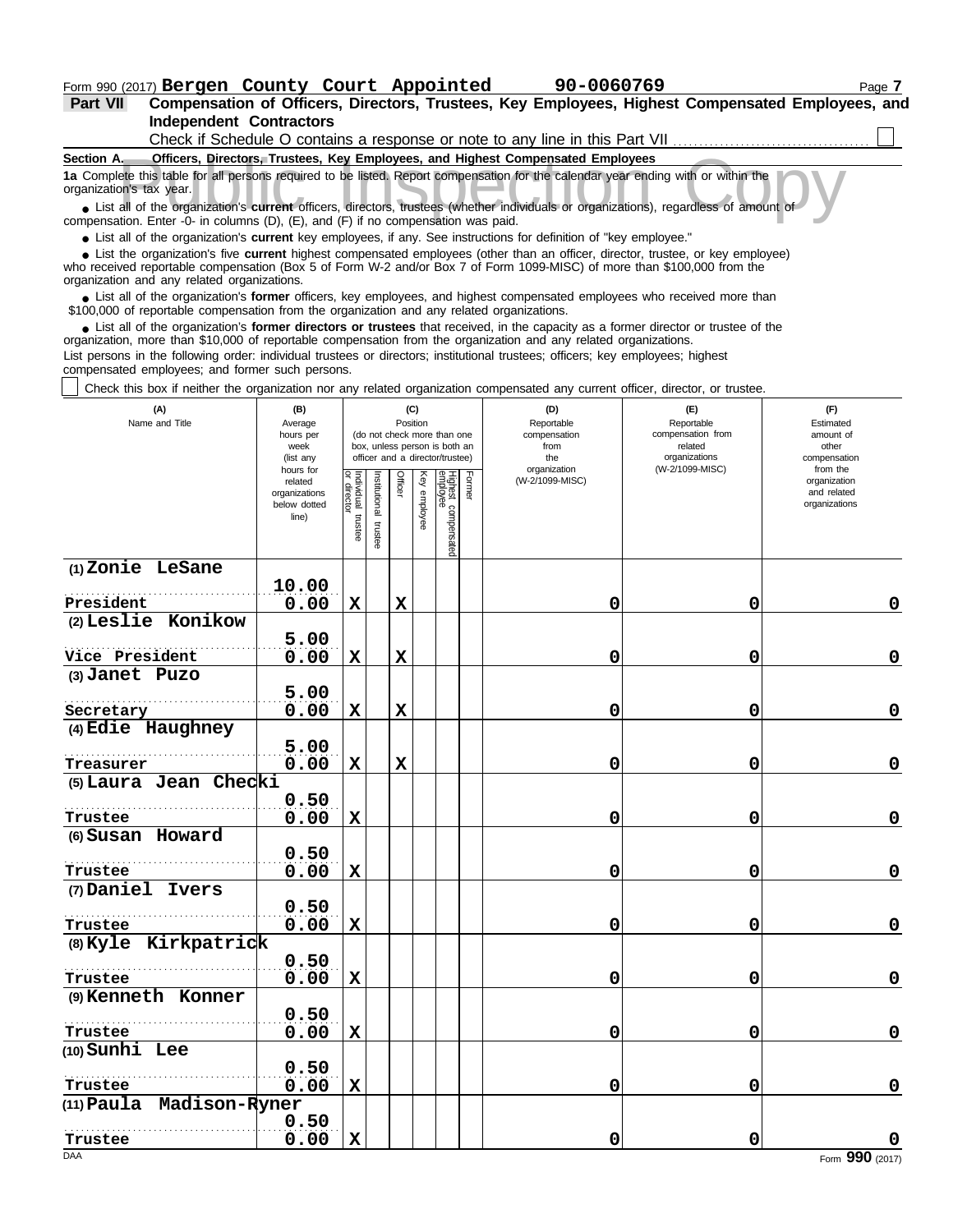| Form 990 (2017) Bergen County Court Appointed                                                                   |                                                               |                                   |                          |                 |              |                                                                                                 |        | 90-0060769                                                                                                         |                                                                                                                                  |                                                                    |     | Page 8      |
|-----------------------------------------------------------------------------------------------------------------|---------------------------------------------------------------|-----------------------------------|--------------------------|-----------------|--------------|-------------------------------------------------------------------------------------------------|--------|--------------------------------------------------------------------------------------------------------------------|----------------------------------------------------------------------------------------------------------------------------------|--------------------------------------------------------------------|-----|-------------|
| Part VII                                                                                                        |                                                               |                                   |                          |                 |              |                                                                                                 |        |                                                                                                                    | Section A. Officers, Directors, Trustees, Key Employees, and Highest Compensated Employees (continued)                           |                                                                    |     |             |
| (A)<br>Name and title                                                                                           | (B)<br>Average<br>hours per<br>week<br>(list any<br>hours for |                                   |                          | (C)<br>Position |              | (do not check more than one<br>box, unless person is both an<br>officer and a director/trustee) |        | (D)<br>Reportable<br>compensation<br>from<br>the<br>organization                                                   | (E)<br>Reportable<br>compensation from<br>related<br>organizations<br>(W-2/1099-MISC)                                            | (F)<br>Estimated<br>amount of<br>other<br>compensation<br>from the |     |             |
| Pu                                                                                                              | related<br>organizations<br>below dotted<br>line)             | Individual trustee<br>or director | Institutional<br>trustee | Officer         | Key employee | Highest compensate<br>employee                                                                  | Former | (W-2/1099-MISC)                                                                                                    |                                                                                                                                  | organization<br>and related<br>organizations                       |     |             |
| Jackie Madden<br>(12)                                                                                           |                                                               |                                   |                          |                 |              |                                                                                                 |        |                                                                                                                    |                                                                                                                                  |                                                                    |     |             |
| Trustee                                                                                                         | 0.50<br>0.00                                                  | $\mathbf X$                       |                          |                 |              |                                                                                                 |        | 0                                                                                                                  | 0                                                                                                                                |                                                                    |     | 0           |
| (13) Marion Plumley                                                                                             |                                                               |                                   |                          |                 |              |                                                                                                 |        |                                                                                                                    |                                                                                                                                  |                                                                    |     |             |
|                                                                                                                 | 0.50                                                          |                                   |                          |                 |              |                                                                                                 |        |                                                                                                                    |                                                                                                                                  |                                                                    |     |             |
| Trustee                                                                                                         | 0.00                                                          | $\mathbf X$                       |                          |                 |              |                                                                                                 |        | 0                                                                                                                  | 0                                                                                                                                |                                                                    |     | $\mathbf 0$ |
| (14) Livleen Singh                                                                                              |                                                               |                                   |                          |                 |              |                                                                                                 |        |                                                                                                                    |                                                                                                                                  |                                                                    |     |             |
| Trustee                                                                                                         | 0.50<br>0.00                                                  | $\mathbf X$                       |                          |                 |              |                                                                                                 |        | 0                                                                                                                  | 0                                                                                                                                |                                                                    |     | $\mathbf 0$ |
| (15) Lynne Warshaw                                                                                              |                                                               |                                   |                          |                 |              |                                                                                                 |        |                                                                                                                    |                                                                                                                                  |                                                                    |     |             |
|                                                                                                                 | 0.50                                                          |                                   |                          |                 |              |                                                                                                 |        |                                                                                                                    |                                                                                                                                  |                                                                    |     |             |
| Trustee                                                                                                         | 0.00                                                          | $\mathbf X$                       |                          |                 |              |                                                                                                 |        | 0                                                                                                                  | 0                                                                                                                                |                                                                    |     | $\mathbf 0$ |
| (16)<br>Caren Zisk                                                                                              |                                                               |                                   |                          |                 |              |                                                                                                 |        |                                                                                                                    |                                                                                                                                  |                                                                    |     |             |
|                                                                                                                 | 0.50                                                          |                                   |                          |                 |              |                                                                                                 |        |                                                                                                                    |                                                                                                                                  |                                                                    |     |             |
| Trustee<br>Ellen Davis<br>(17)                                                                                  | 0.00                                                          | $\mathbf X$                       |                          |                 |              |                                                                                                 |        | 0                                                                                                                  | 0                                                                                                                                |                                                                    |     | $\mathbf 0$ |
|                                                                                                                 | 40.00                                                         |                                   |                          |                 |              |                                                                                                 |        |                                                                                                                    |                                                                                                                                  |                                                                    |     |             |
| Executive Director                                                                                              | 0.00                                                          |                                   |                          | $\mathbf x$     |              |                                                                                                 |        | 77,866                                                                                                             | 0                                                                                                                                |                                                                    |     | $\mathbf 0$ |
| $(18)$ Lori Morris                                                                                              |                                                               |                                   |                          |                 |              |                                                                                                 |        |                                                                                                                    |                                                                                                                                  |                                                                    |     |             |
|                                                                                                                 | 40.00                                                         |                                   |                          |                 |              |                                                                                                 |        |                                                                                                                    |                                                                                                                                  |                                                                    |     |             |
| Former Exec.Director                                                                                            | 0.00                                                          |                                   |                          | X               |              |                                                                                                 |        | 1,056                                                                                                              | 0                                                                                                                                |                                                                    |     | $\mathbf 0$ |
|                                                                                                                 |                                                               |                                   |                          |                 |              |                                                                                                 |        |                                                                                                                    |                                                                                                                                  |                                                                    |     |             |
|                                                                                                                 |                                                               |                                   |                          |                 |              |                                                                                                 |        |                                                                                                                    |                                                                                                                                  |                                                                    |     |             |
| 1b Sub-total and the state of the state of the state of the state of the state of the state of the state of the |                                                               |                                   |                          |                 |              | u                                                                                               |        | 78,922                                                                                                             |                                                                                                                                  |                                                                    |     |             |
| c Total from continuation sheets to Part VII, Section A                                                         |                                                               |                                   |                          |                 |              | u                                                                                               |        | 78,922                                                                                                             |                                                                                                                                  |                                                                    |     |             |
| 2                                                                                                               |                                                               |                                   |                          |                 |              |                                                                                                 |        | Total number of individuals (including but not limited to those listed above) who received more than \$100,000 of  |                                                                                                                                  |                                                                    |     |             |
| reportable compensation from the organization $\mathbf{u}$                                                      |                                                               |                                   |                          |                 |              |                                                                                                 |        |                                                                                                                    |                                                                                                                                  |                                                                    |     |             |
| 3                                                                                                               |                                                               |                                   |                          |                 |              |                                                                                                 |        | Did the organization list any former officer, director, or trustee, key employee, or highest compensated           |                                                                                                                                  |                                                                    | Yes | No          |
|                                                                                                                 |                                                               |                                   |                          |                 |              |                                                                                                 |        |                                                                                                                    |                                                                                                                                  | 3                                                                  |     | X           |
| 4                                                                                                               |                                                               |                                   |                          |                 |              |                                                                                                 |        | For any individual listed on line 1a, is the sum of reportable compensation and other compensation from the        |                                                                                                                                  |                                                                    |     |             |
|                                                                                                                 |                                                               |                                   |                          |                 |              |                                                                                                 |        | organization and related organizations greater than \$150,000? If "Yes," complete Schedule J for such              |                                                                                                                                  | 4                                                                  |     | X           |
| 5                                                                                                               |                                                               |                                   |                          |                 |              |                                                                                                 |        | Did any person listed on line 1a receive or accrue compensation from any unrelated organization or individual      |                                                                                                                                  |                                                                    |     |             |
|                                                                                                                 |                                                               |                                   |                          |                 |              |                                                                                                 |        |                                                                                                                    |                                                                                                                                  | 5                                                                  |     | X           |
| Section B. Independent Contractors<br>1                                                                         |                                                               |                                   |                          |                 |              |                                                                                                 |        | Complete this table for your five highest compensated independent contractors that received more than \$100,000 of |                                                                                                                                  |                                                                    |     |             |
|                                                                                                                 |                                                               |                                   |                          |                 |              |                                                                                                 |        |                                                                                                                    | compensation from the organization. Report compensation for the calendar year ending with or within the organization's tax year. |                                                                    |     |             |
|                                                                                                                 | (A)<br>Name and business address                              |                                   |                          |                 |              |                                                                                                 |        |                                                                                                                    | (B)<br>Description of services                                                                                                   | (C)<br>Compensation                                                |     |             |
|                                                                                                                 |                                                               |                                   |                          |                 |              |                                                                                                 |        |                                                                                                                    |                                                                                                                                  |                                                                    |     |             |
|                                                                                                                 |                                                               |                                   |                          |                 |              |                                                                                                 |        |                                                                                                                    |                                                                                                                                  |                                                                    |     |             |
|                                                                                                                 |                                                               |                                   |                          |                 |              |                                                                                                 |        |                                                                                                                    |                                                                                                                                  |                                                                    |     |             |
|                                                                                                                 |                                                               |                                   |                          |                 |              |                                                                                                 |        |                                                                                                                    |                                                                                                                                  |                                                                    |     |             |
|                                                                                                                 |                                                               |                                   |                          |                 |              |                                                                                                 |        |                                                                                                                    |                                                                                                                                  |                                                                    |     |             |
|                                                                                                                 |                                                               |                                   |                          |                 |              |                                                                                                 |        |                                                                                                                    |                                                                                                                                  |                                                                    |     |             |
|                                                                                                                 |                                                               |                                   |                          |                 |              |                                                                                                 |        |                                                                                                                    |                                                                                                                                  |                                                                    |     |             |
|                                                                                                                 |                                                               |                                   |                          |                 |              |                                                                                                 |        |                                                                                                                    |                                                                                                                                  |                                                                    |     |             |
| 2                                                                                                               |                                                               |                                   |                          |                 |              |                                                                                                 |        | Total number of independent contractors (including but not limited to those listed above) who                      |                                                                                                                                  |                                                                    |     |             |

**0**

received more than \$100,000 of compensation from the organization u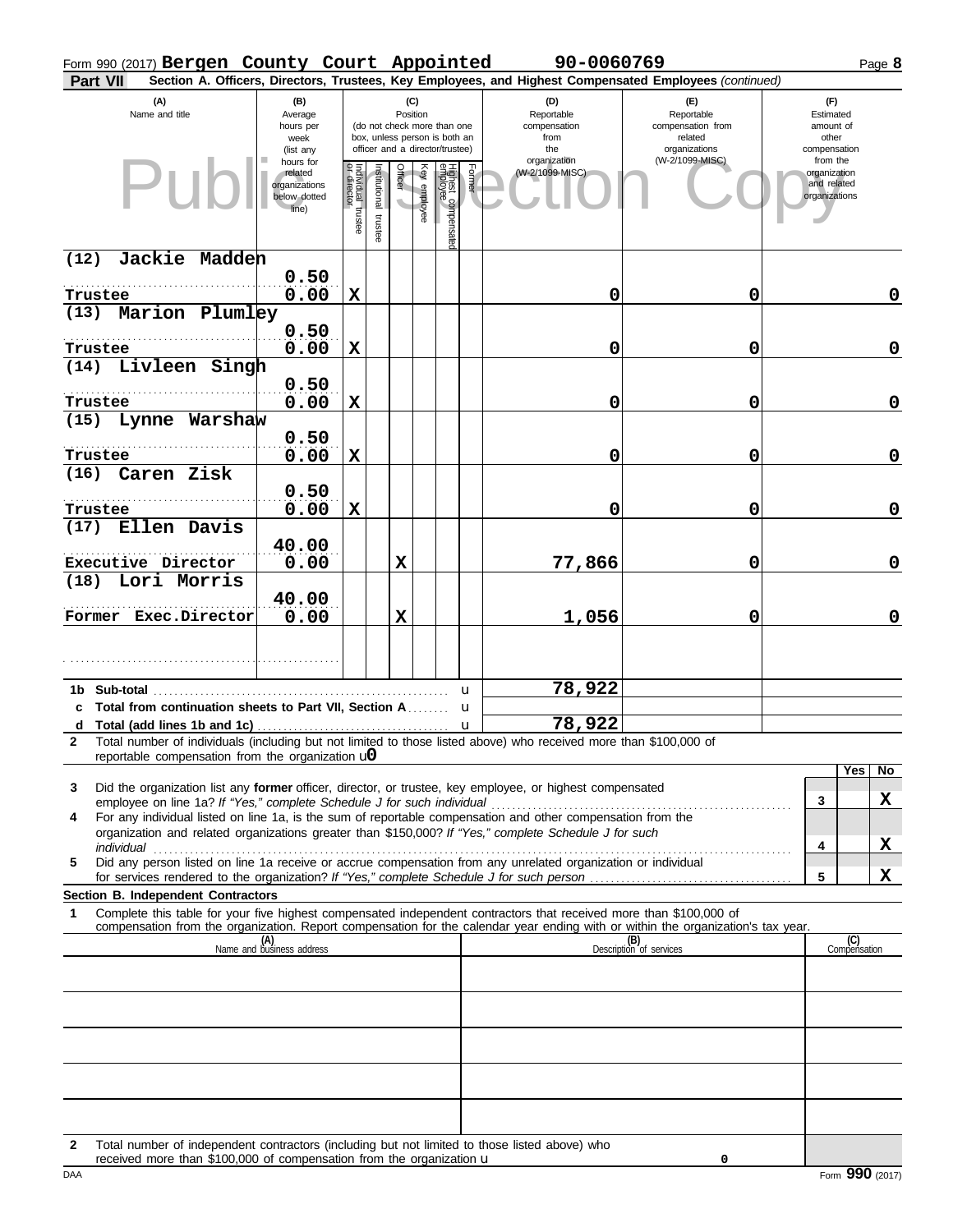|                                                             |                  | Form 990 (2017) Bergen County Court Appointed                                 |                      |                   |                      | 90-0060769                                   |                                         | Page 9                                                |
|-------------------------------------------------------------|------------------|-------------------------------------------------------------------------------|----------------------|-------------------|----------------------|----------------------------------------------|-----------------------------------------|-------------------------------------------------------|
|                                                             | <b>Part VIII</b> | <b>Statement of Revenue</b>                                                   |                      |                   |                      |                                              |                                         |                                                       |
|                                                             |                  | Check if Schedule O contains a response or note to any line in this Part VIII |                      |                   |                      |                                              |                                         | $\vert x \vert$                                       |
|                                                             |                  |                                                                               |                      |                   | (A)<br>Total revenue | (B)<br>Related or<br>exempt<br>٠<br>function | (C)<br>Unrelated<br>business<br>revenue | (D)<br>Revenue<br>excluded from tax<br>under sections |
|                                                             |                  |                                                                               |                      |                   |                      | revenue                                      |                                         | 512-514                                               |
|                                                             |                  | 1a Federated campaigns<br><b>b</b> Membership dues                            | 1a<br>1 <sub>b</sub> |                   |                      |                                              |                                         |                                                       |
|                                                             |                  | c Fundraising events                                                          | 1 <sub>c</sub>       | 29,217            |                      |                                              |                                         |                                                       |
|                                                             |                  | d Related organizations                                                       | 1 <sub>d</sub>       |                   |                      |                                              |                                         |                                                       |
| Program Service Revenue <b>Contributions, Gifts, Grants</b> |                  | <b>e</b> Government grants (contributions)                                    | 1e                   | 222,111           |                      |                                              |                                         |                                                       |
|                                                             |                  | f All other contributions, gifts, grants,                                     |                      |                   |                      |                                              |                                         |                                                       |
|                                                             |                  | and similar amounts not included above                                        | 1f                   | 102,491           |                      |                                              |                                         |                                                       |
|                                                             |                  | g Noncash contributions included in lines 1a-1f: \$                           |                      |                   |                      |                                              |                                         |                                                       |
|                                                             |                  |                                                                               |                      |                   | 353,819              |                                              |                                         |                                                       |
|                                                             |                  |                                                                               |                      | <b>Busn. Code</b> |                      |                                              |                                         |                                                       |
|                                                             | 2a               |                                                                               |                      |                   |                      |                                              |                                         |                                                       |
|                                                             |                  |                                                                               |                      |                   |                      |                                              |                                         |                                                       |
|                                                             |                  |                                                                               |                      |                   |                      |                                              |                                         |                                                       |
|                                                             |                  |                                                                               |                      |                   |                      |                                              |                                         |                                                       |
|                                                             |                  |                                                                               |                      |                   |                      |                                              |                                         |                                                       |
|                                                             |                  | f All other program service revenue                                           |                      |                   |                      |                                              |                                         |                                                       |
|                                                             |                  |                                                                               |                      |                   |                      |                                              |                                         |                                                       |
|                                                             | 3                | Investment income (including dividends, interest,                             |                      |                   |                      |                                              |                                         |                                                       |
|                                                             |                  | and other similar amounts)                                                    |                      | u                 | 196                  |                                              |                                         | 196                                                   |
|                                                             | 4                | Income from investment of tax-exempt bond proceeds                            |                      |                   |                      |                                              |                                         |                                                       |
|                                                             | 5                |                                                                               |                      | u                 |                      |                                              |                                         |                                                       |
|                                                             |                  | (i) Real                                                                      |                      | (ii) Personal     |                      |                                              |                                         |                                                       |
|                                                             |                  | 6a Gross rents                                                                |                      |                   |                      |                                              |                                         |                                                       |
|                                                             | b                | Less: rental exps.                                                            |                      |                   |                      |                                              |                                         |                                                       |
|                                                             |                  | Rental inc. or (loss)                                                         |                      |                   |                      |                                              |                                         |                                                       |
|                                                             | d                | Net rental income or (loss)                                                   |                      | u                 |                      |                                              |                                         |                                                       |
|                                                             |                  | 7a Gross amount from<br>(i) Securities                                        |                      | (ii) Other        |                      |                                              |                                         |                                                       |
|                                                             |                  | sales of assets<br>other than inventory                                       |                      |                   |                      |                                              |                                         |                                                       |
|                                                             |                  | Less: cost or other                                                           |                      |                   |                      |                                              |                                         |                                                       |
|                                                             |                  | basis & sales exps.                                                           |                      |                   |                      |                                              |                                         |                                                       |
|                                                             |                  | c Gain or (loss)                                                              |                      |                   |                      |                                              |                                         |                                                       |
|                                                             |                  | d Net gain or (loss)                                                          |                      |                   |                      |                                              |                                         |                                                       |
|                                                             |                  | 8a Gross income from fundraising events                                       |                      |                   |                      |                                              |                                         |                                                       |
|                                                             |                  | (not including \$29, $217$                                                    |                      |                   |                      |                                              |                                         |                                                       |
|                                                             |                  | of contributions reported on line 1c).                                        |                      |                   |                      |                                              |                                         |                                                       |
|                                                             |                  | See Part IV, line $18$                                                        | a                    | 53,309            |                      |                                              |                                         |                                                       |
| Other Revenue                                               |                  | <b>b</b> Less: direct expenses                                                | $\mathbf b$          | 32,933            |                      |                                              |                                         |                                                       |
|                                                             |                  | c Net income or (loss) from fundraising events  u                             |                      |                   | 20,376               |                                              |                                         | 20,376                                                |
|                                                             |                  | 9a Gross income from gaming activities.                                       |                      |                   |                      |                                              |                                         |                                                       |
|                                                             |                  |                                                                               |                      |                   |                      |                                              |                                         |                                                       |
|                                                             |                  | <b>b</b> Less: direct expenses                                                |                      |                   |                      |                                              |                                         |                                                       |
|                                                             |                  | c Net income or (loss) from gaming activities  u                              |                      |                   |                      |                                              |                                         |                                                       |
|                                                             |                  | 10a Gross sales of inventory, less                                            |                      |                   |                      |                                              |                                         |                                                       |
|                                                             |                  | returns and allowances  a                                                     |                      |                   |                      |                                              |                                         |                                                       |
|                                                             |                  | <b>b</b> Less: cost of goods sold                                             | $\mathbf b$          |                   |                      |                                              |                                         |                                                       |
|                                                             |                  | <b>c</b> Net income or (loss) from sales of inventory                         |                      | $\mathbf{u}$      |                      |                                              |                                         |                                                       |
|                                                             |                  | Miscellaneous Revenue                                                         |                      | Busn. Code        |                      |                                              |                                         |                                                       |
|                                                             |                  |                                                                               |                      |                   |                      |                                              |                                         |                                                       |
|                                                             | b                |                                                                               |                      |                   |                      |                                              |                                         |                                                       |
|                                                             |                  |                                                                               |                      |                   |                      |                                              |                                         |                                                       |
|                                                             |                  |                                                                               |                      |                   |                      |                                              |                                         |                                                       |
|                                                             |                  |                                                                               |                      | $\mathbf{u}$      |                      | 0                                            | 0                                       |                                                       |
|                                                             | 12               |                                                                               |                      |                   | 374,391              |                                              |                                         | 20,572                                                |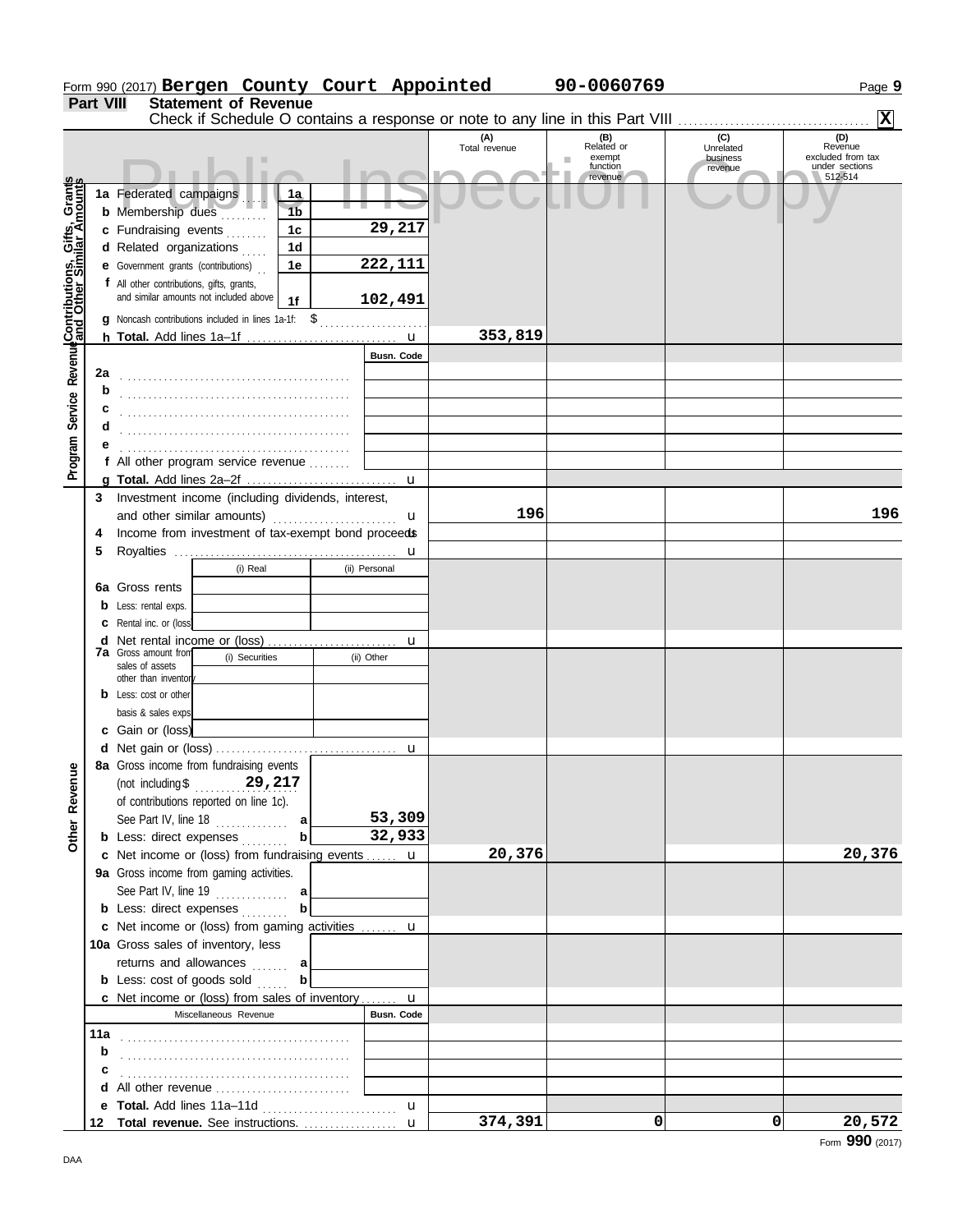# Form 990 (2017) Page **10 Bergen County Court Appointed 90-0060769**

**Part IX Statement of Functional Expenses**

|              | Section 501(c)(3) and 501(c)(4) organizations must complete all columns. All other organizations must complete column (A).                                                                                                                                                                                                                                                                                                                                                                                                  |                       |                                    |                                           |                         |
|--------------|-----------------------------------------------------------------------------------------------------------------------------------------------------------------------------------------------------------------------------------------------------------------------------------------------------------------------------------------------------------------------------------------------------------------------------------------------------------------------------------------------------------------------------|-----------------------|------------------------------------|-------------------------------------------|-------------------------|
|              | Check if Schedule O contains a response or note to any line in this Part IX                                                                                                                                                                                                                                                                                                                                                                                                                                                 |                       |                                    |                                           | (D)                     |
|              | Do not include amounts reported on lines 6b,<br>7b, 8b, 9b, and 10b of Part VIII.                                                                                                                                                                                                                                                                                                                                                                                                                                           | (A)<br>Total expenses | (B)<br>Program service<br>expenses | (C)<br>Management and<br>general expenses | Fundraising<br>expenses |
| $\mathbf 1$  | Grants and other assistance to domestic organizations<br>and domestic governments. See Part IV, line 21                                                                                                                                                                                                                                                                                                                                                                                                                     |                       |                                    |                                           |                         |
| $\mathbf{2}$ | Grants and other assistance to domestic                                                                                                                                                                                                                                                                                                                                                                                                                                                                                     |                       |                                    |                                           |                         |
|              | individuals. See Part IV, line 22                                                                                                                                                                                                                                                                                                                                                                                                                                                                                           |                       |                                    |                                           |                         |
| 3            | Grants and other assistance to foreign                                                                                                                                                                                                                                                                                                                                                                                                                                                                                      |                       |                                    |                                           |                         |
|              | organizations, foreign governments, and foreign                                                                                                                                                                                                                                                                                                                                                                                                                                                                             |                       |                                    |                                           |                         |
|              | individuals. See Part IV, lines 15 and 16                                                                                                                                                                                                                                                                                                                                                                                                                                                                                   |                       |                                    |                                           |                         |
| 4            | Benefits paid to or for members                                                                                                                                                                                                                                                                                                                                                                                                                                                                                             |                       |                                    |                                           |                         |
| 5            | Compensation of current officers, directors,                                                                                                                                                                                                                                                                                                                                                                                                                                                                                |                       |                                    |                                           |                         |
|              | trustees, and key employees                                                                                                                                                                                                                                                                                                                                                                                                                                                                                                 | 78,922                | 47,459                             | 15,679                                    | 15,784                  |
| 6            | Compensation not included above, to disqualified                                                                                                                                                                                                                                                                                                                                                                                                                                                                            |                       |                                    |                                           |                         |
|              | persons (as defined under section 4958(f)(1)) and                                                                                                                                                                                                                                                                                                                                                                                                                                                                           |                       |                                    |                                           |                         |
|              | persons described in section 4958(c)(3)(B)                                                                                                                                                                                                                                                                                                                                                                                                                                                                                  | 148,255               | 137,463                            | 1,814                                     | 8,978                   |
| 7<br>8       | Other salaries and wages<br>Pension plan accruals and contributions (include                                                                                                                                                                                                                                                                                                                                                                                                                                                |                       |                                    |                                           |                         |
|              | section 401(k) and 403(b) employer contributions)                                                                                                                                                                                                                                                                                                                                                                                                                                                                           |                       |                                    |                                           |                         |
| 9            | Other employee benefits                                                                                                                                                                                                                                                                                                                                                                                                                                                                                                     | 27,300                | 22,222                             | 2,102                                     | 2,976                   |
| 10           |                                                                                                                                                                                                                                                                                                                                                                                                                                                                                                                             | 32,512                | 26,465                             | 2,503                                     | 3,544                   |
| 11           | Fees for services (non-employees):                                                                                                                                                                                                                                                                                                                                                                                                                                                                                          |                       |                                    |                                           |                         |
| a            | Management                                                                                                                                                                                                                                                                                                                                                                                                                                                                                                                  |                       |                                    |                                           |                         |
| b            | Legal                                                                                                                                                                                                                                                                                                                                                                                                                                                                                                                       |                       |                                    |                                           |                         |
| c            |                                                                                                                                                                                                                                                                                                                                                                                                                                                                                                                             | 5,000                 | 1,500                              | 3,500                                     |                         |
| d            | Lobbying                                                                                                                                                                                                                                                                                                                                                                                                                                                                                                                    |                       |                                    |                                           |                         |
| е            | Professional fundraising services. See Part IV, line 17                                                                                                                                                                                                                                                                                                                                                                                                                                                                     |                       |                                    |                                           |                         |
| t.           | Investment management fees                                                                                                                                                                                                                                                                                                                                                                                                                                                                                                  |                       |                                    |                                           |                         |
| a            | Other. (If line 11g amount exceeds 10% of line 25, column                                                                                                                                                                                                                                                                                                                                                                                                                                                                   |                       |                                    |                                           |                         |
|              | (A) amount, list line 11g expenses on Schedule O.)                                                                                                                                                                                                                                                                                                                                                                                                                                                                          | 3,413                 | 3,413                              |                                           |                         |
|              | 12 Advertising and promotion                                                                                                                                                                                                                                                                                                                                                                                                                                                                                                |                       |                                    |                                           |                         |
| 13           |                                                                                                                                                                                                                                                                                                                                                                                                                                                                                                                             | 6,302                 | 5,288                              | 528                                       | 486                     |
| 14           | Information technology                                                                                                                                                                                                                                                                                                                                                                                                                                                                                                      |                       |                                    |                                           |                         |
| 15           |                                                                                                                                                                                                                                                                                                                                                                                                                                                                                                                             |                       |                                    |                                           |                         |
| 16           | Occupancy                                                                                                                                                                                                                                                                                                                                                                                                                                                                                                                   |                       |                                    |                                           |                         |
| 17           | $\begin{minipage}[c]{0.9\linewidth} \begin{tabular}{l} \textbf{Travel} \end{tabular} \end{minipage} \end{minipage} \begin{minipage}[c]{0.9\linewidth} \begin{tabular}{l} \textbf{True} \end{tabular} \end{minipage} \end{minipage} \begin{minipage}[c]{0.9\linewidth} \begin{tabular}{l} \textbf{True} \end{tabular} \end{minipage} \end{minipage} \begin{minipage}[c]{0.9\linewidth} \begin{tabular}{l} \textbf{True} \end{tabular} \end{minipage} \end{minipage} \begin{minipage}[c]{0.9\linewidth} \begin{tabular}{l} \$ |                       |                                    |                                           |                         |
| 18           | Payments of travel or entertainment expenses                                                                                                                                                                                                                                                                                                                                                                                                                                                                                |                       |                                    |                                           |                         |
|              | for any federal, state, or local public officials                                                                                                                                                                                                                                                                                                                                                                                                                                                                           |                       |                                    |                                           |                         |
| 19           | Conferences, conventions, and meetings                                                                                                                                                                                                                                                                                                                                                                                                                                                                                      | 1,874                 | 1,874                              |                                           |                         |
| 20<br>21     | Payments to affiliates [11] production of the symmetric state of the symmetric state of the symmetric state of the symmetric state of the symmetric state of the symmetric state of the symmetric state of the symmetric state                                                                                                                                                                                                                                                                                              |                       |                                    |                                           |                         |
| 22           | Depreciation, depletion, and amortization                                                                                                                                                                                                                                                                                                                                                                                                                                                                                   | 1,397                 | <u>1,137</u>                       | 108                                       | <u> 152 </u>            |
| 23           |                                                                                                                                                                                                                                                                                                                                                                                                                                                                                                                             | 4,776                 | 3,887                              | 368                                       | $\overline{521}$        |
| 24           | Other expenses. Itemize expenses not covered                                                                                                                                                                                                                                                                                                                                                                                                                                                                                |                       |                                    |                                           |                         |
|              | above (List miscellaneous expenses in line 24e. If                                                                                                                                                                                                                                                                                                                                                                                                                                                                          |                       |                                    |                                           |                         |
|              | line 24e amount exceeds 10% of line 25, column                                                                                                                                                                                                                                                                                                                                                                                                                                                                              |                       |                                    |                                           |                         |
|              | (A) amount, list line 24e expenses on Schedule O.)                                                                                                                                                                                                                                                                                                                                                                                                                                                                          |                       |                                    |                                           |                         |
| a            | Program expense                                                                                                                                                                                                                                                                                                                                                                                                                                                                                                             | 5,937                 | 5,937                              |                                           |                         |
| b            | Rent - storage space                                                                                                                                                                                                                                                                                                                                                                                                                                                                                                        | 3,382                 | 3,382                              |                                           |                         |
| C            | Promotion/public relation                                                                                                                                                                                                                                                                                                                                                                                                                                                                                                   | 2,150                 | 2,150                              |                                           |                         |
| d            | Volunteer services exp.                                                                                                                                                                                                                                                                                                                                                                                                                                                                                                     | 1,704                 | 1,704                              |                                           |                         |
| е            | All other expenses                                                                                                                                                                                                                                                                                                                                                                                                                                                                                                          | 2,870                 | 2,505                              | 151                                       | 214                     |
| 25           | Total functional expenses. Add lines 1 through 24e                                                                                                                                                                                                                                                                                                                                                                                                                                                                          | 325,794               | 266,386                            | 26,753                                    | 32,655                  |
| 26           | Joint costs. Complete this line only if the<br>organization reported in column (B) joint costs<br>from a combined educational campaign and<br>fundraising solicitation. Check here $\mathbf{u}$ if<br>following SOP 98-2 (ASC 958-720)                                                                                                                                                                                                                                                                                      |                       |                                    |                                           |                         |

|  |  | m 990 (2017) Bergen County Court Appc   |  |
|--|--|-----------------------------------------|--|
|  |  | art IX Statement of Functional Expenses |  |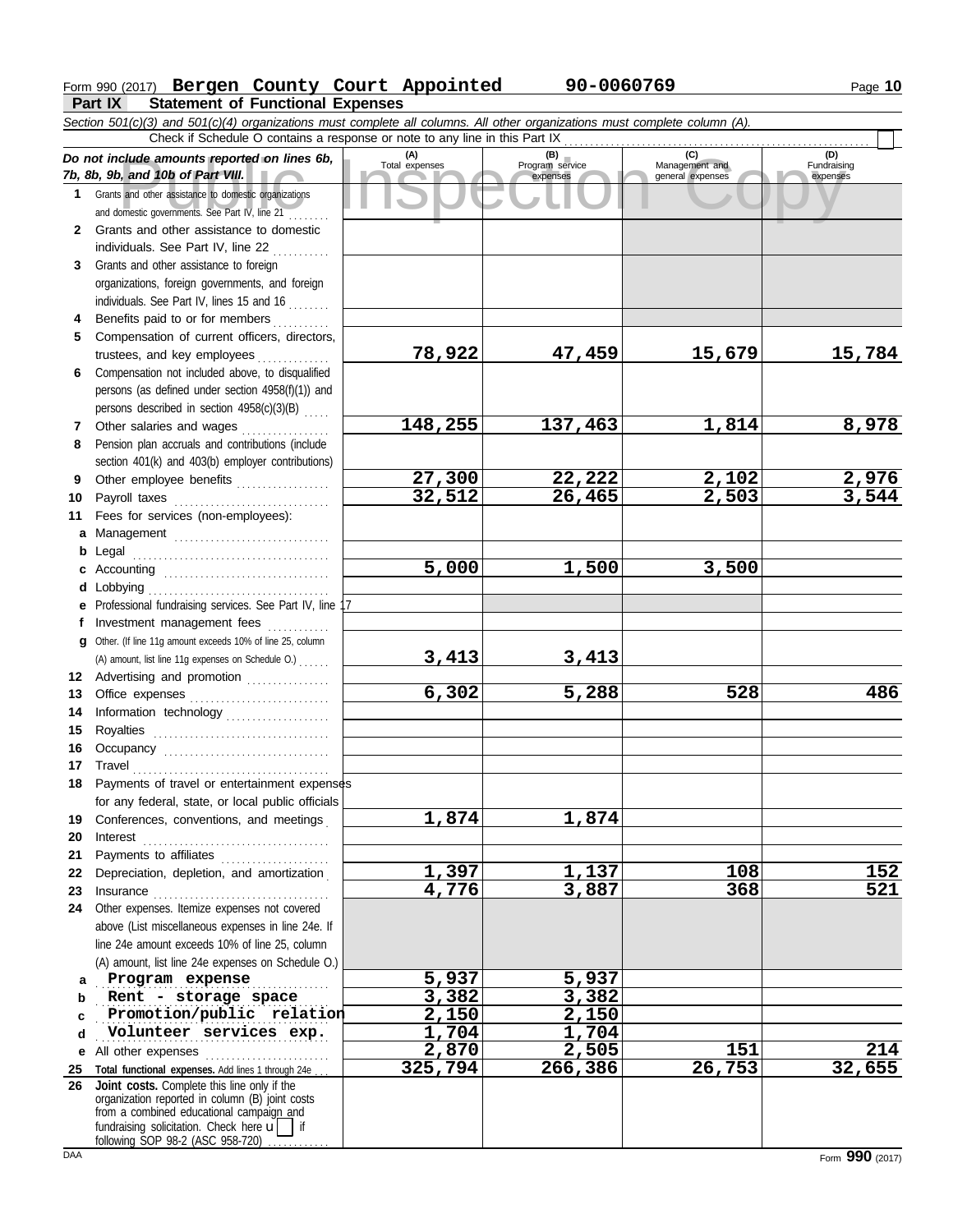## Form 990 (2017) Page **11 Bergen County Court Appointed 90-0060769**

|                  | Part X   | <b>Balance Sheet</b>                                                                                                                                                                                                                 |  |  |                     |                 |                     |
|------------------|----------|--------------------------------------------------------------------------------------------------------------------------------------------------------------------------------------------------------------------------------------|--|--|---------------------|-----------------|---------------------|
|                  |          |                                                                                                                                                                                                                                      |  |  |                     |                 |                     |
|                  |          |                                                                                                                                                                                                                                      |  |  | (A)                 |                 | (B)                 |
|                  |          |                                                                                                                                                                                                                                      |  |  | Beginning of year   |                 | End of year         |
|                  | 1        | Cash—non-interest bearing                                                                                                                                                                                                            |  |  | <b>In</b><br>71,564 | $\sqrt{ }$      | 80,464              |
|                  | 2        |                                                                                                                                                                                                                                      |  |  | $101,839$ 2         |                 | 102,035             |
|                  | 3        |                                                                                                                                                                                                                                      |  |  | 40,723              | $\overline{3}$  | 89,208              |
|                  | 4        |                                                                                                                                                                                                                                      |  |  |                     | 4               | 280                 |
|                  | 5        | Loans and other receivables from current and former officers, directors,                                                                                                                                                             |  |  |                     |                 |                     |
|                  |          | trustees, key employees, and highest compensated employees.                                                                                                                                                                          |  |  |                     |                 |                     |
|                  |          |                                                                                                                                                                                                                                      |  |  |                     | 5               |                     |
|                  | 6        | Loans and other receivables from other disqualified persons (as defined under section                                                                                                                                                |  |  |                     |                 |                     |
|                  |          | 4958(f)(1)), persons described in section 4958(c)(3)(B), and contributing employers and                                                                                                                                              |  |  |                     |                 |                     |
|                  |          | sponsoring organizations of section 501(c)(9) voluntary employees' beneficiary                                                                                                                                                       |  |  |                     |                 |                     |
|                  |          | organizations (see instructions). Complete Part II of Schedule L                                                                                                                                                                     |  |  |                     | 6               |                     |
| Assets           | 7        |                                                                                                                                                                                                                                      |  |  | $\overline{7}$      |                 |                     |
|                  | 8        | Inventories for sale or use <b>constant of the constant of the sale of the constant of the sale of the constant of the constant of the constant of the constant of the constant of the constant of the constant of the constant </b> |  |  |                     | 8               |                     |
|                  | 9        |                                                                                                                                                                                                                                      |  |  |                     | 9               |                     |
|                  |          | 10a Land, buildings, and equipment: cost or                                                                                                                                                                                          |  |  |                     |                 |                     |
|                  |          | other basis. Complete Part VI of Schedule D<br>b Less: accumulated depreciation<br>10b<br>5,292                                                                                                                                      |  |  |                     |                 |                     |
|                  |          |                                                                                                                                                                                                                                      |  |  | 6,286               | 10 <sub>c</sub> | 4,889               |
|                  | 11       |                                                                                                                                                                                                                                      |  |  |                     | 11              |                     |
|                  | 12       |                                                                                                                                                                                                                                      |  |  |                     | 12              |                     |
|                  | 13       |                                                                                                                                                                                                                                      |  |  |                     | 13              |                     |
|                  | 14       | Intangible assets                                                                                                                                                                                                                    |  |  |                     | 14              |                     |
|                  | 15       |                                                                                                                                                                                                                                      |  |  |                     | 15              |                     |
|                  | 16       |                                                                                                                                                                                                                                      |  |  | 220,412             | 16              | 276,876             |
|                  | 17       |                                                                                                                                                                                                                                      |  |  | 7,852               | 17              | 17,739              |
|                  | 18       |                                                                                                                                                                                                                                      |  |  | 18                  |                 |                     |
|                  | 19       |                                                                                                                                                                                                                                      |  |  | 19                  |                 |                     |
|                  | 20       |                                                                                                                                                                                                                                      |  |  |                     | 20              |                     |
|                  | 21       | Escrow or custodial account liability. Complete Part IV of Schedule D                                                                                                                                                                |  |  |                     | 21              |                     |
|                  | 22       | Loans and other payables to current and former officers, directors,                                                                                                                                                                  |  |  |                     |                 |                     |
| Liabilities      |          | trustees, key employees, highest compensated employees, and                                                                                                                                                                          |  |  |                     |                 |                     |
|                  |          | disqualified persons. Complete Part II of Schedule L <sub></sub>                                                                                                                                                                     |  |  |                     | 22<br>23        |                     |
|                  | 23<br>24 | Secured mortgages and notes payable to unrelated third parties [[[[[[[[[[[[[[[[[[[[[[[[[[[[[]]]]]]]]<br>Unsecured notes and loans payable to unrelated third parties                                                                 |  |  |                     | 24              |                     |
|                  | 25       | Other liabilities (including federal income tax, payables to related third                                                                                                                                                           |  |  |                     |                 |                     |
|                  |          | parties, and other liabilities not included on lines 17-24). Complete Part X                                                                                                                                                         |  |  |                     |                 |                     |
|                  |          |                                                                                                                                                                                                                                      |  |  | 5,116               | 25              | 3,096               |
|                  | 26       |                                                                                                                                                                                                                                      |  |  | 12,968              | 26              | $\overline{20,835}$ |
|                  |          | Organizations that follow SFAS 117 (ASC 958), check here $\mathbf{u}[\overline{X}]$ and                                                                                                                                              |  |  |                     |                 |                     |
| or Fund Balances |          | complete lines 27 through 29, and lines 33 and 34.                                                                                                                                                                                   |  |  |                     |                 |                     |
|                  | 27       | Unrestricted net assets                                                                                                                                                                                                              |  |  | 207,444             | 27              | 256,041             |
|                  | 28       |                                                                                                                                                                                                                                      |  |  |                     | 28              |                     |
|                  | 29       |                                                                                                                                                                                                                                      |  |  |                     | 29              |                     |
|                  |          | Organizations that do not follow SFAS 117 (ASC 958), check here union                                                                                                                                                                |  |  |                     |                 |                     |
|                  |          | complete lines 30 through 34.                                                                                                                                                                                                        |  |  |                     |                 |                     |
| Assets           | 30       |                                                                                                                                                                                                                                      |  |  |                     | 30              |                     |
|                  | 31       | Paid-in or capital surplus, or land, building, or equipment fund [[[[[[[[[[[[[[[[[[[[[[[[[[[[[[[[[[[                                                                                                                                 |  |  |                     | 31              |                     |
| ğ                | 32       | Retained earnings, endowment, accumulated income, or other funds                                                                                                                                                                     |  |  |                     | 32              |                     |
|                  | 33       |                                                                                                                                                                                                                                      |  |  | 207,444             | 33              | 256,041             |
|                  | 34       |                                                                                                                                                                                                                                      |  |  | 220,412             | 34              | 276,876             |

Form **990** (2017)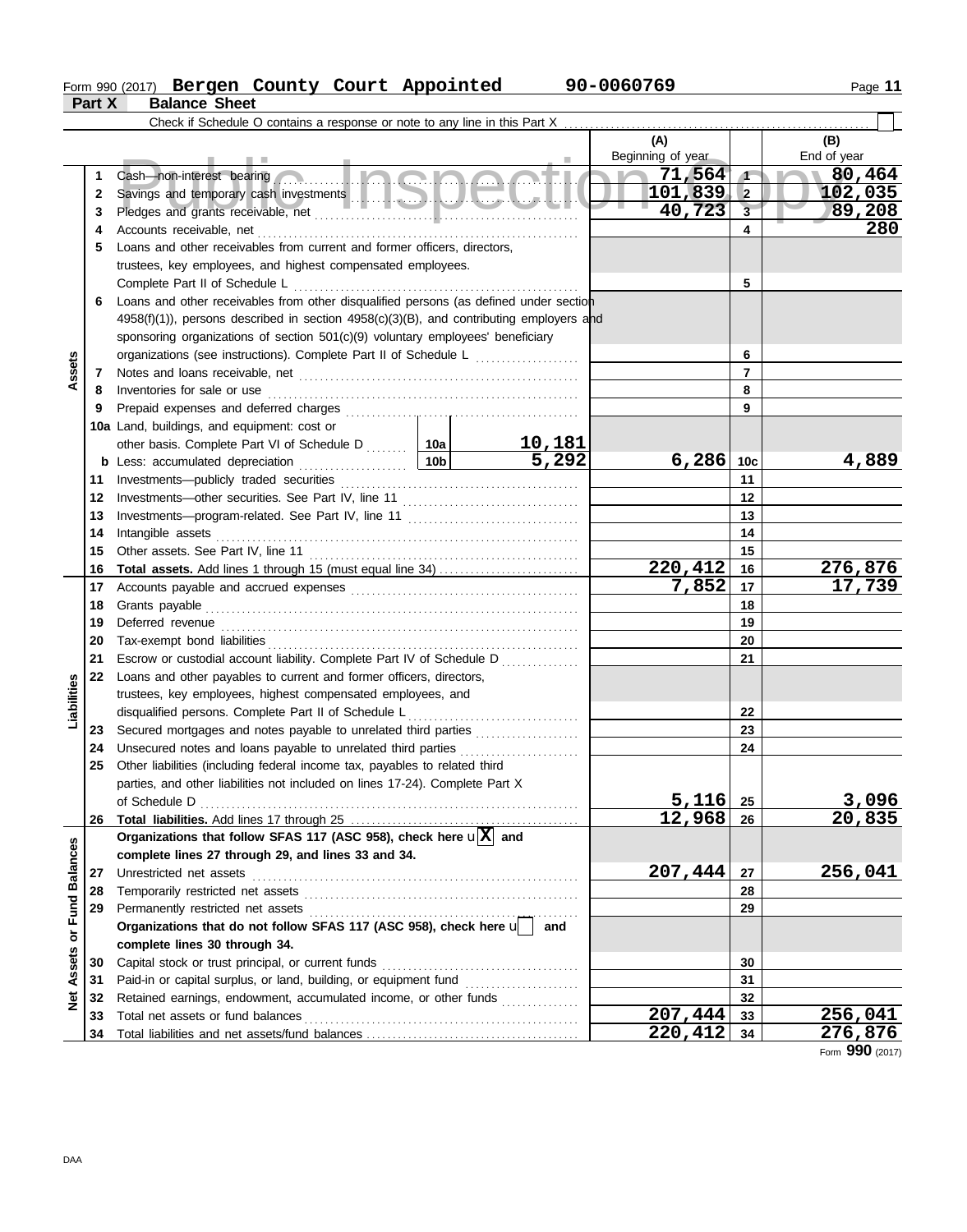|    | 90-0060769<br>Form 990 (2017) Bergen County Court Appointed                                                                                                                                                                         |                |    |          | Page 12  |
|----|-------------------------------------------------------------------------------------------------------------------------------------------------------------------------------------------------------------------------------------|----------------|----|----------|----------|
|    | <b>Reconciliation of Net Assets</b><br>Part XI                                                                                                                                                                                      |                |    |          |          |
|    |                                                                                                                                                                                                                                     |                |    |          |          |
| 1  |                                                                                                                                                                                                                                     | $\mathbf{1}$   |    |          | 374, 391 |
| 2  |                                                                                                                                                                                                                                     | $\overline{2}$ |    |          | 325,794  |
| 3  |                                                                                                                                                                                                                                     | $3 -$          |    |          | 48,597   |
|    |                                                                                                                                                                                                                                     | $\overline{4}$ |    |          | 207,444  |
| 5  | Net unrealized gains (losses) on investments [1999] Marian Marian Marian Marian Marian Marian Marian Marian Marian Marian Marian Marian Marian Marian Marian Marian Marian Marian Marian Marian Marian Marian Marian Marian Ma      |                |    |          |          |
| 6  |                                                                                                                                                                                                                                     | 6              |    |          |          |
| 7  | Investment expenses <b>construction and construction of the construction of the construction</b> of the construction of the construction of the construction of the construction of the construction of the construction of the con | $\overline{7}$ |    |          |          |
| 8  | Prior period adjustments [11, 12] and the contract of the contract of the contract of the contract of the contract of the contract of the contract of the contract of the contract of the contract of the contract of the cont      | 8              |    |          |          |
| 9  |                                                                                                                                                                                                                                     | 9              |    |          |          |
| 10 | Net assets or fund balances at end of year. Combine lines 3 through 9 (must equal Part X, line                                                                                                                                      |                |    |          |          |
|    | 33, column (B))                                                                                                                                                                                                                     | 10             |    |          | 256,041  |
|    | <b>Financial Statements and Reporting</b><br>Part XII                                                                                                                                                                               |                |    |          |          |
|    | Check if Schedule O contains a response or note to any line in this Part XII                                                                                                                                                        |                |    |          |          |
|    |                                                                                                                                                                                                                                     |                |    | Yes   No |          |
| 1. | $ \mathbf{X} $ Accrual<br>Accounting method used to prepare the Form 990:     Cash<br>Other                                                                                                                                         |                |    |          |          |
|    | If the organization changed its method of accounting from a prior year or checked "Other," explain in                                                                                                                               |                |    |          |          |
|    | Schedule O.                                                                                                                                                                                                                         |                |    |          |          |
|    | 2a Were the organization's financial statements compiled or reviewed by an independent accountant?                                                                                                                                  |                | 2a |          | x        |
|    | If "Yes," check a box below to indicate whether the financial statements for the year were compiled or                                                                                                                              |                |    |          |          |
|    | reviewed on a separate basis, consolidated basis, or both:                                                                                                                                                                          |                |    |          |          |
|    | Separate basis<br>Consolidated basis<br>Both consolidated and separate basis                                                                                                                                                        |                |    |          |          |
|    | <b>b</b> Were the organization's financial statements audited by an independent accountant?                                                                                                                                         |                | 2b | X        |          |
|    | If "Yes," check a box below to indicate whether the financial statements for the year were audited on a                                                                                                                             |                |    |          |          |
|    | separate basis, consolidated basis, or both:                                                                                                                                                                                        |                |    |          |          |
|    | $ \mathbf{X} $ Separate basis<br>Consolidated basis<br>Both consolidated and separate basis                                                                                                                                         |                |    |          |          |
|    | c If "Yes" to line 2a or 2b, does the organization have a committee that assumes responsibility for oversight                                                                                                                       |                |    |          |          |
|    | of the audit, review, or compilation of its financial statements and selection of an independent accountant?                                                                                                                        |                | 2c | x        |          |
|    | If the organization changed either its oversight process or selection process during the tax year, explain in                                                                                                                       |                |    |          |          |
|    | Schedule O.                                                                                                                                                                                                                         |                |    |          |          |
|    | 3a As a result of a federal award, was the organization required to undergo an audit or audits as set forth in                                                                                                                      |                |    |          |          |
|    | the Single Audit Act and OMB Circular A-133?                                                                                                                                                                                        |                | 3a |          | x        |
|    | <b>b</b> If "Yes," did the organization undergo the required audit or audits? If the organization did not undergo the                                                                                                               |                |    |          |          |
|    | required audit or audits, explain why in Schedule O and describe any steps taken to undergo such audits.                                                                                                                            |                | 3b |          |          |
|    |                                                                                                                                                                                                                                     |                |    | nnn.     |          |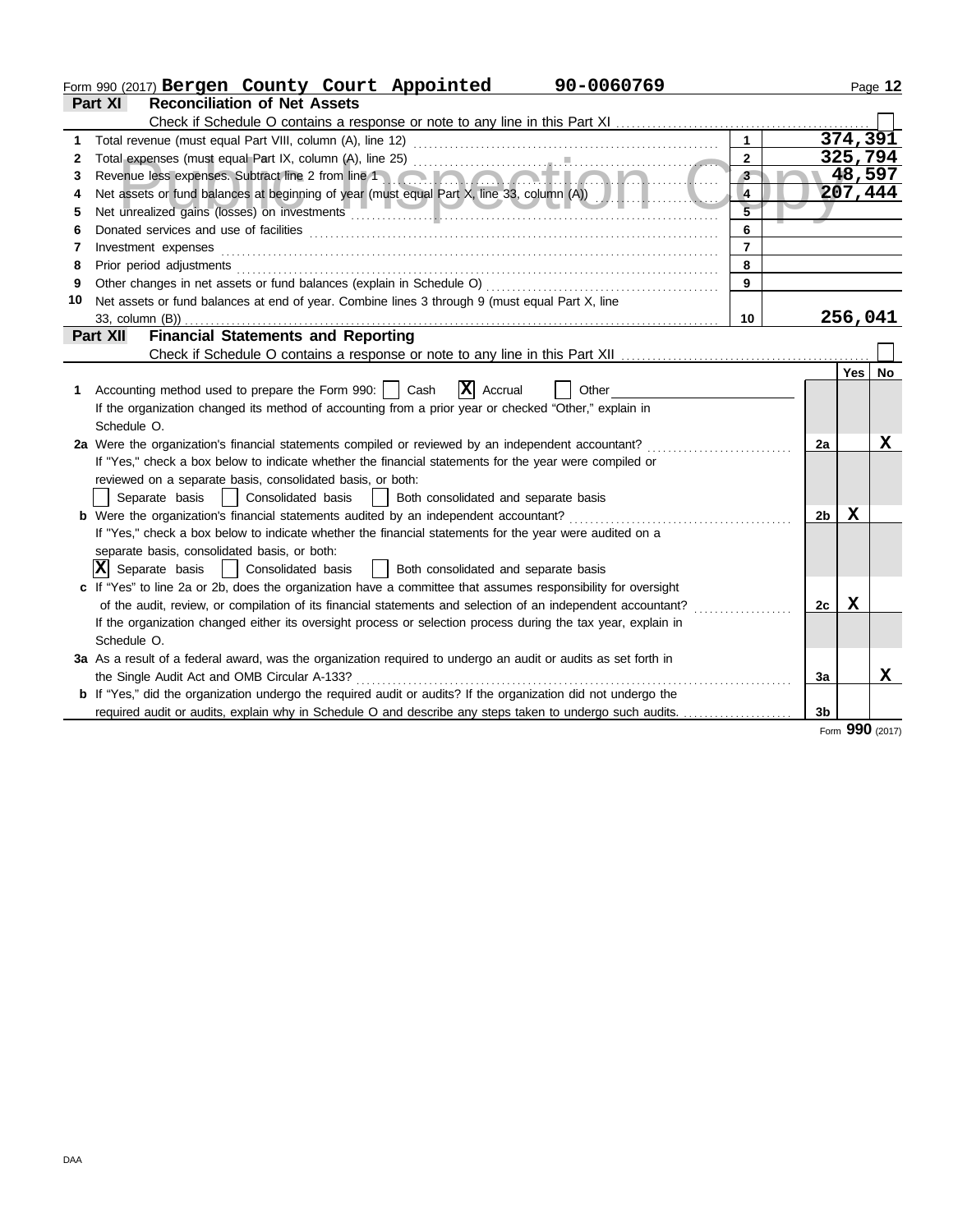| <b>Public Charity Status and Public Support</b><br><b>SCHEDULE A</b><br>OMB No. 1545-0047 |                                                            |                                                                                                                                                                                                                                                           |     |                                       |                               |                                     |
|-------------------------------------------------------------------------------------------|------------------------------------------------------------|-----------------------------------------------------------------------------------------------------------------------------------------------------------------------------------------------------------------------------------------------------------|-----|---------------------------------------|-------------------------------|-------------------------------------|
| (Form 990 or 990-EZ)                                                                      |                                                            | Complete if the organization is a section 501(c)(3) organization or a section $4947(a)(1)$ nonexempt charitable trust.                                                                                                                                    |     |                                       |                               |                                     |
| Department of the Treasury                                                                |                                                            | La Attach to Form 990 or Form 990-EZ.                                                                                                                                                                                                                     |     |                                       |                               | Open to Public                      |
| Internal Revenue Service                                                                  |                                                            | <b>u</b> Go to <i>www.irs.gov/Form990</i> for instructions and the latest information.                                                                                                                                                                    |     |                                       |                               | Inspection                          |
| Name of the organization                                                                  |                                                            | Bergen County Court Appointed<br>Special Advocates, Inc.                                                                                                                                                                                                  |     |                                       | 90-0060769                    | Employer identification number      |
| Part I                                                                                    |                                                            | Reason for Public Charity Status (All organizations must complete this part.)                                                                                                                                                                             |     |                                       | See instructions.             |                                     |
|                                                                                           |                                                            | The organization is not a private foundation because it is: (For lines 1 through 12, check only one box.)                                                                                                                                                 |     |                                       |                               |                                     |
| 1                                                                                         |                                                            | A church, convention of churches, or association of churches described in section 170(b)(1)(A)(i).                                                                                                                                                        |     |                                       |                               |                                     |
| 2                                                                                         |                                                            | A school described in section 170(b)(1)(A)(ii). (Attach Schedule E (Form 990 or 990-EZ).)                                                                                                                                                                 |     |                                       |                               |                                     |
| 3                                                                                         |                                                            | A hospital or a cooperative hospital service organization described in section 170(b)(1)(A)(iii).                                                                                                                                                         |     |                                       |                               |                                     |
| 4                                                                                         |                                                            | A medical research organization operated in conjunction with a hospital described in section 170(b)(1)(A)(iii). Enter the hospital's name,                                                                                                                |     |                                       |                               |                                     |
| city, and state:                                                                          |                                                            |                                                                                                                                                                                                                                                           |     |                                       |                               |                                     |
| 5                                                                                         |                                                            | An organization operated for the benefit of a college or university owned or operated by a governmental unit described in                                                                                                                                 |     |                                       |                               |                                     |
| 6                                                                                         | section 170(b)(1)(A)(iv). (Complete Part II.)              | A federal, state, or local government or governmental unit described in section 170(b)(1)(A)(v).                                                                                                                                                          |     |                                       |                               |                                     |
| $ {\bf X} $<br>7                                                                          |                                                            | An organization that normally receives a substantial part of its support from a governmental unit or from the general public                                                                                                                              |     |                                       |                               |                                     |
|                                                                                           | described in section 170(b)(1)(A)(vi). (Complete Part II.) |                                                                                                                                                                                                                                                           |     |                                       |                               |                                     |
| 8<br>9                                                                                    |                                                            | A community trust described in section 170(b)(1)(A)(vi). (Complete Part II.)<br>An agricultural research organization described in section 170(b)(1)(A)(ix) operated in conjunction with a land-grant college                                             |     |                                       |                               |                                     |
|                                                                                           |                                                            | or university or a non-land grant college of agriculture (see instructions). Enter the name, city, and state of the college or                                                                                                                            |     |                                       |                               |                                     |
| university:                                                                               |                                                            |                                                                                                                                                                                                                                                           |     |                                       |                               |                                     |
| 10                                                                                        |                                                            | An organization that normally receives: (1) more than 33 1/3% of its support from contributions, membership fees, and gross                                                                                                                               |     |                                       |                               |                                     |
|                                                                                           |                                                            | receipts from activities related to its exempt functions—subject to certain exceptions, and (2) no more than 33 1/3% of its                                                                                                                               |     |                                       |                               |                                     |
|                                                                                           |                                                            | support from gross investment income and unrelated business taxable income (less section 511 tax) from businesses                                                                                                                                         |     |                                       |                               |                                     |
| 11                                                                                        |                                                            | acquired by the organization after June 30, 1975. See section 509(a)(2). (Complete Part III.)                                                                                                                                                             |     |                                       |                               |                                     |
| 12                                                                                        |                                                            | An organization organized and operated exclusively to test for public safety. See section 509(a)(4).<br>An organization organized and operated exclusively for the benefit of, to perform the functions of, or to carry out the purposes                  |     |                                       |                               |                                     |
|                                                                                           |                                                            | of one or more publicly supported organizations described in section 509(a)(1) or section 509(a)(2). See section 509(a)(3).                                                                                                                               |     |                                       |                               |                                     |
|                                                                                           |                                                            | Check the box in lines 12a through 12d that describes the type of supporting organization and complete lines 12e, 12f, and 12g.                                                                                                                           |     |                                       |                               |                                     |
| a                                                                                         |                                                            | Type I. A supporting organization operated, supervised, or controlled by its supported organization(s), typically by giving                                                                                                                               |     |                                       |                               |                                     |
|                                                                                           |                                                            | the supported organization(s) the power to regularly appoint or elect a majority of the directors or trustees of the                                                                                                                                      |     |                                       |                               |                                     |
|                                                                                           |                                                            | supporting organization. You must complete Part IV, Sections A and B.                                                                                                                                                                                     |     |                                       |                               |                                     |
| b                                                                                         |                                                            | Type II. A supporting organization supervised or controlled in connection with its supported organization(s), by having                                                                                                                                   |     |                                       |                               |                                     |
|                                                                                           |                                                            | control or management of the supporting organization vested in the same persons that control or manage the supported<br>organization(s). You must complete Part IV, Sections A and C.                                                                     |     |                                       |                               |                                     |
| c                                                                                         |                                                            | Type III functionally integrated. A supporting organization operated in connection with, and functionally integrated with,                                                                                                                                |     |                                       |                               |                                     |
|                                                                                           |                                                            | its supported organization(s) (see instructions). You must complete Part IV, Sections A, D, and E.                                                                                                                                                        |     |                                       |                               |                                     |
| d                                                                                         |                                                            | Type III non-functionally integrated. A supporting organization operated in connection with its supported organization(s)<br>that is not functionally integrated. The organization generally must satisfy a distribution requirement and an attentiveness |     |                                       |                               |                                     |
|                                                                                           |                                                            | requirement (see instructions). You must complete Part IV, Sections A and D, and Part V.                                                                                                                                                                  |     |                                       |                               |                                     |
| e                                                                                         |                                                            | Check this box if the organization received a written determination from the IRS that it is a Type I, Type II, Type III                                                                                                                                   |     |                                       |                               |                                     |
|                                                                                           |                                                            | functionally integrated, or Type III non-functionally integrated supporting organization.                                                                                                                                                                 |     |                                       |                               |                                     |
| f                                                                                         | Enter the number of supported organizations                |                                                                                                                                                                                                                                                           |     |                                       |                               |                                     |
| g                                                                                         |                                                            | Provide the following information about the supported organization(s).                                                                                                                                                                                    |     |                                       |                               |                                     |
| (i) Name of supported                                                                     | (ii) EIN                                                   | (iii) Type of organization                                                                                                                                                                                                                                |     | (iv) Is the organization              | (v) Amount of monetary        | (vi) Amount of                      |
| organization                                                                              |                                                            | (described on lines 1-10<br>above (see instructions))                                                                                                                                                                                                     |     | listed in your governing<br>document? | support (see<br>instructions) | other support (see<br>instructions) |
|                                                                                           |                                                            |                                                                                                                                                                                                                                                           | Yes | No                                    |                               |                                     |
| (A)                                                                                       |                                                            |                                                                                                                                                                                                                                                           |     |                                       |                               |                                     |
|                                                                                           |                                                            |                                                                                                                                                                                                                                                           |     |                                       |                               |                                     |
| (B)                                                                                       |                                                            |                                                                                                                                                                                                                                                           |     |                                       |                               |                                     |

 $\equiv$ 

**Total**

**(E)**

**(D)**

**(C)**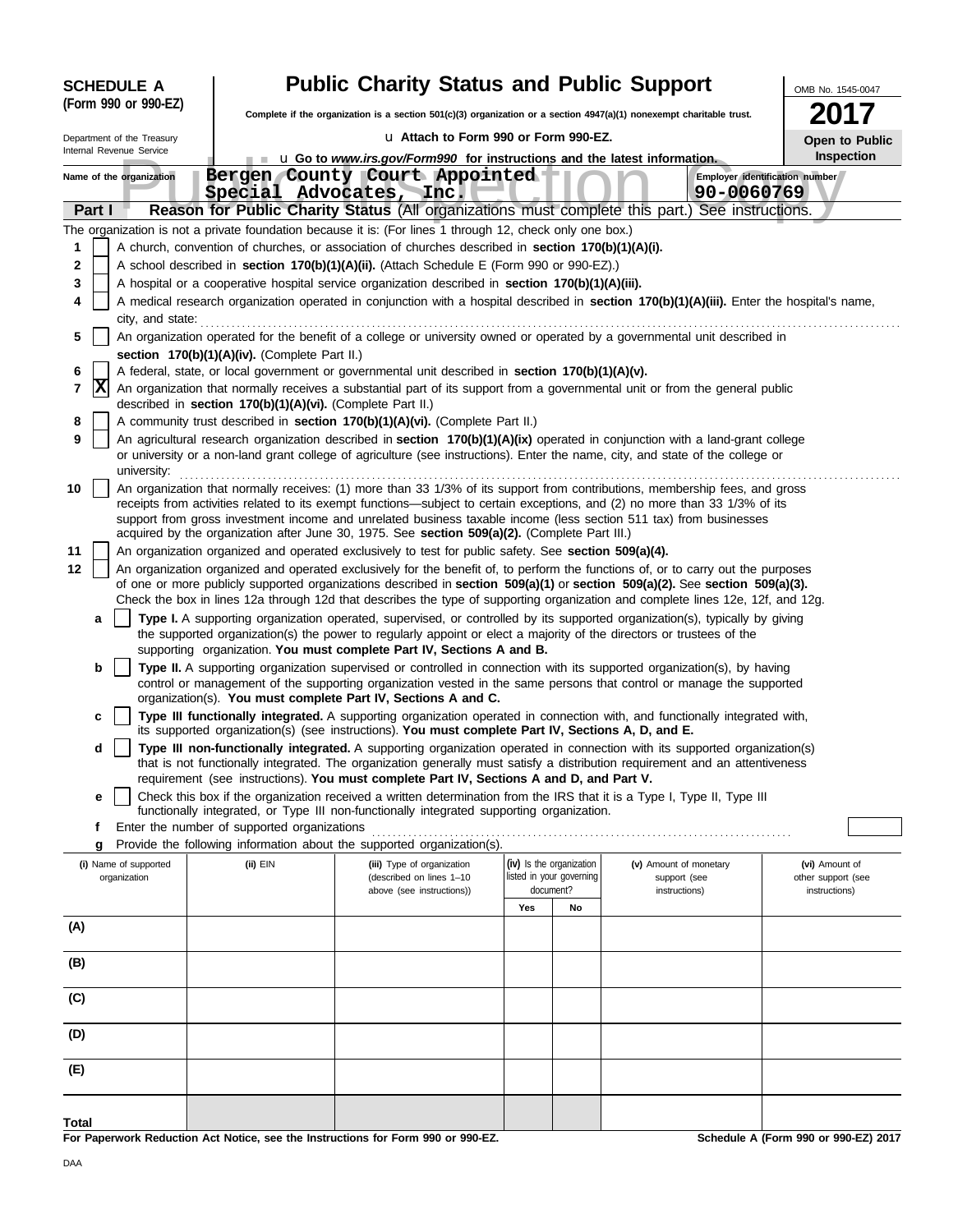Schedule A (Form 990 or 990-EZ) 2017 **Bergen County Court Appointed 90-0060769** Page 2

(Complete only if you checked the box on line 5, 7, or 8 of Part I or if the organization failed to qualify under **Part II** Support Schedule for Organizations Described in Sections 170(b)(1)(A)(iv) and 170(b)(1)(A)(vi) Part III. If the organization fails to qualify under the tests listed below, please complete Part III.)

|              | Section A. Public Support                                                                                                                                                                                                                   |          |          |            |            |            |                         |
|--------------|---------------------------------------------------------------------------------------------------------------------------------------------------------------------------------------------------------------------------------------------|----------|----------|------------|------------|------------|-------------------------|
|              | Calendar year (or fiscal year beginning in) u                                                                                                                                                                                               | (a) 2013 | (b) 2014 | (c) 2015   | $(d)$ 2016 | (e) 2017   | (f) Total               |
| 1            | Gifts, grants, contributions, and<br>membership fees received. (Do not                                                                                                                                                                      |          |          |            |            |            |                         |
|              | include any "unusual grants.")                                                                                                                                                                                                              | 185,493  | 197,581  | 240,761    | 222,739    | 353,819    | 1,200,393               |
| $\mathbf{2}$ | Tax revenues levied for the<br>organization's benefit and either paid<br>to or expended on its behalf                                                                                                                                       |          |          |            |            |            |                         |
| 3            | The value of services or facilities<br>furnished by a governmental unit to the<br>organization without charge                                                                                                                               |          |          |            |            |            |                         |
| 4            | Total. Add lines 1 through 3                                                                                                                                                                                                                | 185,493  | 197,581  | 240,761    | 222,739    | 353,819    | 1,200,393               |
| 5            | The portion of total contributions by<br>each person (other than a<br>governmental unit or publicly<br>supported organization) included on<br>line 1 that exceeds 2% of the amount                                                          |          |          |            |            |            |                         |
|              | shown on line 11, column (f)                                                                                                                                                                                                                |          |          |            |            |            | 52,937                  |
| 6            | Public support. Subtract line 5 from line 4.                                                                                                                                                                                                |          |          |            |            |            | 1,147,456               |
|              | <b>Section B. Total Support</b>                                                                                                                                                                                                             |          |          |            |            |            |                         |
|              | Calendar year (or fiscal year beginning in) <b>u</b>                                                                                                                                                                                        | (a) 2013 | (b) 2014 | $(c)$ 2015 | $(d)$ 2016 | (e) $2017$ | (f) Total               |
| 7            | Amounts from line 4                                                                                                                                                                                                                         | 185,493  | 197,581  | 240,761    | 222,739    | 353,819    | 1,200,393               |
| 8            | Gross income from interest, dividends,<br>payments received on securities loans,<br>rents, royalties, and income from                                                                                                                       | 66       | 61       | 98         | 223        | 196        | 644                     |
| 9            | Net income from unrelated business<br>activities, whether or not the business<br>is regularly carried on                                                                                                                                    |          |          |            |            |            |                         |
| 10           | Other income. Do not include gain or<br>loss from the sale of capital assets<br>$(Explain in Part VI.)$                                                                                                                                     |          |          |            |            |            |                         |
| 11           | Total support. Add lines 7 through 10                                                                                                                                                                                                       |          |          |            |            |            | 1,201,037               |
| 12           | Gross receipts from related activities, etc. (see instructions)                                                                                                                                                                             |          |          |            |            | 12         |                         |
| 13           | First five years. If the Form 990 is for the organization's first, second, third, fourth, or fifth tax year as a section 501(c)(3)                                                                                                          |          |          |            |            |            |                         |
|              | organization, check this box and stop here                                                                                                                                                                                                  |          |          |            |            |            |                         |
|              | Section C. Computation of Public Support Percentage                                                                                                                                                                                         |          |          |            |            |            |                         |
| 14           |                                                                                                                                                                                                                                             |          |          |            |            | 14         | 95.54%                  |
|              | 15 Public support percentage from 2016 Schedule A, Part II, line 14 <b>Constant Constant Constant Part 14</b> 16 33 1/3% or more, check this                                                                                                |          |          |            |            | 15         | 95.65%                  |
|              |                                                                                                                                                                                                                                             |          |          |            |            |            |                         |
|              | box and stop here. The organization qualifies as a publicly supported organization                                                                                                                                                          |          |          |            |            |            | $\overline{\mathbf{x}}$ |
| b            | 33 1/3% support test-2016. If the organization did not check a box on line 13 or 16a, and line 15 is 33 1/3% or more, check                                                                                                                 |          |          |            |            |            |                         |
|              | this box and stop here. The organization qualifies as a publicly supported organization                                                                                                                                                     |          |          |            |            |            |                         |
|              | 17a 10%-facts-and-circumstances test-2017. If the organization did not check a box on line 13, 16a, or 16b, and line 14 is                                                                                                                  |          |          |            |            |            |                         |
|              | 10% or more, and if the organization meets the "facts-and-circumstances" test, check this box and stop here. Explain in                                                                                                                     |          |          |            |            |            |                         |
|              | Part VI how the organization meets the "facts-and-circumstances" test. The organization qualifies as a publicly supported                                                                                                                   |          |          |            |            |            |                         |
|              | organization                                                                                                                                                                                                                                |          |          |            |            |            |                         |
| b            | 10%-facts-and-circumstances test-2016. If the organization did not check a box on line 13, 16a, 16b, or 17a, and line<br>15 is 10% or more, and if the organization meets the "facts-and-circumstances" test, check this box and stop here. |          |          |            |            |            |                         |
|              | Explain in Part VI how the organization meets the "facts-and-circumstances" test. The organization qualifies as a publicly                                                                                                                  |          |          |            |            |            |                         |
|              | supported organization                                                                                                                                                                                                                      |          |          |            |            |            |                         |
| 18           | Private foundation. If the organization did not check a box on line 13, 16a, 16b, 17a, or 17b, check this box and see<br>instructions                                                                                                       |          |          |            |            |            |                         |
|              |                                                                                                                                                                                                                                             |          |          |            |            |            |                         |

**Schedule A (Form 990 or 990-EZ) 2017**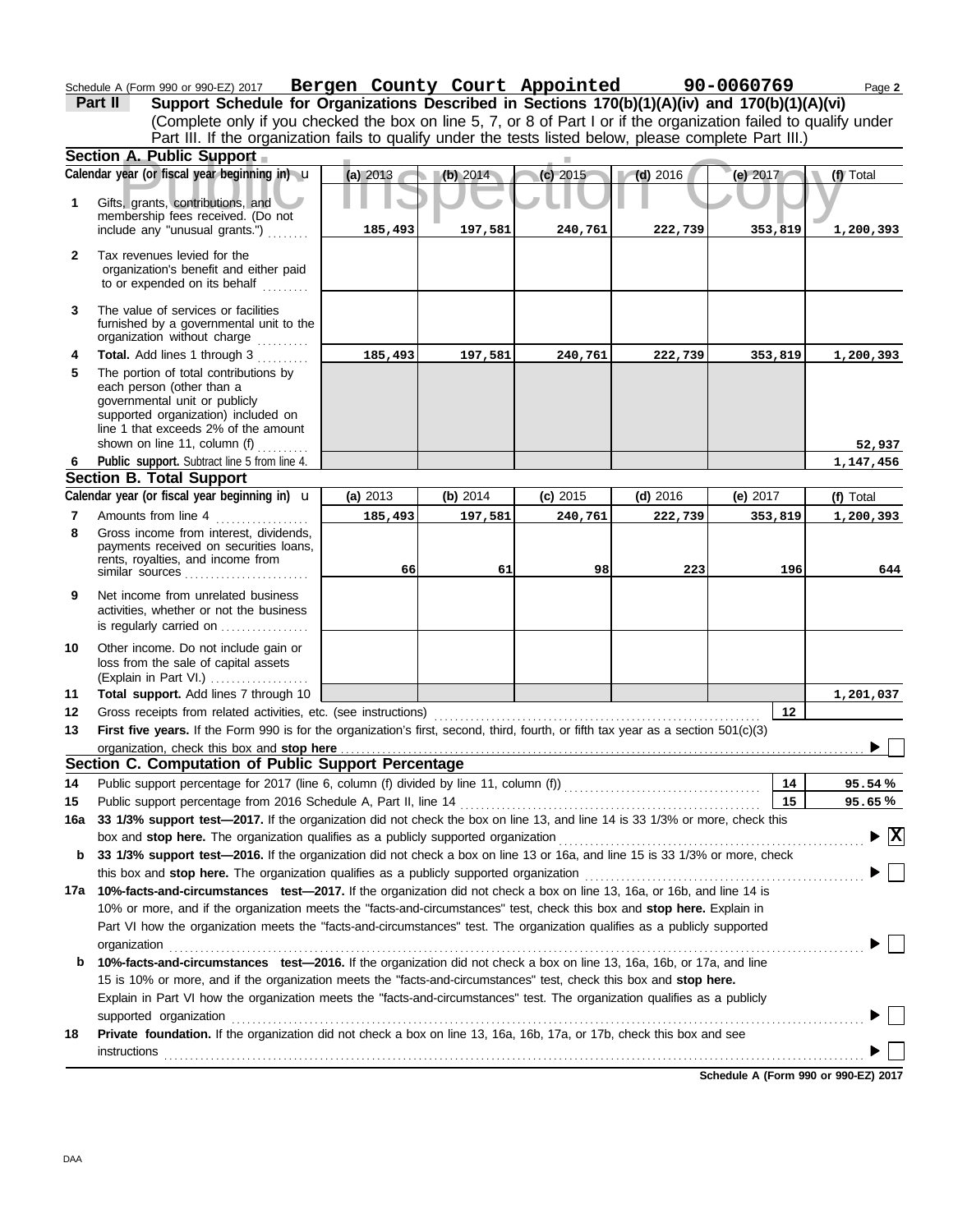### Schedule A (Form 990 or 990-EZ) 2017 **Bergen County Court Appointed 90-0060769** Page 3

**Part III Support Schedule for Organizations Described in Section 509(a)(2)**

|     | (Complete only if you checked the box on line 10 of Part I or if the organization failed to qualify under Part II.<br>If the organization fails to qualify under the tests listed below, please complete Part II.)                                              |          |          |            |                 |          |           |
|-----|-----------------------------------------------------------------------------------------------------------------------------------------------------------------------------------------------------------------------------------------------------------------|----------|----------|------------|-----------------|----------|-----------|
|     | Section A. Public Support                                                                                                                                                                                                                                       |          |          |            |                 |          |           |
|     | Calendar year (or fiscal year beginning in) u                                                                                                                                                                                                                   | (a) 2013 | (b) 2014 | $(c)$ 2015 | $\sqrt{d}$ 2016 | (e) 2017 | (f) Total |
| 1   | Gifts, grants, contributions, and membership<br>fees received. (Do not include any "unusual grants.")                                                                                                                                                           |          |          |            |                 |          |           |
| 2   | Gross receipts from admissions, merchandise<br>sold or services performed, or facilities<br>furnished in any activity that is related to the<br>organization's tax-exempt purpose                                                                               |          |          |            |                 |          |           |
| 3   | Gross receipts from activities that are not an<br>unrelated trade or business under section 513                                                                                                                                                                 |          |          |            |                 |          |           |
| 4   | Tax revenues levied for the<br>organization's benefit and either paid<br>to or expended on its behalf                                                                                                                                                           |          |          |            |                 |          |           |
| 5   | The value of services or facilities<br>furnished by a governmental unit to the<br>organization without charge                                                                                                                                                   |          |          |            |                 |          |           |
| 6   | Total. Add lines 1 through 5                                                                                                                                                                                                                                    |          |          |            |                 |          |           |
|     | 7a Amounts included on lines 1, 2, and 3<br>received from disqualified persons                                                                                                                                                                                  |          |          |            |                 |          |           |
| b   | Amounts included on lines 2 and 3<br>received from other than disqualified<br>persons that exceed the greater of \$5,000<br>or 1% of the amount on line 13 for the year                                                                                         |          |          |            |                 |          |           |
| c   | Add lines 7a and 7b<br>.                                                                                                                                                                                                                                        |          |          |            |                 |          |           |
| 8   | Public support. (Subtract line 7c from                                                                                                                                                                                                                          |          |          |            |                 |          |           |
|     | <b>Section B. Total Support</b>                                                                                                                                                                                                                                 |          |          |            |                 |          |           |
|     | Calendar year (or fiscal year beginning in) $\mathbf u$                                                                                                                                                                                                         | (a) 2013 | (b) 2014 | $(c)$ 2015 | $(d)$ 2016      | (e) 2017 | (f) Total |
| 9   | Amounts from line 6                                                                                                                                                                                                                                             |          |          |            |                 |          |           |
| 10a | Gross income from interest, dividends,<br>payments received on securities loans, rents,<br>royalties, and income from similar sources.                                                                                                                          |          |          |            |                 |          |           |
| b   | Unrelated business taxable income (less<br>section 511 taxes) from businesses<br>acquired after June 30, 1975                                                                                                                                                   |          |          |            |                 |          |           |
| c   | Add lines 10a and 10b                                                                                                                                                                                                                                           |          |          |            |                 |          |           |
| 11  | Net income from unrelated business<br>activities not included in line 10b, whether<br>or not the business is regularly carried on.                                                                                                                              |          |          |            |                 |          |           |
| 12  | Other income. Do not include gain or<br>loss from the sale of capital assets<br>(Explain in Part VI.)                                                                                                                                                           |          |          |            |                 |          |           |
| 13  | Total support. (Add lines 9, 10c, 11,<br>and 12.)                                                                                                                                                                                                               |          |          |            |                 |          |           |
| 14  | First five years. If the Form 990 is for the organization's first, second, third, fourth, or fifth tax year as a section 501(c)(3)<br>organization, check this box and stop here                                                                                |          |          |            |                 |          |           |
|     | Section C. Computation of Public Support Percentage                                                                                                                                                                                                             |          |          |            |                 |          |           |
| 15  | Public support percentage for 2017 (line 8, column (f) divided by line 13, column (f)) [[[[[[[[[[[[[[[[[[[[[[                                                                                                                                                   |          |          |            |                 | 15       | %         |
| 16  |                                                                                                                                                                                                                                                                 |          |          |            |                 | 16       | %         |
|     | Section D. Computation of Investment Income Percentage                                                                                                                                                                                                          |          |          |            |                 |          |           |
| 17  |                                                                                                                                                                                                                                                                 |          |          |            |                 | 17       | %         |
| 18  |                                                                                                                                                                                                                                                                 |          |          |            |                 | 18       | %         |
| 19a | 33 1/3% support tests-2017. If the organization did not check the box on line 14, and line 15 is more than 33 1/3%, and line                                                                                                                                    |          |          |            |                 |          |           |
| b   | 17 is not more than 33 1/3%, check this box and stop here. The organization qualifies as a publicly supported organization<br>33 1/3% support tests-2016. If the organization did not check a box on line 14 or line 19a, and line 16 is more than 33 1/3%, and |          |          |            |                 |          |           |
|     | line 18 is not more than 33 1/3%, check this box and stop here. The organization qualifies as a publicly supported organization                                                                                                                                 |          |          |            |                 |          |           |
| 20  |                                                                                                                                                                                                                                                                 |          |          |            |                 |          |           |

**Schedule A (Form 990 or 990-EZ) 2017**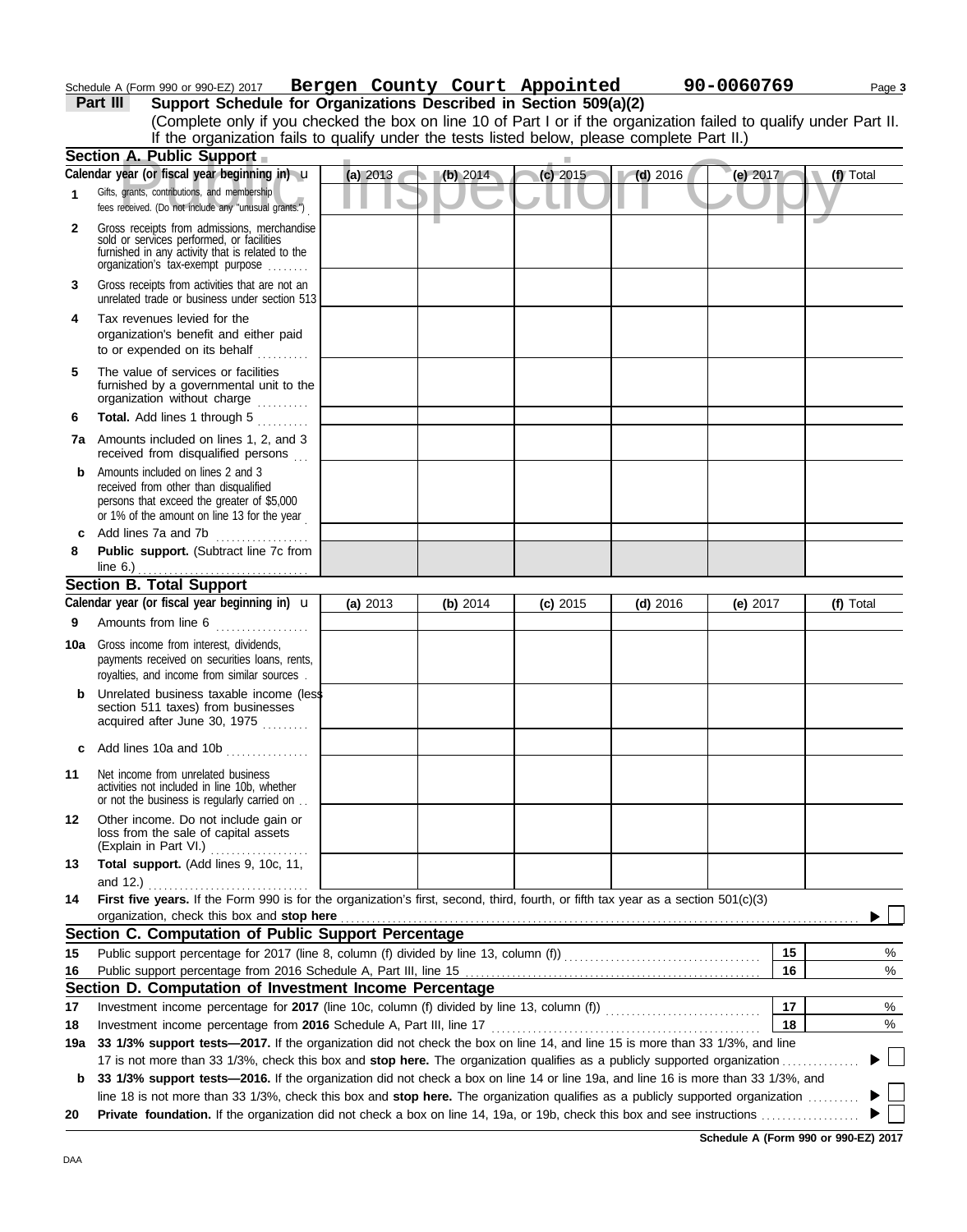|                | Schedule A (Form 990 or 990-EZ) 2017 |  | Bergen County Court Appointed | 90-0060769 | Page 4 |
|----------------|--------------------------------------|--|-------------------------------|------------|--------|
| <b>Part IV</b> | <b>Supporting Organizations</b>      |  |                               |            |        |

(Complete only if you checked a box in line 12 on Part I. If you checked 12a of Part I, complete Sections A and B. If you checked 12b of Part I, complete Sections A and C. If you checked 12c of Part I, complete

|              | Sections A, D, and E. If you checked 12d of Part I, complete Sections A and D, and complete Part V.)                   |                                      |    |
|--------------|------------------------------------------------------------------------------------------------------------------------|--------------------------------------|----|
|              | Section A. All Supporting Organizations                                                                                |                                      |    |
|              |                                                                                                                        | Yes                                  | No |
| 1            | Are all of the organization's supported organizations listed by name in the organization's governing                   |                                      |    |
|              | documents? If "No," describe in Part VI how the supported organizations are designated. If designated by               |                                      |    |
|              | class or purpose, describe the designation. If historic and continuing relationship, explain.                          | 1                                    |    |
| $\mathbf{2}$ | Did the organization have any supported organization that does not have an IRS determination of status                 |                                      |    |
|              | under section $509(a)(1)$ or (2)? If "Yes," explain in Part VI how the organization determined that the supported      |                                      |    |
|              | organization was described in section 509(a)(1) or (2).                                                                | 2                                    |    |
| За           | Did the organization have a supported organization described in section $501(c)(4)$ , (5), or (6)? If "Yes," answer    |                                      |    |
|              | $(b)$ and $(c)$ below.                                                                                                 | 3a                                   |    |
| b            | Did the organization confirm that each supported organization qualified under section $501(c)(4)$ , (5), or (6) and    |                                      |    |
|              | satisfied the public support tests under section $509(a)(2)$ ? If "Yes," describe in Part VI when and how the          |                                      |    |
|              | organization made the determination.                                                                                   | 3b                                   |    |
| c            | Did the organization ensure that all support to such organizations was used exclusively for section $170(c)(2)(B)$     |                                      |    |
|              | purposes? If "Yes," explain in Part VI what controls the organization put in place to ensure such use.                 | 3c                                   |    |
| 4a           | Was any supported organization not organized in the United States ("foreign supported organization")? If               |                                      |    |
|              | "Yes," and if you checked 12a or 12b in Part I, answer (b) and (c) below.                                              | 4a                                   |    |
| b            | Did the organization have ultimate control and discretion in deciding whether to make grants to the foreign            |                                      |    |
|              | supported organization? If "Yes," describe in Part VI how the organization had such control and discretion             |                                      |    |
|              | despite being controlled or supervised by or in connection with its supported organizations.                           | 4b                                   |    |
| c            | Did the organization support any foreign supported organization that does not have an IRS determination                |                                      |    |
|              | under sections $501(c)(3)$ and $509(a)(1)$ or $(2)$ ? If "Yes," explain in Part VI what controls the organization used |                                      |    |
|              | to ensure that all support to the foreign supported organization was used exclusively for section $170(c)(2)(B)$       |                                      |    |
|              | purposes.                                                                                                              | 4с                                   |    |
| 5a           | Did the organization add, substitute, or remove any supported organizations during the tax year? If "Yes,"             |                                      |    |
|              | answer (b) and (c) below (if applicable). Also, provide detail in Part VI, including (i) the names and EIN             |                                      |    |
|              | numbers of the supported organizations added, substituted, or removed; (ii) the reasons for each such action;          |                                      |    |
|              | (iii) the authority under the organization's organizing document authorizing such action; and (iv) how the action      |                                      |    |
|              | was accomplished (such as by amendment to the organizing document).                                                    | 5a                                   |    |
| b            | Type I or Type II only. Was any added or substituted supported organization part of a class already                    |                                      |    |
|              | designated in the organization's organizing document?                                                                  | 5 <sub>b</sub>                       |    |
| c            | Substitutions only. Was the substitution the result of an event beyond the organization's control?                     | 5c                                   |    |
| 6            | Did the organization provide support (whether in the form of grants or the provision of services or facilities) to     |                                      |    |
|              | anyone other than (i) its supported organizations, (ii) individuals that are part of the charitable class benefited    |                                      |    |
|              | by one or more of its supported organizations, or (iii) other supporting organizations that also support or            |                                      |    |
|              | benefit one or more of the filing organization's supported organizations? If "Yes," provide detail in Part VI.         | 6                                    |    |
|              | Did the organization provide a grant, loan, compensation, or other similar payment to a substantial contributor        |                                      |    |
|              | (defined in section 4958(c)(3)(C)), a family member of a substantial contributor, or a 35% controlled entity with      |                                      |    |
|              | regard to a substantial contributor? If "Yes," complete Part I of Schedule L (Form 990 or 990-EZ).                     | 7                                    |    |
| 8            | Did the organization make a loan to a disqualified person (as defined in section 4958) not described in line 7?        |                                      |    |
|              | If "Yes," complete Part I of Schedule L (Form 990 or 990-EZ).                                                          | 8                                    |    |
| 9а           | Was the organization controlled directly or indirectly at any time during the tax year by one or more                  |                                      |    |
|              | disqualified persons as defined in section 4946 (other than foundation managers and organizations described            |                                      |    |
|              | in section 509(a)(1) or (2))? If "Yes," provide detail in Part VI.                                                     | 9a                                   |    |
| b            | Did one or more disqualified persons (as defined in line 9a) hold a controlling interest in any entity in which        |                                      |    |
|              | the supporting organization had an interest? If "Yes," provide detail in Part VI.                                      | 9b                                   |    |
| c            | Did a disqualified person (as defined in line 9a) have an ownership interest in, or derive any personal benefit        |                                      |    |
|              | from, assets in which the supporting organization also had an interest? If "Yes," provide detail in Part VI.           | 9c                                   |    |
| 10a          | Was the organization subject to the excess business holdings rules of section 4943 because of section                  |                                      |    |
|              | 4943(f) (regarding certain Type II supporting organizations, and all Type III non-functionally integrated              |                                      |    |
|              | supporting organizations)? If "Yes," answer 10b below.                                                                 | 10a                                  |    |
| b            | Did the organization have any excess business holdings in the tax year? (Use Schedule C, Form 4720, to                 |                                      |    |
|              | determine whether the organization had excess business holdings.)                                                      | 10 <sub>b</sub>                      |    |
|              |                                                                                                                        | Schedule A (Form 990 or 990-EZ) 2017 |    |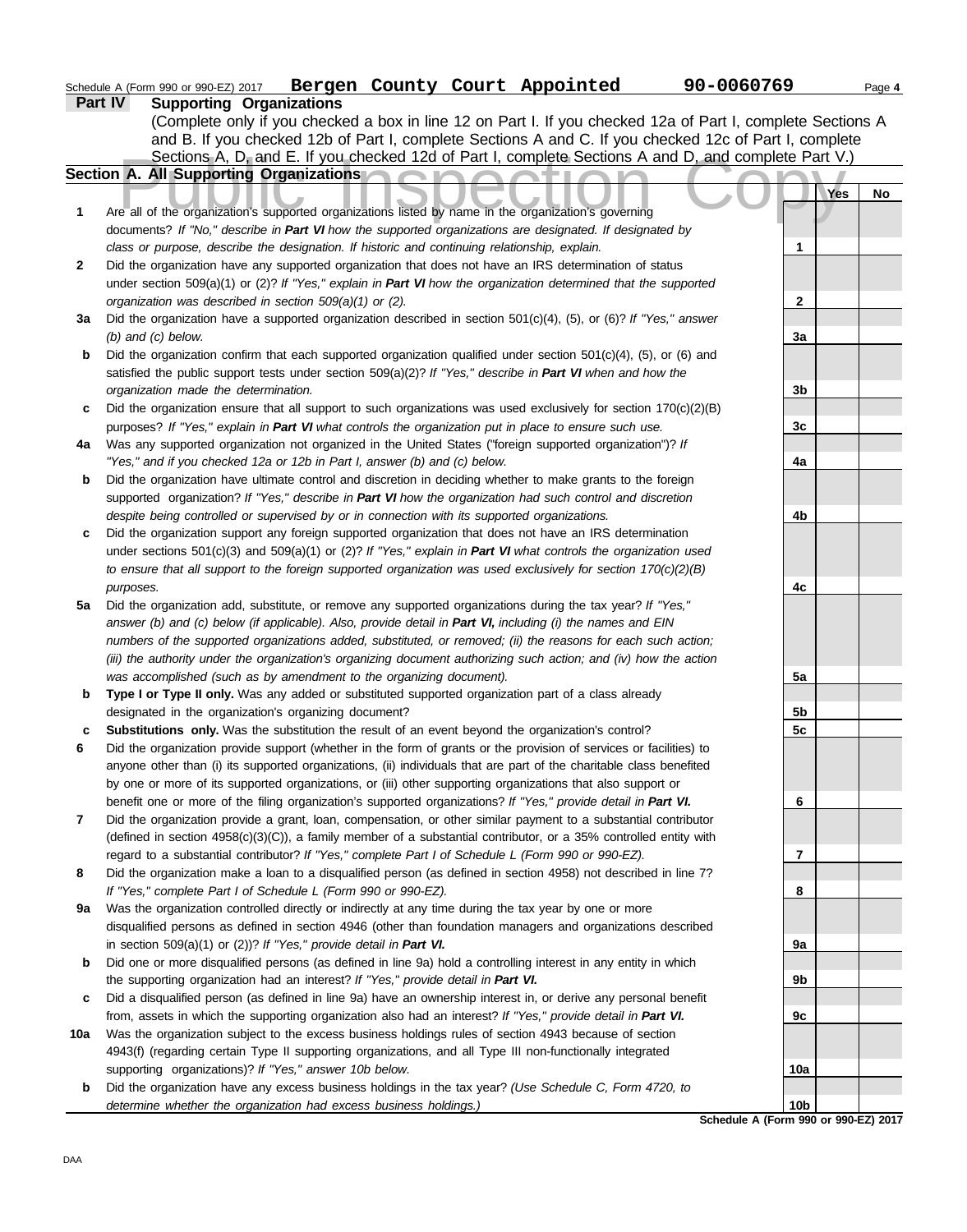|    | 90-0060769<br>Bergen County Court Appointed<br>Schedule A (Form 990 or 990-EZ) 2017                                               |                 |            | Page 5    |
|----|-----------------------------------------------------------------------------------------------------------------------------------|-----------------|------------|-----------|
|    | Part IV<br><b>Supporting Organizations (continued)</b>                                                                            |                 |            |           |
|    |                                                                                                                                   |                 | <b>Yes</b> | No        |
| 11 | Has the organization accepted a gift or contribution from any of the following persons?                                           |                 |            |           |
|    | a A person who directly or indirectly controls, either alone or together with persons described in (b) and (c)                    |                 |            |           |
|    | below, the governing body of a supported organization?                                                                            | 11a             |            |           |
|    | <b>b</b> A family member of a person described in (a) above?                                                                      | 11 <sub>b</sub> |            |           |
| c  | A 35% controlled entity of a person described in (a) or (b) above? If "Yes" to a, b, or c, provide detail in Part VI.             | 11c             |            |           |
|    | Section B. Type I Supporting Organizations                                                                                        |                 |            |           |
|    |                                                                                                                                   |                 | <b>Yes</b> | No        |
| 1  | Did the directors, trustees, or membership of one or more supported organizations have the power to                               |                 |            |           |
|    | regularly appoint or elect at least a majority of the organization's directors or trustees at all times during the                |                 |            |           |
|    | tax year? If "No," describe in Part VI how the supported organization(s) effectively operated, supervised, or                     |                 |            |           |
|    | controlled the organization's activities. If the organization had more than one supported organization,                           |                 |            |           |
|    | describe how the powers to appoint and/or remove directors or trustees were allocated among the supported                         |                 |            |           |
|    | organizations and what conditions or restrictions, if any, applied to such powers during the tax year.                            | 1               |            |           |
| 2  | Did the organization operate for the benefit of any supported organization other than the supported                               |                 |            |           |
|    | organization(s) that operated, supervised, or controlled the supporting organization? If "Yes," explain in Part                   |                 |            |           |
|    | VI how providing such benefit carried out the purposes of the supported organization(s) that operated,                            |                 |            |           |
|    | supervised, or controlled the supporting organization.                                                                            | $\mathbf{2}$    |            |           |
|    | Section C. Type II Supporting Organizations                                                                                       |                 |            |           |
|    |                                                                                                                                   |                 | Yes        | No        |
| 1  | Were a majority of the organization's directors or trustees during the tax year also a majority of the directors                  |                 |            |           |
|    | or trustees of each of the organization's supported organization(s)? If "No," describe in Part VI how control                     |                 |            |           |
|    | or management of the supporting organization was vested in the same persons that controlled or managed                            |                 |            |           |
|    | the supported organization(s).                                                                                                    | 1               |            |           |
|    | Section D. All Type III Supporting Organizations                                                                                  |                 |            |           |
|    |                                                                                                                                   |                 | Yes        | No.       |
| 1  | Did the organization provide to each of its supported organizations, by the last day of the fifth month of the                    |                 |            |           |
|    | organization's tax year, (i) a written notice describing the type and amount of support provided during the prior tax             |                 |            |           |
|    | year, (ii) a copy of the Form 990 that was most recently filed as of the date of notification, and (iii) copies of the            |                 |            |           |
|    | organization's governing documents in effect on the date of notification, to the extent not previously provided?                  | 1               |            |           |
| 2  | Were any of the organization's officers, directors, or trustees either (i) appointed or elected by the supported                  |                 |            |           |
|    | organization(s) or (ii) serving on the governing body of a supported organization? If "No," explain in Part VI how                |                 |            |           |
|    | the organization maintained a close and continuous working relationship with the supported organization(s).                       | 2               |            |           |
| 3  | By reason of the relationship described in (2), did the organization's supported organizations have a                             |                 |            |           |
|    | significant voice in the organization's investment policies and in directing the use of the organization's                        |                 |            |           |
|    | income or assets at all times during the tax year? If "Yes," describe in Part VI the role the organization's                      |                 |            |           |
|    | supported organizations played in this regard.                                                                                    | 3               |            |           |
|    | Section E. Type III Functionally-Integrated Supporting Organizations                                                              |                 |            |           |
| 1  | Check the box next to the method that the organization used to satisfy the Integral Part Test during the year (see instructions). |                 |            |           |
| a  | The organization satisfied the Activities Test. Complete line 2 below.                                                            |                 |            |           |
| b  | The organization is the parent of each of its supported organizations. Complete line 3 below.                                     |                 |            |           |
| c  | The organization supported a governmental entity. Describe in Part VI how you supported a government entity (see instructions).   |                 |            |           |
|    |                                                                                                                                   |                 |            |           |
| 2  | Activities Test. Answer (a) and (b) below.                                                                                        |                 | Yes        | <b>No</b> |
| a  | Did substantially all of the organization's activities during the tax year directly further the exempt purposes of                |                 |            |           |
|    | the supported organization(s) to which the organization was responsive? If "Yes," then in Part VI identify                        |                 |            |           |
|    | those supported organizations and explain how these activities directly furthered their exempt purposes,                          |                 |            |           |
|    | how the organization was responsive to those supported organizations, and how the organization determined                         |                 |            |           |
|    | that these activities constituted substantially all of its activities.                                                            | 2a              |            |           |
| b  | Did the activities described in (a) constitute activities that, but for the organization's involvement, one or more               |                 |            |           |
|    | of the organization's supported organization(s) would have been engaged in? If "Yes," explain in Part VI the                      |                 |            |           |
|    | reasons for the organization's position that its supported organization(s) would have engaged in these                            |                 |            |           |
|    | activities but for the organization's involvement.                                                                                | 2b              |            |           |
| 3  | Parent of Supported Organizations. Answer (a) and (b) below.                                                                      |                 |            |           |
| a  | Did the organization have the power to regularly appoint or elect a majority of the officers, directors, or                       |                 |            |           |

trustees of each of the supported organizations? *Provide details in Part VI.*

**b** Did the organization exercise a substantial degree of direction over the policies, programs, and activities of each of its supported organizations? *If "Yes," describe in Part VI the role played by the organization in this regard.* **3b**

DAA **Schedule A (Form 990 or 990-EZ) 2017**

**3a**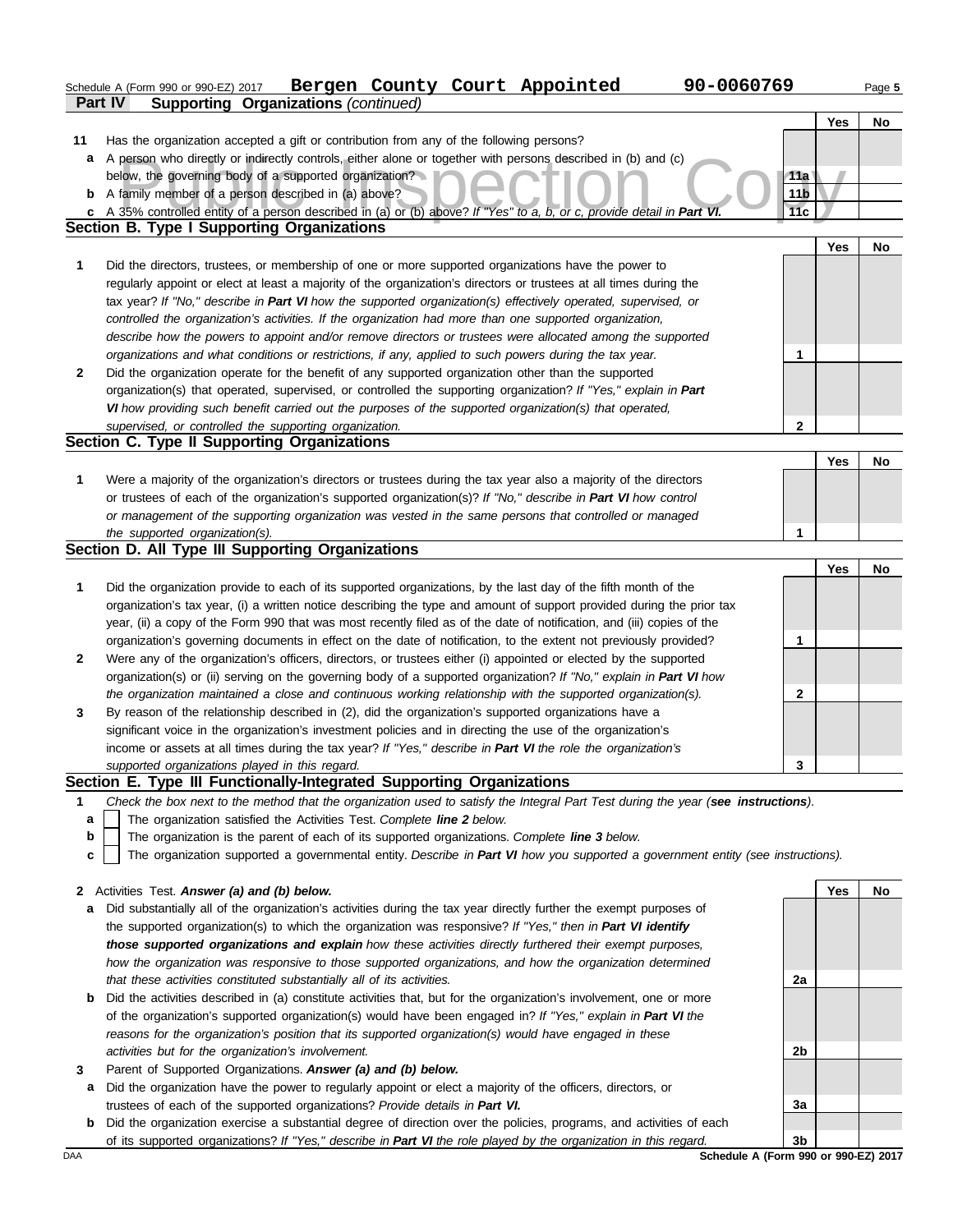|              | Bergen County Court Appointed<br>Schedule A (Form 990 or 990-EZ) 2017                                                             |                | 90-0060769     |                                | Page 6 |
|--------------|-----------------------------------------------------------------------------------------------------------------------------------|----------------|----------------|--------------------------------|--------|
| Part V       | Type III Non-Functionally Integrated 509(a)(3) Supporting Organizations                                                           |                |                |                                |        |
| 1            | Check here if the organization satisfied the Integral Part Test as a qualifying trust on Nov. 20, 1970 (explain in Part VI). See  |                |                |                                |        |
|              | instructions. All other Type III non-functionally integrated supporting organizations must complete Sections A through E.         |                |                |                                |        |
|              | Section A - Adjusted Net Income                                                                                                   |                | (A) Prior Year | (B) Current Year               |        |
|              |                                                                                                                                   |                |                | (optional)                     |        |
| 1            | Net short-term capital gain                                                                                                       | 1              |                |                                |        |
| $\mathbf{2}$ | Recoveries of prior-year distributions                                                                                            | $\overline{2}$ |                |                                |        |
| 3            | Other gross income (see instructions)                                                                                             | 3              |                |                                |        |
| 4            | Add lines 1 through 3.                                                                                                            | 4              |                |                                |        |
| 5            | Depreciation and depletion                                                                                                        | 5              |                |                                |        |
|              | 6 Portion of operating expenses paid or incurred for production or                                                                |                |                |                                |        |
|              | collection of gross income or for management, conservation, or                                                                    |                |                |                                |        |
|              | maintenance of property held for production of income (see instructions)                                                          | 6              |                |                                |        |
| 7            | Other expenses (see instructions)                                                                                                 | $\overline{7}$ |                |                                |        |
| 8            | Adjusted Net Income (subtract lines 5, 6 and 7 from line 4).                                                                      | 8              |                |                                |        |
|              | Section B - Minimum Asset Amount                                                                                                  |                | (A) Prior Year | (B) Current Year<br>(optional) |        |
| 1            | Aggregate fair market value of all non-exempt-use assets (see                                                                     |                |                |                                |        |
|              | instructions for short tax year or assets held for part of year):                                                                 |                |                |                                |        |
|              | a Average monthly value of securities                                                                                             | 1a             |                |                                |        |
|              | <b>b</b> Average monthly cash balances                                                                                            | 1b             |                |                                |        |
|              | c Fair market value of other non-exempt-use assets                                                                                | 1c             |                |                                |        |
|              | d Total (add lines 1a, 1b, and 1c)                                                                                                | 1d             |                |                                |        |
|              | Discount claimed for blockage or other<br>e                                                                                       |                |                |                                |        |
|              | factors (explain in detail in Part VI):                                                                                           |                |                |                                |        |
| $\mathbf{2}$ | Acquisition indebtedness applicable to non-exempt-use assets                                                                      | $\overline{2}$ |                |                                |        |
| 3            | Subtract line 2 from line 1d.                                                                                                     | 3              |                |                                |        |
| 4            | Cash deemed held for exempt use. Enter 1-1/2% of line 3 (for greater amount,                                                      |                |                |                                |        |
|              | see instructions).                                                                                                                | 4              |                |                                |        |
| 5.           | Net value of non-exempt-use assets (subtract line 4 from line 3)                                                                  | 5              |                |                                |        |
| 6            | Multiply line 5 by .035.                                                                                                          | 6              |                |                                |        |
| 7            | Recoveries of prior-year distributions                                                                                            | $\overline{7}$ |                |                                |        |
| 8            | Minimum Asset Amount (add line 7 to line 6)                                                                                       | 8              |                |                                |        |
|              | Section C - Distributable Amount                                                                                                  |                |                | <b>Current Year</b>            |        |
| 1            | Adjusted net income for prior year (from Section A, line 8, Column A)                                                             | 1              |                |                                |        |
| 2            | Enter 85% of line 1.                                                                                                              | 2              |                |                                |        |
| 3.           | Minimum asset amount for prior year (from Section B, line 8, Column A)                                                            | 3              |                |                                |        |
| 4            | Enter greater of line 2 or line 3.                                                                                                | 4              |                |                                |        |
| 5.           | Income tax imposed in prior year                                                                                                  | 5              |                |                                |        |
| 6            | Distributable Amount. Subtract line 5 from line 4, unless subject to                                                              |                |                |                                |        |
|              | emergency temporary reduction (see instructions).                                                                                 | 6              |                |                                |        |
| 7            | Check here if the current year is the organization's first as a non-functionally integrated Type III supporting organization (see |                |                |                                |        |
|              | instructions).                                                                                                                    |                |                |                                |        |

**Schedule A (Form 990 or 990-EZ) 2017**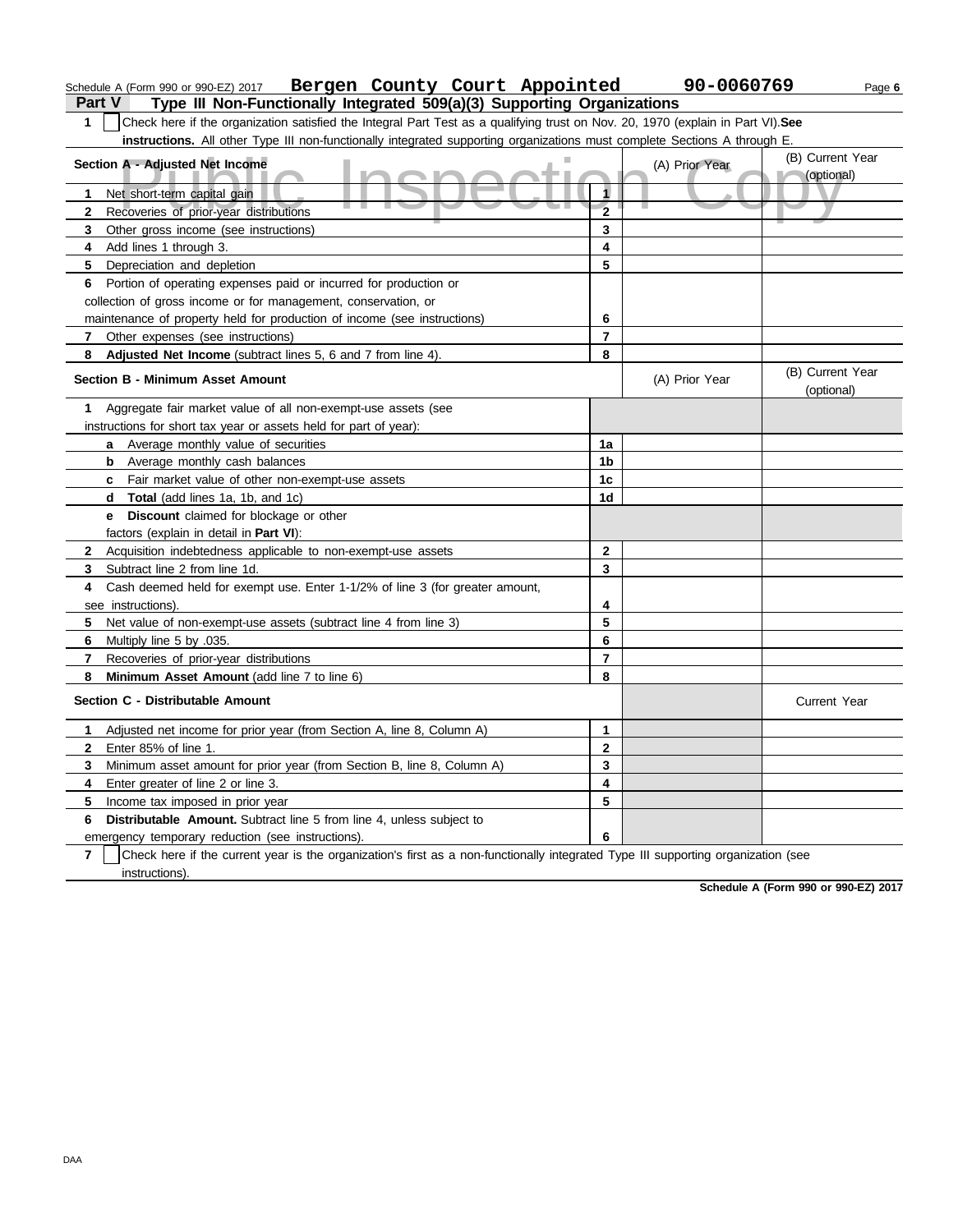|                | Schedule A (Form 990 or 990-EZ) 2017 Bergen County Court Appointed                         |                                    | 90-0060769                        | Page 7                        |
|----------------|--------------------------------------------------------------------------------------------|------------------------------------|-----------------------------------|-------------------------------|
| Part V         | Type III Non-Functionally Integrated 509(a)(3) Supporting Organizations (continued)        |                                    |                                   |                               |
|                | <b>Section D - Distributions</b>                                                           |                                    |                                   | <b>Current Year</b>           |
| 1              | Amounts paid to supported organizations to accomplish exempt purposes                      |                                    |                                   |                               |
| $\mathbf{2}$   | Amounts paid to perform activity that directly furthers exempt purposes of supported       |                                    |                                   |                               |
|                | organizations, in excess of income from activity                                           |                                    |                                   |                               |
| 3              | Administrative expenses paid to accomplish exempt purposes of supported organizations      |                                    |                                   |                               |
| 4              | Amounts paid to acquire exempt-use assets                                                  |                                    |                                   |                               |
| 5              | Qualified set-aside amounts (prior IRS approval required)                                  |                                    |                                   |                               |
| 6              | Other distributions (describe in Part VI). See instructions.                               |                                    |                                   |                               |
| 7              | Total annual distributions. Add lines 1 through 6.                                         |                                    |                                   |                               |
| 8              | Distributions to attentive supported organizations to which the organization is responsive |                                    |                                   |                               |
|                | (provide details in Part VI). See instructions.                                            |                                    |                                   |                               |
| 9              | Distributable amount for 2017 from Section C, line 6                                       |                                    |                                   |                               |
| 10             | Line 8 amount divided by line 9 amount                                                     |                                    |                                   |                               |
|                | Section E - Distribution Allocations (see instructions)                                    | (i)<br><b>Excess Distributions</b> | (ii)<br><b>Underdistributions</b> | (iii)<br><b>Distributable</b> |
|                |                                                                                            |                                    | Pre-2017                          | Amount for 2017               |
| 1              | Distributable amount for 2017 from Section C, line 6                                       |                                    |                                   |                               |
| $\mathbf{2}$   | Underdistributions, if any, for years prior to 2017                                        |                                    |                                   |                               |
|                | (reasonable cause required-explain in Part VI). See                                        |                                    |                                   |                               |
|                | instructions.                                                                              |                                    |                                   |                               |
| 3              | Excess distributions carryover, if any, to 2017:                                           |                                    |                                   |                               |
| a              |                                                                                            |                                    |                                   |                               |
|                | $b$ From 2013                                                                              |                                    |                                   |                               |
|                | <b>c</b> From 2014                                                                         |                                    |                                   |                               |
|                |                                                                                            |                                    |                                   |                               |
|                |                                                                                            |                                    |                                   |                               |
|                | f Total of lines 3a through e                                                              |                                    |                                   |                               |
|                | g Applied to underdistributions of prior years                                             |                                    |                                   |                               |
|                | h Applied to 2017 distributable amount                                                     |                                    |                                   |                               |
|                | <i>i</i> Carryover from 2012 not applied (see instructions)                                |                                    |                                   |                               |
|                | Remainder. Subtract lines 3g, 3h, and 3i from 3f.                                          |                                    |                                   |                               |
| 4              | Distributions for 2017 from                                                                |                                    |                                   |                               |
|                | Section D, line 7:<br>\$<br>a Applied to underdistributions of prior years                 |                                    |                                   |                               |
|                | <b>b</b> Applied to 2017 distributable amount                                              |                                    |                                   |                               |
|                | c Remainder. Subtract lines 4a and 4b from 4.                                              |                                    |                                   |                               |
| 5              | Remaining underdistributions for years prior to 2017, if                                   |                                    |                                   |                               |
|                | any. Subtract lines 3g and 4a from line 2. For result                                      |                                    |                                   |                               |
|                | greater than zero, explain in Part VI. See instructions.                                   |                                    |                                   |                               |
| 6              | Remaining underdistributions for 2017. Subtract lines 3h                                   |                                    |                                   |                               |
|                | and 4b from line 1. For result greater than zero, explain in                               |                                    |                                   |                               |
|                | Part VI. See instructions.                                                                 |                                    |                                   |                               |
| $\overline{7}$ | Excess distributions carryover to 2018. Add lines 3j                                       |                                    |                                   |                               |
|                | and 4c.                                                                                    |                                    |                                   |                               |
| 8              | Breakdown of line 7:                                                                       |                                    |                                   |                               |
|                | a Excess from 2013                                                                         |                                    |                                   |                               |
|                |                                                                                            |                                    |                                   |                               |
|                |                                                                                            |                                    |                                   |                               |
|                |                                                                                            |                                    |                                   |                               |
|                |                                                                                            |                                    |                                   |                               |

**Schedule A (Form 990 or 990-EZ) 2017**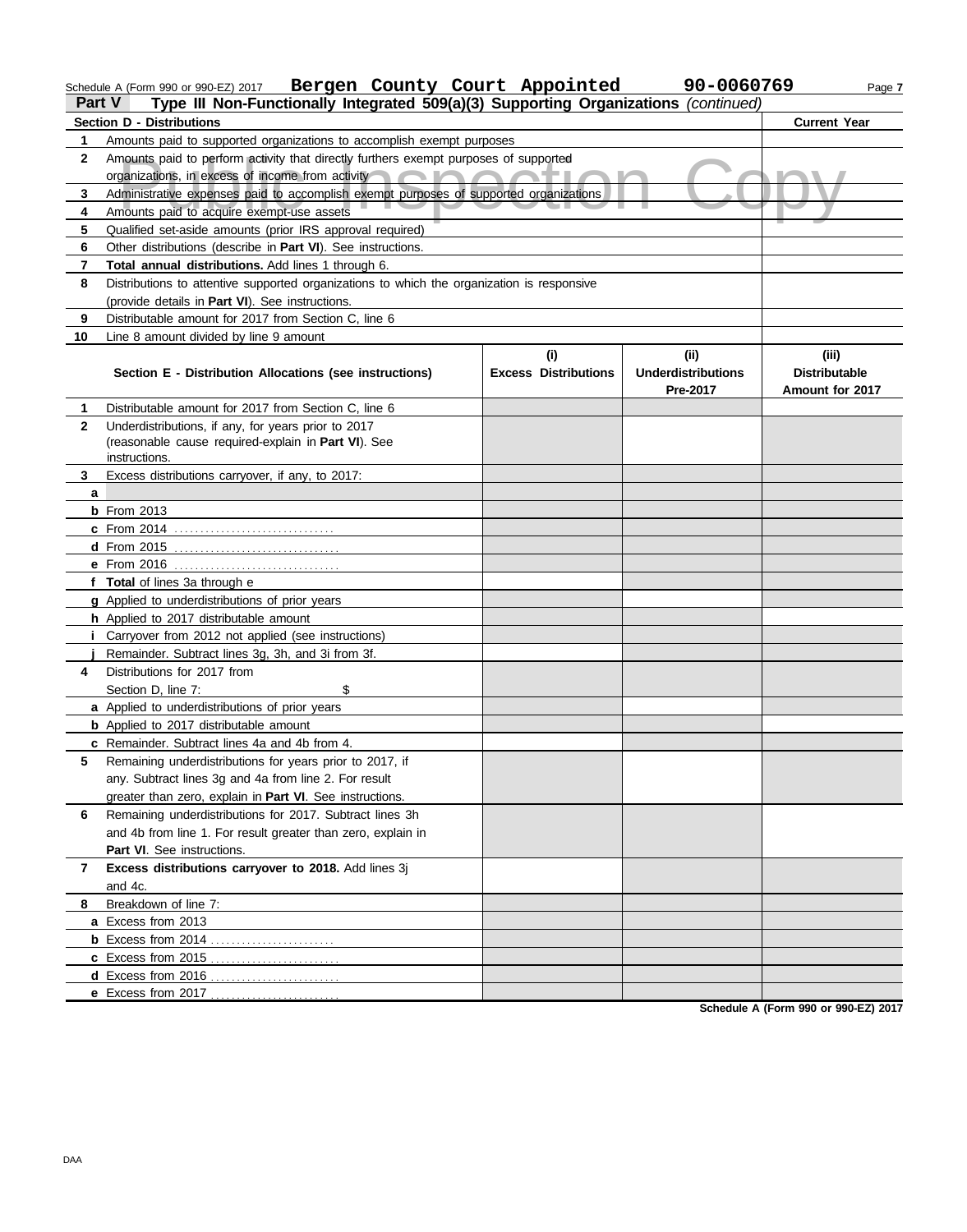| u Attach to Form 990, Form 990-EZ, or Form 990-PF.<br>u Go to www.irs.gov/Form990 for the latest information.<br>Bergen County Court Appointed<br>Inc. | 2017<br><b>Employer identification number</b><br>90-0060769                                                                                            |
|--------------------------------------------------------------------------------------------------------------------------------------------------------|--------------------------------------------------------------------------------------------------------------------------------------------------------|
|                                                                                                                                                        |                                                                                                                                                        |
|                                                                                                                                                        |                                                                                                                                                        |
|                                                                                                                                                        |                                                                                                                                                        |
| ) (enter number) organization<br>3                                                                                                                     |                                                                                                                                                        |
| $4947(a)(1)$ nonexempt charitable trust <b>not</b> treated as a private foundation                                                                     |                                                                                                                                                        |
| 527 political organization                                                                                                                             |                                                                                                                                                        |
|                                                                                                                                                        |                                                                                                                                                        |
|                                                                                                                                                        |                                                                                                                                                        |
|                                                                                                                                                        |                                                                                                                                                        |
|                                                                                                                                                        |                                                                                                                                                        |
|                                                                                                                                                        | 501(c)(3) exempt private foundation<br>$4947(a)(1)$ nonexempt charitable trust treated as a private foundation<br>501(c)(3) taxable private foundation |

**Note:** Only a section 501(c)(7), (8), or (10) organization can check boxes for both the General Rule and a Special Rule. See **instructions** 

#### **General Rule**

For an organization filing Form 990, 990-EZ, or 990-PF that received, during the year, contributions totaling \$5,000 or more (in money or property) from any one contributor. Complete Parts I and II. See instructions for determining a contributor's total contributions.

#### **Special Rules**

 $\overline{X}$  For an organization described in section 501(c)(3) filing Form 990 or 990-EZ that met the 33<sup>1</sup>/3% support test of the regulations under sections 509(a)(1) and 170(b)(1)(A)(vi), that checked Schedule A (Form 990 or 990-EZ), Part II, line 13, 16a, or 16b, and that received from any one contributor, during the year, total contributions of the greater of **(1)** \$5,000; or **(2)** 2% of the amount on (i) Form 990, Part VIII, line 1h; or (ii) Form 990-EZ, line 1. Complete Parts I and II.

literary, or educational purposes, or for the prevention of cruelty to children or animals. Complete Parts I, II, and III. For an organization described in section 501(c)(7), (8), or (10) filing Form 990 or 990-EZ that received from any one contributor, during the year, total contributions of more than \$1,000 *exclusively* for religious, charitable, scientific,

For an organization described in section  $501(c)(7)$ ,  $(8)$ , or  $(10)$  filing Form 990 or 990-EZ that received from any one contributor, during the year, contributions *exclusively* for religious, charitable, etc., purposes, but no such contributions totaled more than \$1,000. If this box is checked, enter here the total contributions that were received during the year for an *exclusively* religious, charitable, etc., purpose. Don't complete any of the parts unless the **General Rule** applies to this organization because it received *nonexclusively* religious, charitable, etc., contributions totaling \$5,000 or more during the year . . . . . . . . . . . . . . . . . . . . . . . . . . . . . . . . . . . . . . . . . . . . . . . . . . . . . . . . . . . . . . . . . . . . . . . . . . . .  $\triangleright$  \$

990-EZ, or 990-PF), but it **must** answer "No" on Part IV, line 2, of its Form 990; or check the box on line H of its Form 990-EZ or on its Form 990-PF, Part I, line 2, to certify that it doesn't meet the filing requirements of Schedule B (Form 990, 990-EZ, or 990-PF). **Caution:** An organization that isn't covered by the General Rule and/or the Special Rules doesn't file Schedule B (Form 990,

**For Paperwork Reduction Act Notice, see the instructions for Form 990, 990-EZ, or 990-PF.**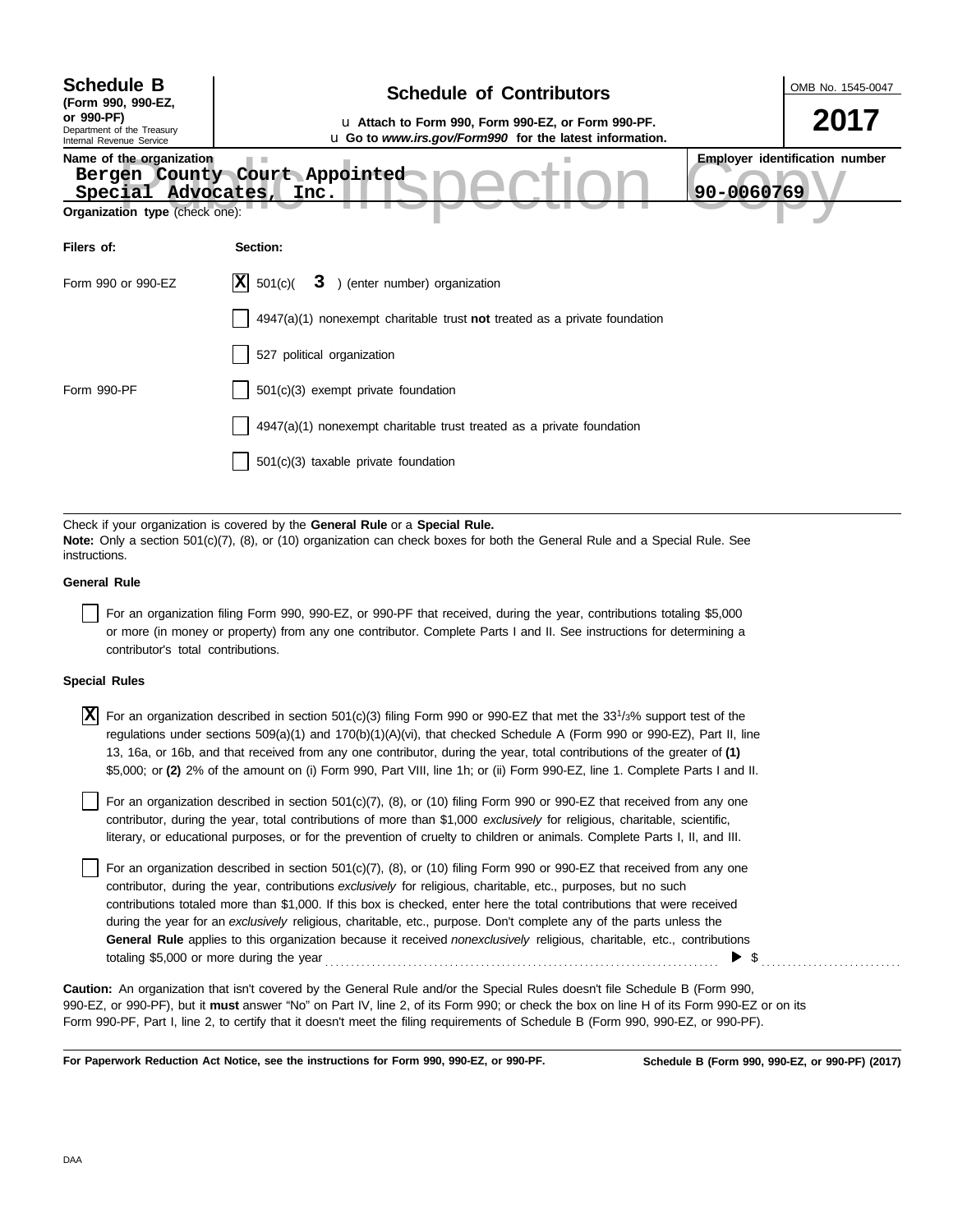|                | Schedule B (Form 990, 990-EZ, or 990-PF) (2017)<br>Name of organization                        |                                   | Page 1 of 1<br>Page 2<br>Employer identification number                                                            |
|----------------|------------------------------------------------------------------------------------------------|-----------------------------------|--------------------------------------------------------------------------------------------------------------------|
|                | Bergen County Court Appointed                                                                  |                                   | 90-0060769                                                                                                         |
| Part I         | Contributors (see instructions). Use duplicate copies of Part I if additional space is needed. |                                   |                                                                                                                    |
| (a)<br>No.     | (b)<br>Name, address, and ZIP                                                                  | (c)<br><b>Total contributions</b> | (d)<br>Type of contribution                                                                                        |
| $1$ .          |                                                                                                | 125,794<br>$\frac{1}{2}$          | $\overline{\mathbf{x}}$<br>Person<br>Payroll<br><b>Noncash</b><br>(Complete Part II for<br>noncash contributions.) |
| (a)            | (b)                                                                                            | (c)                               | (d)                                                                                                                |
| No.            | Name, address, and ZIP + 4                                                                     | <b>Total contributions</b>        | Type of contribution                                                                                               |
| 2 <sub>1</sub> |                                                                                                | 96,317<br>\$                      | Person<br>Payroll<br><b>Noncash</b><br>(Complete Part II for<br>noncash contributions.)                            |
| (a)<br>No.     | (b)<br>Name, address, and ZIP + 4                                                              | (c)<br><b>Total contributions</b> | (d)<br>Type of contribution                                                                                        |
| 3 <sub>1</sub> |                                                                                                | 35,000<br>\$                      | Person<br>Payroll<br><b>Noncash</b><br>(Complete Part II for<br>noncash contributions.)                            |
| (a)<br>No.     | (b)<br>Name, address, and ZIP + 4                                                              | (c)<br><b>Total contributions</b> | (d)<br>Type of contribution                                                                                        |
| 4              |                                                                                                | 10,000<br>$\mathsf{\$}$           | Person<br>Payroll<br><b>Noncash</b><br>(Complete Part II for<br>noncash contributions.)                            |
| (a)            | (b)                                                                                            | (c)                               | (d)                                                                                                                |
| No.            | Name, address, and ZIP + 4                                                                     | <b>Total contributions</b>        | Type of contribution                                                                                               |
| 5 <sub>1</sub> |                                                                                                | 10,000<br>$\mathsf{S}$            | Person<br>Payroll<br><b>Noncash</b><br>(Complete Part II for<br>noncash contributions.)                            |
| (a)<br>No.     | (b)<br>Name, address, and ZIP + 4                                                              | (c)<br><b>Total contributions</b> | (d)<br>Type of contribution                                                                                        |
| .              |                                                                                                | \$                                | Person<br>Payroll<br><b>Noncash</b><br>(Complete Part II for<br>noncash contributions.)                            |

**Schedule B (Form 990, 990-EZ, or 990-PF) (2017)**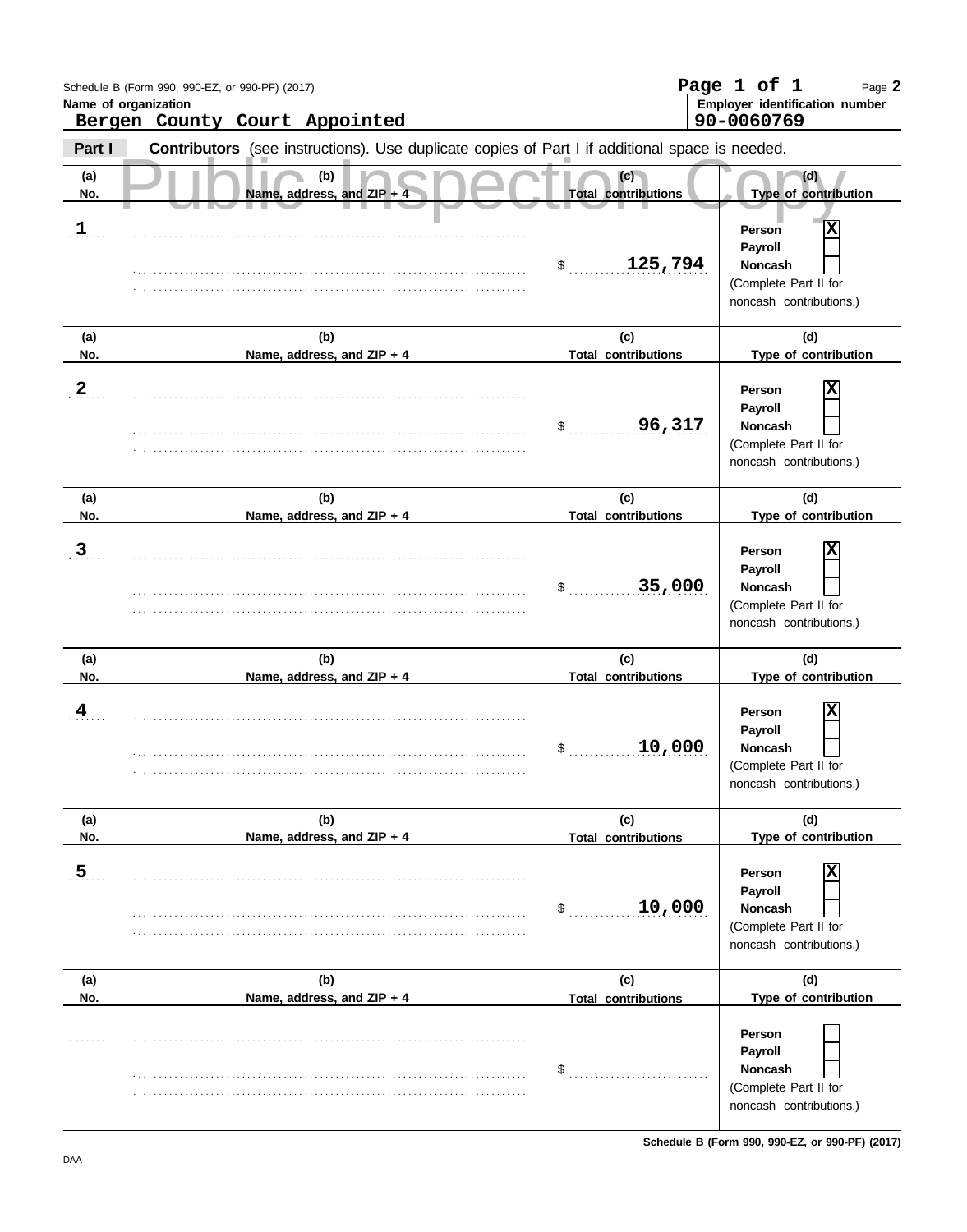|     | <b>SCHEDULE D</b><br>(Form 990)<br>Department of the Treasury<br>Internal Revenue Service | Supplemental Financial Statements<br>u Complete if the organization answered "Yes" on Form 990,<br>Part IV, line 6, 7, 8, 9, 10, 11a, 11b, 11c, 11d, 11e, 11f, 12a, or 12b.<br>u Go to www.irs.gov/Form990 for instructions and the latest information. | u Attach to Form 990. |                                                    |                 | OMB No. 1545-0047<br><b>Open to Public</b><br><b>Inspection</b> |
|-----|-------------------------------------------------------------------------------------------|---------------------------------------------------------------------------------------------------------------------------------------------------------------------------------------------------------------------------------------------------------|-----------------------|----------------------------------------------------|-----------------|-----------------------------------------------------------------|
|     | Name of the organization                                                                  | Bergen County Court Appointed                                                                                                                                                                                                                           |                       |                                                    |                 | <b>Employer identification number</b>                           |
|     |                                                                                           | Special Advocates, Inc.                                                                                                                                                                                                                                 |                       |                                                    |                 | 90-0060769                                                      |
|     | Part I                                                                                    | Organizations Maintaining Donor Advised Funds or Other Similar Funds or Accounts.                                                                                                                                                                       |                       |                                                    |                 |                                                                 |
|     |                                                                                           | Complete if the organization answered "Yes" on Form 990, Part IV, line 6.                                                                                                                                                                               |                       |                                                    |                 |                                                                 |
|     |                                                                                           |                                                                                                                                                                                                                                                         |                       | (a) Donor advised funds                            |                 | (b) Funds and other accounts                                    |
| 1   | Total number at end of year                                                               |                                                                                                                                                                                                                                                         |                       |                                                    |                 |                                                                 |
| 2   |                                                                                           | Aggregate value of contributions to (during year)                                                                                                                                                                                                       |                       |                                                    |                 |                                                                 |
| 3   |                                                                                           |                                                                                                                                                                                                                                                         |                       |                                                    |                 |                                                                 |
| 4   |                                                                                           |                                                                                                                                                                                                                                                         |                       |                                                    |                 |                                                                 |
| 5   |                                                                                           | Did the organization inform all donors and donor advisors in writing that the assets held in donor advised                                                                                                                                              |                       |                                                    |                 |                                                                 |
|     |                                                                                           |                                                                                                                                                                                                                                                         |                       |                                                    |                 | Yes<br>No                                                       |
| 6   |                                                                                           | Did the organization inform all grantees, donors, and donor advisors in writing that grant funds can be used                                                                                                                                            |                       |                                                    |                 |                                                                 |
|     |                                                                                           | only for charitable purposes and not for the benefit of the donor or donor advisor, or for any other purpose                                                                                                                                            |                       |                                                    |                 | Yes                                                             |
|     | Part II                                                                                   | <b>Conservation Easements.</b>                                                                                                                                                                                                                          |                       |                                                    |                 | No                                                              |
|     |                                                                                           | Complete if the organization answered "Yes" on Form 990, Part IV, line 7.                                                                                                                                                                               |                       |                                                    |                 |                                                                 |
|     |                                                                                           | 1 Purpose(s) of conservation easements held by the organization (check all that apply).                                                                                                                                                                 |                       |                                                    |                 |                                                                 |
|     |                                                                                           | Preservation of land for public use (e.g., recreation or education)                                                                                                                                                                                     |                       | Preservation of a historically important land area |                 |                                                                 |
|     | Protection of natural habitat                                                             |                                                                                                                                                                                                                                                         |                       | Preservation of a certified historic structure     |                 |                                                                 |
|     | Preservation of open space                                                                |                                                                                                                                                                                                                                                         |                       |                                                    |                 |                                                                 |
| 2   |                                                                                           | Complete lines 2a through 2d if the organization held a qualified conservation contribution in the form of a conservation                                                                                                                               |                       |                                                    |                 |                                                                 |
|     | easement on the last day of the tax year.                                                 |                                                                                                                                                                                                                                                         |                       |                                                    |                 | Held at the End of the Tax Year                                 |
| a   |                                                                                           |                                                                                                                                                                                                                                                         |                       |                                                    | 2a              |                                                                 |
| b   |                                                                                           |                                                                                                                                                                                                                                                         |                       |                                                    | 2b              |                                                                 |
|     |                                                                                           | Number of conservation easements on a certified historic structure included in (a)                                                                                                                                                                      |                       |                                                    | 2c              |                                                                 |
|     |                                                                                           | d Number of conservation easements included in (c) acquired after 7/25/06, and not on a                                                                                                                                                                 |                       |                                                    |                 |                                                                 |
|     |                                                                                           |                                                                                                                                                                                                                                                         |                       |                                                    | 2d              |                                                                 |
| 3   |                                                                                           | Number of conservation easements modified, transferred, released, extinguished, or terminated by the organization during the                                                                                                                            |                       |                                                    |                 |                                                                 |
|     | tax year <b>u</b>                                                                         |                                                                                                                                                                                                                                                         |                       |                                                    |                 |                                                                 |
|     |                                                                                           | Number of states where property subject to conservation easement is located u                                                                                                                                                                           |                       |                                                    |                 |                                                                 |
| 5   |                                                                                           | Does the organization have a written policy regarding the periodic monitoring, inspection, handling of                                                                                                                                                  |                       |                                                    |                 |                                                                 |
|     |                                                                                           | violations, and enforcement of the conservation easements it holds?                                                                                                                                                                                     |                       |                                                    |                 | Yes $\Box$<br>No                                                |
| 6   |                                                                                           | Staff and volunteer hours devoted to monitoring, inspecting, handling of violations, and enforcing conservation easements during the year                                                                                                               |                       |                                                    |                 |                                                                 |
|     | u <sub></sub>                                                                             |                                                                                                                                                                                                                                                         |                       |                                                    |                 |                                                                 |
| 7   |                                                                                           | Amount of expenses incurred in monitoring, inspecting, handling of violations, and enforcing conservation easements during the year                                                                                                                     |                       |                                                    |                 |                                                                 |
|     | <b>u</b> \$                                                                               | Does each conservation easement reported on line 2(d) above satisfy the requirements of section 170(h)(4)(B)(i)                                                                                                                                         |                       |                                                    |                 |                                                                 |
| 8   |                                                                                           |                                                                                                                                                                                                                                                         |                       |                                                    |                 | Yes  <br>No                                                     |
| 9   |                                                                                           | In Part XIII, describe how the organization reports conservation easements in its revenue and expense statement, and                                                                                                                                    |                       |                                                    |                 |                                                                 |
|     |                                                                                           | balance sheet, and include, if applicable, the text of the footnote to the organization's financial statements that describes the                                                                                                                       |                       |                                                    |                 |                                                                 |
|     |                                                                                           | organization's accounting for conservation easements.                                                                                                                                                                                                   |                       |                                                    |                 |                                                                 |
|     | Part III                                                                                  | Organizations Maintaining Collections of Art, Historical Treasures, or Other Similar Assets.                                                                                                                                                            |                       |                                                    |                 |                                                                 |
|     |                                                                                           | Complete if the organization answered "Yes" on Form 990, Part IV, line 8.                                                                                                                                                                               |                       |                                                    |                 |                                                                 |
|     |                                                                                           | 1a If the organization elected, as permitted under SFAS 116 (ASC 958), not to report in its revenue statement and balance sheet                                                                                                                         |                       |                                                    |                 |                                                                 |
|     |                                                                                           | works of art, historical treasures, or other similar assets held for public exhibition, education, or research in furtherance of                                                                                                                        |                       |                                                    |                 |                                                                 |
|     |                                                                                           | public service, provide, in Part XIII, the text of the footnote to its financial statements that describes these items.                                                                                                                                 |                       |                                                    |                 |                                                                 |
|     |                                                                                           | <b>b</b> If the organization elected, as permitted under SFAS 116 (ASC 958), to report in its revenue statement and balance sheet                                                                                                                       |                       |                                                    |                 |                                                                 |
|     |                                                                                           | works of art, historical treasures, or other similar assets held for public exhibition, education, or research in furtherance of                                                                                                                        |                       |                                                    |                 |                                                                 |
|     |                                                                                           | public service, provide the following amounts relating to these items:                                                                                                                                                                                  |                       |                                                    |                 |                                                                 |
|     |                                                                                           |                                                                                                                                                                                                                                                         |                       |                                                    |                 | $\mathbf{u}$ \$                                                 |
|     |                                                                                           |                                                                                                                                                                                                                                                         |                       |                                                    |                 |                                                                 |
|     |                                                                                           | 2 If the organization received or held works of art, historical treasures, or other similar assets for financial gain, provide the                                                                                                                      |                       |                                                    |                 |                                                                 |
|     |                                                                                           | following amounts required to be reported under SFAS 116 (ASC 958) relating to these items:                                                                                                                                                             |                       |                                                    |                 |                                                                 |
|     |                                                                                           |                                                                                                                                                                                                                                                         |                       |                                                    |                 |                                                                 |
|     |                                                                                           | For Paperwork Reduction Act Notice, see the Instructions for Form 990.                                                                                                                                                                                  |                       |                                                    | $\mathbf{u}$ \$ | Schedule D (Form 990) 2017                                      |
| DAA |                                                                                           |                                                                                                                                                                                                                                                         |                       |                                                    |                 |                                                                 |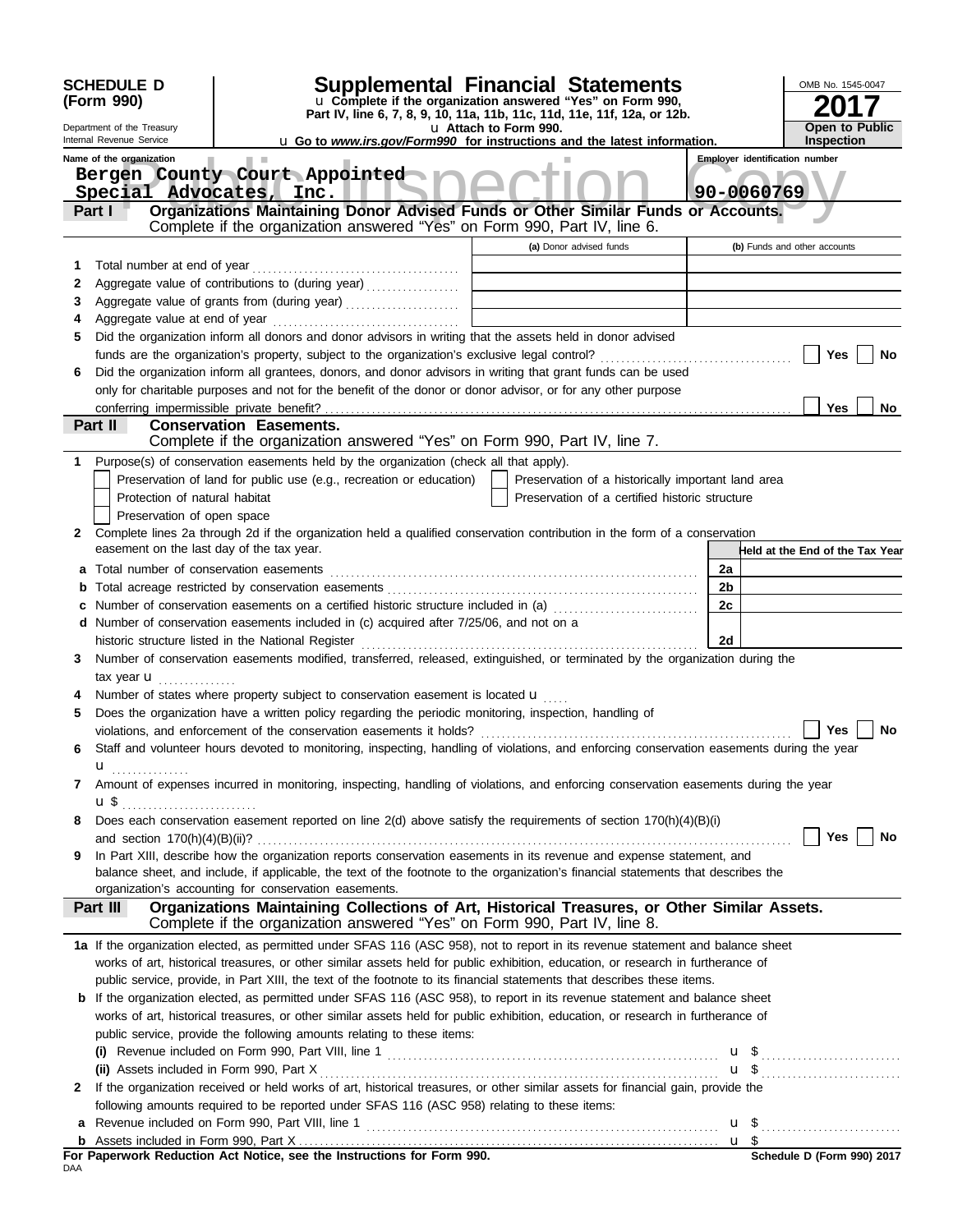|                | Schedule D (Form 990) 2017 Bergen County Court Appointed                                                                                                                       |                         |                           |                         | 90-0060769      |                      |                 | Page 2              |
|----------------|--------------------------------------------------------------------------------------------------------------------------------------------------------------------------------|-------------------------|---------------------------|-------------------------|-----------------|----------------------|-----------------|---------------------|
| Part III       | Organizations Maintaining Collections of Art, Historical Treasures, or Other Similar Assets (continued)                                                                        |                         |                           |                         |                 |                      |                 |                     |
|                | 3 Using the organization's acquisition, accession, and other records, check any of the following that are a significant use of its<br>collection items (check all that apply): |                         |                           |                         |                 |                      |                 |                     |
| a              | Public exhibition                                                                                                                                                              | d                       | Loan or exchange programs |                         |                 |                      |                 |                     |
| b              | Scholarly research                                                                                                                                                             | e                       | Other <b>Company</b>      | <b>DELLA</b>            |                 |                      |                 |                     |
| c              | Preservation for future generations                                                                                                                                            |                         |                           |                         |                 |                      |                 |                     |
|                | Provide a description of the organization's collections and explain how they further the organization's exempt purpose in Part                                                 |                         |                           |                         |                 |                      |                 |                     |
|                | XIII.                                                                                                                                                                          |                         |                           |                         |                 |                      |                 |                     |
| 5              | During the year, did the organization solicit or receive donations of art, historical treasures, or other similar                                                              |                         |                           |                         |                 |                      |                 |                     |
|                |                                                                                                                                                                                |                         |                           |                         |                 |                      | <b>Yes</b>      | No.                 |
| <b>Part IV</b> | <b>Escrow and Custodial Arrangements.</b><br>Complete if the organization answered "Yes" on Form 990, Part IV, line 9, or reported an amount on Form                           |                         |                           |                         |                 |                      |                 |                     |
|                | 990, Part X, line 21.                                                                                                                                                          |                         |                           |                         |                 |                      |                 |                     |
|                | 1a Is the organization an agent, trustee, custodian or other intermediary for contributions or other assets not                                                                |                         |                           |                         |                 |                      |                 |                     |
|                | included on Form 990, Part X?<br>b If "Yes," explain the arrangement in Part XIII and complete the following table:                                                            |                         |                           |                         |                 |                      | Yes             | No                  |
|                |                                                                                                                                                                                |                         |                           |                         |                 |                      | Amount          |                     |
|                | c Beginning balance                                                                                                                                                            |                         |                           |                         |                 | 1с                   |                 |                     |
|                |                                                                                                                                                                                |                         |                           |                         |                 | 1 <sub>d</sub>       |                 |                     |
|                |                                                                                                                                                                                |                         |                           |                         |                 | 1е                   |                 |                     |
|                | f Ending balance                                                                                                                                                               |                         |                           |                         |                 | 1f                   |                 |                     |
|                | 2a Did the organization include an amount on Form 990, Part X, line 21, for escrow or custodial account liability?                                                             |                         |                           |                         |                 |                      | <b>Yes</b>      | No                  |
|                |                                                                                                                                                                                |                         |                           |                         |                 |                      |                 |                     |
| <b>Part V</b>  | <b>Endowment Funds.</b>                                                                                                                                                        |                         |                           |                         |                 |                      |                 |                     |
|                | Complete if the organization answered "Yes" on Form 990, Part IV, line 10.                                                                                                     |                         |                           |                         |                 |                      |                 |                     |
|                |                                                                                                                                                                                | (a) Current year        | (b) Prior year            | (c) Two years back      |                 | (d) Three years back |                 | (e) Four years back |
|                | 1a Beginning of year balance                                                                                                                                                   |                         |                           |                         |                 |                      |                 |                     |
|                |                                                                                                                                                                                |                         |                           |                         |                 |                      |                 |                     |
|                | c Net investment earnings, gains, and<br>losses                                                                                                                                |                         |                           |                         |                 |                      |                 |                     |
|                | <b>d</b> Grants or scholarships<br>.                                                                                                                                           |                         |                           |                         |                 |                      |                 |                     |
|                | e Other expenditures for facilities and                                                                                                                                        |                         |                           |                         |                 |                      |                 |                     |
|                | programs                                                                                                                                                                       |                         |                           |                         |                 |                      |                 |                     |
|                | f Administrative expenses                                                                                                                                                      |                         |                           |                         |                 |                      |                 |                     |
|                | End of year balance                                                                                                                                                            |                         |                           |                         |                 |                      |                 |                     |
|                | 2 Provide the estimated percentage of the current year end balance (line 1g, column (a)) held as:                                                                              |                         |                           |                         |                 |                      |                 |                     |
|                | a Board designated or quasi-endowment u                                                                                                                                        |                         |                           |                         |                 |                      |                 |                     |
| b              | Permanent endowment <b>u</b> %                                                                                                                                                 |                         |                           |                         |                 |                      |                 |                     |
|                | c Temporarily restricted endowment u                                                                                                                                           | $\sim$ %                |                           |                         |                 |                      |                 |                     |
|                | The percentages on lines 2a, 2b, and 2c should equal 100%.                                                                                                                     |                         |                           |                         |                 |                      |                 |                     |
|                | 3a Are there endowment funds not in the possession of the organization that are held and administered for the                                                                  |                         |                           |                         |                 |                      |                 |                     |
|                | organization by:<br>(i) unrelated organizations                                                                                                                                |                         |                           |                         |                 |                      |                 | Yes<br>No           |
|                | (ii) related organizations                                                                                                                                                     |                         |                           |                         |                 |                      | 3a(i)<br>3a(ii) |                     |
|                |                                                                                                                                                                                |                         |                           |                         |                 |                      | 3b              |                     |
|                | Describe in Part XIII the intended uses of the organization's endowment funds.                                                                                                 |                         |                           |                         |                 |                      |                 |                     |
| Part VI        | Land, Buildings, and Equipment.                                                                                                                                                |                         |                           |                         |                 |                      |                 |                     |
|                | Complete if the organization answered "Yes" on Form 990, Part IV, line 11a. See Form 990, Part X, line 10.                                                                     |                         |                           |                         |                 |                      |                 |                     |
|                | Description of property                                                                                                                                                        | (a) Cost or other basis |                           | (b) Cost or other basis | (c) Accumulated |                      | (d) Book value  |                     |
|                |                                                                                                                                                                                | (investment)            |                           | (other)                 | depreciation    |                      |                 |                     |
|                |                                                                                                                                                                                |                         |                           |                         |                 |                      |                 |                     |
|                | <b>b</b> Buildings                                                                                                                                                             |                         |                           |                         |                 |                      |                 |                     |
|                | c Leasehold improvements                                                                                                                                                       |                         |                           |                         |                 |                      |                 |                     |
|                |                                                                                                                                                                                |                         |                           | 10,181                  |                 | 5,292                |                 | 4,889               |
|                |                                                                                                                                                                                |                         |                           |                         |                 |                      |                 |                     |
|                |                                                                                                                                                                                |                         |                           |                         |                 |                      |                 | 4,889               |

**Schedule D (Form 990) 2017**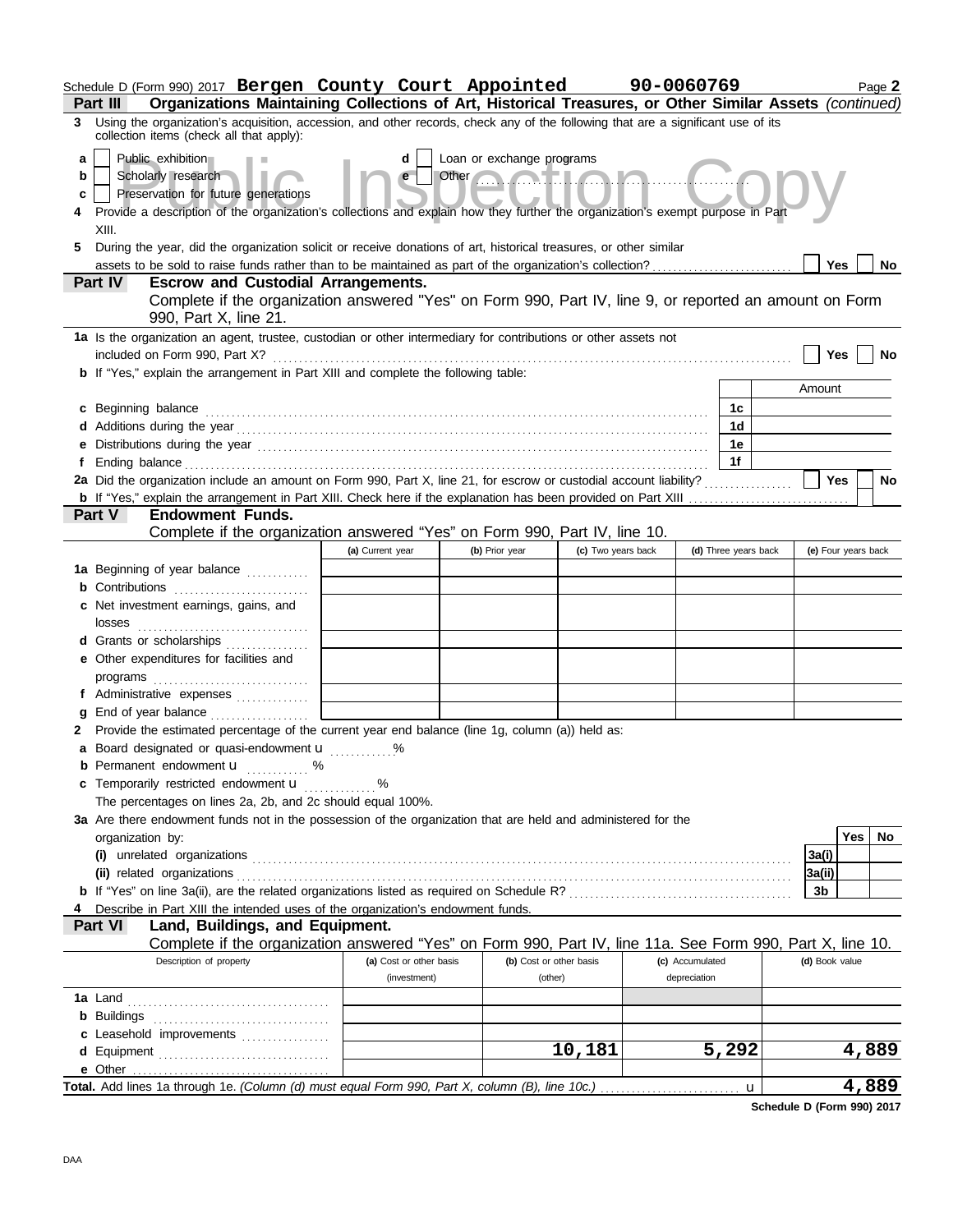#### Page **3** Schedule D (Form 990) 2017 **Bergen County Court Appointed 90-0060769**

**Part VII Investments—Other Securities.**<br>Complete if the organization answer

|                           | Complete if the organization answered "Yes" on Form 990, Part IV, line 11b. See Form 990, Part X, line 12.                                         |                |                                  |
|---------------------------|----------------------------------------------------------------------------------------------------------------------------------------------------|----------------|----------------------------------|
|                           | (a) Description of security or category                                                                                                            | (b) Book value | (c) Method of valuation:         |
|                           | (including name of security)                                                                                                                       | ٠              | Cost or end-of-year market value |
| (1) Financial derivatives |                                                                                                                                                    |                |                                  |
|                           | (2) Closely-held equity interests<br>$\mathbf{u}$ . $\mathbf{v}$                                                                                   |                |                                  |
| (3) Other                 |                                                                                                                                                    |                |                                  |
| $(A)$ .                   |                                                                                                                                                    |                |                                  |
| $(B)$ .                   |                                                                                                                                                    |                |                                  |
| (C)                       |                                                                                                                                                    |                |                                  |
| $(D)$                     |                                                                                                                                                    |                |                                  |
|                           |                                                                                                                                                    |                |                                  |
| (F)                       |                                                                                                                                                    |                |                                  |
| (G)                       |                                                                                                                                                    |                |                                  |
| (H)                       |                                                                                                                                                    |                |                                  |
|                           | Total. (Column (b) must equal Form 990, Part X, col. (B) line 12.) u                                                                               |                |                                  |
| Part VIII                 | Investments-Program Related.                                                                                                                       |                |                                  |
|                           | Complete if the organization answered "Yes" on Form 990, Part IV, line 11c. See Form 990, Part X, line 13.                                         |                |                                  |
|                           | (a) Description of investment                                                                                                                      | (b) Book value | (c) Method of valuation:         |
|                           |                                                                                                                                                    |                | Cost or end-of-year market value |
|                           |                                                                                                                                                    |                |                                  |
| (1)                       |                                                                                                                                                    |                |                                  |
| (2)                       |                                                                                                                                                    |                |                                  |
| (3)                       |                                                                                                                                                    |                |                                  |
| (4)                       |                                                                                                                                                    |                |                                  |
| (5)                       |                                                                                                                                                    |                |                                  |
| (6)                       |                                                                                                                                                    |                |                                  |
| (7)                       |                                                                                                                                                    |                |                                  |
| (8)                       |                                                                                                                                                    |                |                                  |
| (9)                       |                                                                                                                                                    |                |                                  |
|                           | Total. (Column (b) must equal Form 990, Part X, col. (B) line 13.) u                                                                               |                |                                  |
| Part IX                   | <b>Other Assets.</b>                                                                                                                               |                |                                  |
|                           | Complete if the organization answered "Yes" on Form 990, Part IV, line 11d. See Form 990, Part X, line 15.                                         |                |                                  |
|                           | (a) Description                                                                                                                                    |                | (b) Book value                   |
| (1)                       |                                                                                                                                                    |                |                                  |
| (2)                       |                                                                                                                                                    |                |                                  |
| (3)                       |                                                                                                                                                    |                |                                  |
| (4)                       |                                                                                                                                                    |                |                                  |
| (5)                       |                                                                                                                                                    |                |                                  |
| (6)                       |                                                                                                                                                    |                |                                  |
| (7)                       |                                                                                                                                                    |                |                                  |
| (8)                       |                                                                                                                                                    |                |                                  |
| (9)                       |                                                                                                                                                    |                |                                  |
|                           | Total. (Column (b) must equal Form 990, Part X, col. (B) line 15.)                                                                                 |                | u                                |
| Part X                    | Other Liabilities.                                                                                                                                 |                |                                  |
|                           | Complete if the organization answered "Yes" on Form 990, Part IV, line 11e or 11f. See Form 990, Part X,                                           |                |                                  |
|                           | line $25$ .                                                                                                                                        |                |                                  |
| 1.                        | (a) Description of liability                                                                                                                       | (b) Book value |                                  |
| (1)                       | Federal income taxes                                                                                                                               |                |                                  |
| (2)                       | Capital lease payable                                                                                                                              | 3,096          |                                  |
| (3)                       |                                                                                                                                                    |                |                                  |
| (4)                       |                                                                                                                                                    |                |                                  |
| (5)                       |                                                                                                                                                    |                |                                  |
| (6)                       |                                                                                                                                                    |                |                                  |
| (7)                       |                                                                                                                                                    |                |                                  |
| (8)                       |                                                                                                                                                    |                |                                  |
| (9)                       |                                                                                                                                                    |                |                                  |
|                           | Total. (Column (b) must equal Form 990, Part X, col. (B) line 25.) $\mathbf u$                                                                     | 3,096          |                                  |
|                           | 2. Lipbility for uppertain tax positions. In Part VIII, provide the text of the feature to the examization's financial etatements that reports the |                |                                  |

Liability for uncertain tax positions. In Part XIII, provide the text of the footnote to the organization's financial statements that reports the **2.** organization's liability for uncertain tax positions under FIN 48 (ASC 740). Check here if the text of the footnote has been provided in Part XIII.

**X**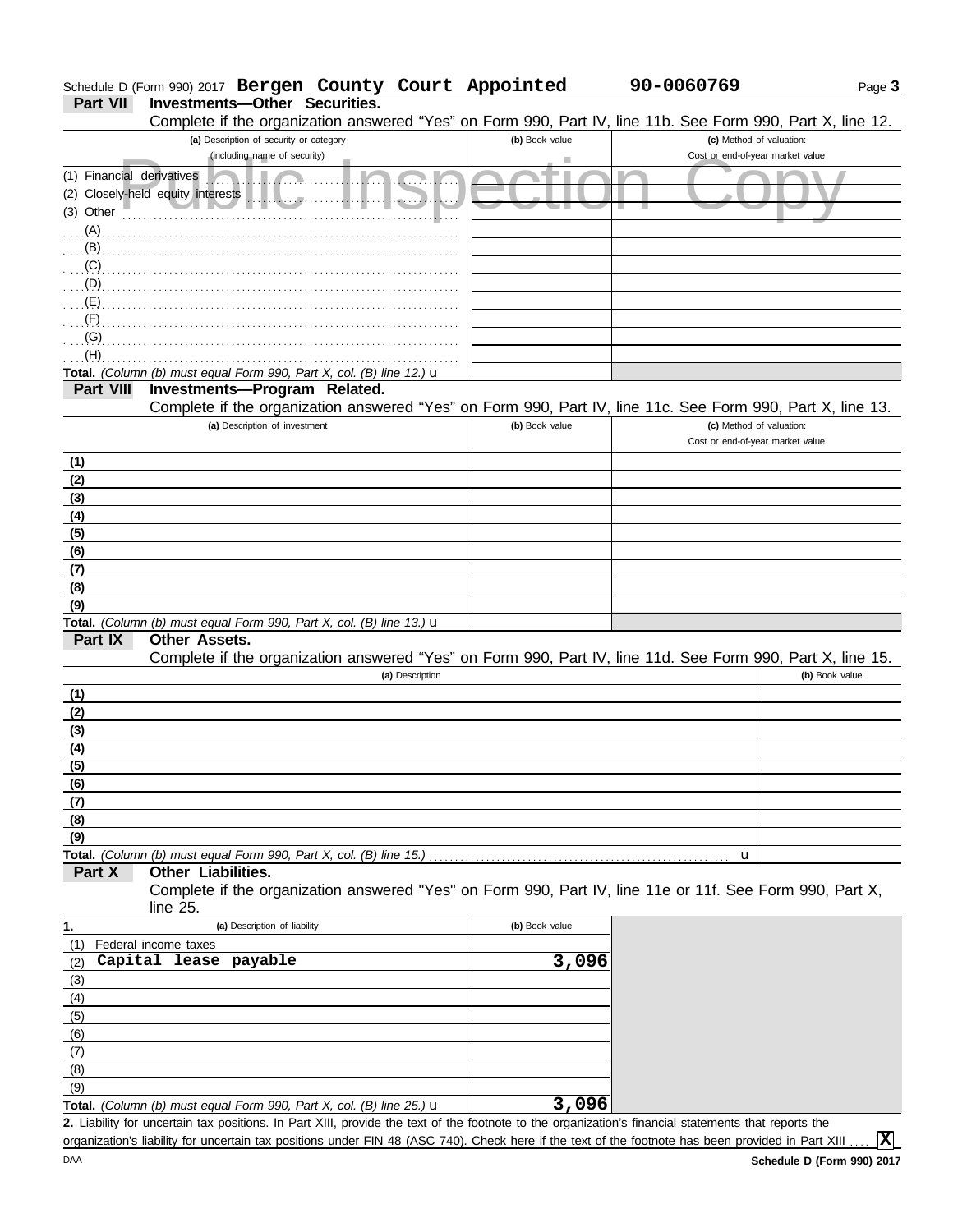|              | Schedule D (Form 990) 2017 Bergen County Court Appointed 90-0060769                                                                                                                                                                  |                |         |                | Page 4         |
|--------------|--------------------------------------------------------------------------------------------------------------------------------------------------------------------------------------------------------------------------------------|----------------|---------|----------------|----------------|
|              | Reconciliation of Revenue per Audited Financial Statements With Revenue per Return.<br>Part XI                                                                                                                                       |                |         |                |                |
|              | Complete if the organization answered "Yes" on Form 990, Part IV, line 12a.                                                                                                                                                          |                |         |                |                |
| 1.           |                                                                                                                                                                                                                                      |                |         | 1              | 768,880        |
| $\mathbf{2}$ | Amounts included on line 1 but not on Form 990, Part VIII, line 12:                                                                                                                                                                  |                |         |                |                |
|              | a Net unrealized gains (losses) on investments <b>and a state of the state of the state of the state of the state of the state of the state of the state of the state of the state of the state of the state of the state of the</b> | 2a             |         |                |                |
|              |                                                                                                                                                                                                                                      | 2 <sub>b</sub> | 394,489 |                |                |
|              |                                                                                                                                                                                                                                      | 2c             |         |                |                |
|              | d Other (Describe in Part XIII.) [11] [2010] [2010] [2010] [2010] [2010] [2010] [2010] [2010] [2010] [2010] [2010] [2010] [2010] [2010] [2010] [2010] [2010] [2010] [2010] [2010] [2010] [2010] [2010] [2010] [2010] [2010] [2       | 2d             |         |                |                |
|              |                                                                                                                                                                                                                                      |                |         | <b>2e</b>      | <u>394,489</u> |
|              |                                                                                                                                                                                                                                      |                |         | $\overline{3}$ | 374,391        |
|              | Amounts included on Form 990, Part VIII, line 12, but not on line 1:                                                                                                                                                                 |                |         |                |                |
|              |                                                                                                                                                                                                                                      | 4a             |         |                |                |
|              |                                                                                                                                                                                                                                      | 4b             |         |                |                |
|              | c Add lines 4a and 4b (a) and the contract of the contract of the contract of the contract of the contract of the contract of the contract of the contract of the contract of the contract of the contract of the contract of        |                |         | 4c             |                |
|              |                                                                                                                                                                                                                                      |                |         | 5              | 374,391        |
|              | Part XII   Reconciliation of Expenses per Audited Financial Statements With Expenses per Return.                                                                                                                                     |                |         |                |                |
|              | Complete if the organization answered "Yes" on Form 990, Part IV, line 12a.                                                                                                                                                          |                |         |                |                |
| 1.           |                                                                                                                                                                                                                                      |                |         | $\mathbf 1$    | 720,283        |
| 2            | Amounts included on line 1 but not on Form 990, Part IX, line 25:                                                                                                                                                                    |                |         |                |                |
|              |                                                                                                                                                                                                                                      | 2a             | 394,489 |                |                |
|              |                                                                                                                                                                                                                                      | 2 <sub>b</sub> |         |                |                |
|              |                                                                                                                                                                                                                                      | 2c             |         |                |                |
|              |                                                                                                                                                                                                                                      | 2d             |         |                |                |
|              |                                                                                                                                                                                                                                      |                |         | <b>2e</b>      | 394,489        |
| 3.           |                                                                                                                                                                                                                                      |                |         | $\mathbf{3}$   | 325,794        |
|              | Amounts included on Form 990, Part IX, line 25, but not on line 1:                                                                                                                                                                   |                |         |                |                |
|              | a Investment expenses not included on Form 990, Part VIII, line 7b                                                                                                                                                                   | 4a             |         |                |                |
|              | <b>b</b> Other (Describe in Part XIII.) <b>CONSIDENT DESCRIPTION DESCRIPTION DESCRIPTION DESCRIPTION DESCRIPTION DESCRIPTION DESCRIPTION DESCRIPTION DESCRIPTION DESCRIPTION DESCRIPTION DESCRIPTION DESCRI</b>                      | 4 <sub>b</sub> |         |                |                |
|              | c Add lines 4a and 4b                                                                                                                                                                                                                |                |         | 4с             |                |
|              |                                                                                                                                                                                                                                      |                |         | 5              | 325,794        |
|              | Part XIII Supplemental Information.                                                                                                                                                                                                  |                |         |                |                |
|              | Provide the descriptions required for Part II, lines 3, 5, and 9; Part III, lines 1a and 4; Part IV, lines 1b and 2b; Part V, line 4; Part X, line                                                                                   |                |         |                |                |
|              | 2; Part XI, lines 2d and 4b; and Part XII, lines 2d and 4b. Also complete this part to provide any additional information.                                                                                                           |                |         |                |                |
|              | Part X - FIN 48 Footnote                                                                                                                                                                                                             |                |         |                |                |
|              |                                                                                                                                                                                                                                      |                |         |                |                |
|              | The Organization evaluates all significant tax positions as required by the                                                                                                                                                          |                |         |                |                |
|              |                                                                                                                                                                                                                                      |                |         |                |                |
|              | general standards of accounting for uncertainty in income taxes established                                                                                                                                                          |                |         |                |                |
|              |                                                                                                                                                                                                                                      |                |         |                |                |
|              | by the Financial Accounting Standards Board. The Organization does not                                                                                                                                                               |                |         |                |                |
|              |                                                                                                                                                                                                                                      |                |         |                |                |
|              | believe that it has taken any tax positions that would require the                                                                                                                                                                   |                |         |                |                |
|              |                                                                                                                                                                                                                                      |                |         |                |                |
|              | recording of any additional tax liability nor does it believe that there                                                                                                                                                             |                |         |                |                |
|              |                                                                                                                                                                                                                                      |                |         |                |                |
|              | are any unrealized tax benefits that would increase or decrease within the                                                                                                                                                           |                |         |                |                |
|              |                                                                                                                                                                                                                                      |                |         |                |                |
|              | next twelve months.                                                                                                                                                                                                                  |                |         |                |                |
|              |                                                                                                                                                                                                                                      |                |         |                |                |
|              |                                                                                                                                                                                                                                      |                |         |                |                |
|              |                                                                                                                                                                                                                                      |                |         |                |                |
|              | The Organization files returns in the federal and New Jersey jurisdictions.                                                                                                                                                          |                |         |                |                |
|              |                                                                                                                                                                                                                                      |                |         |                |                |
|              | The returns filed within the last four years are generally open for                                                                                                                                                                  |                |         |                |                |
|              |                                                                                                                                                                                                                                      |                |         |                |                |
|              | examination by those jurisdictions.                                                                                                                                                                                                  |                |         |                |                |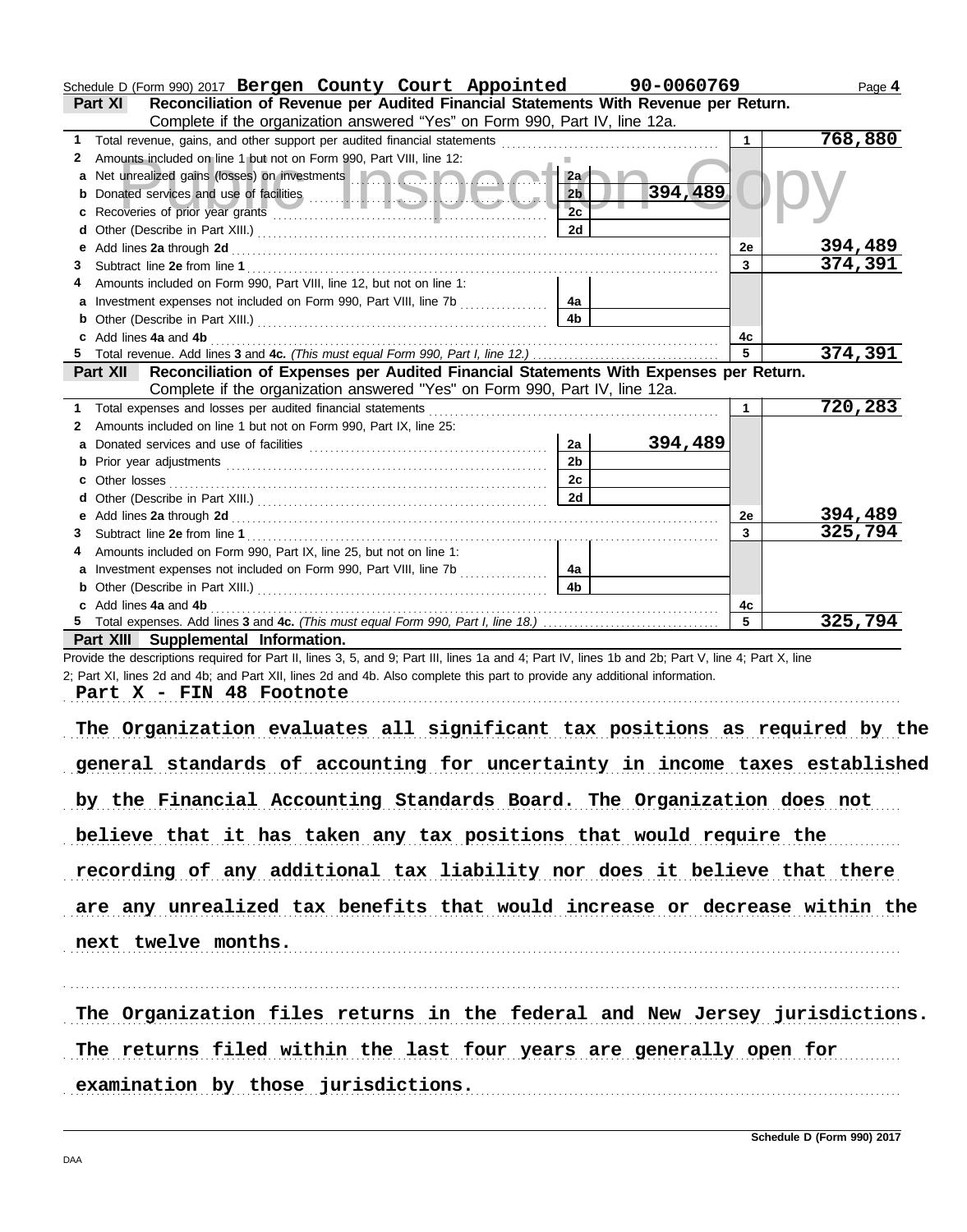| <b>SCHEDULE G</b><br>Supplemental Information Regarding Fundraising or Gaming Activities                                                                                                                                                 |                                 |                              |                                       |                                        | OMB No. 1545-0047                       |
|------------------------------------------------------------------------------------------------------------------------------------------------------------------------------------------------------------------------------------------|---------------------------------|------------------------------|---------------------------------------|----------------------------------------|-----------------------------------------|
| Complete if the organization answered "Yes" on Form 990, Part IV, line 17, 18, or 19, or if the<br>(Form 990 or 990-EZ)<br>organization entered more than \$15,000 on Form 990-EZ, line 6a.                                              |                                 |                              |                                       |                                        |                                         |
| Department of the Treasury<br>Internal Revenue Service<br><b>U</b> Go to www.irs.gov/Form990 for the latest instructions.                                                                                                                | Open to Public<br>Inspection    |                              |                                       |                                        |                                         |
| Bergen County Court Appointed<br>Name of the organization                                                                                                                                                                                |                                 |                              |                                       | <b>Employer identification number</b>  |                                         |
| Special Advocates, Inc.<br>Fundraising Activities. Complete if the organization answered "Yes" on Form 990, Part IV, line 17.<br>Part I                                                                                                  |                                 |                              |                                       | 90-0060769                             |                                         |
| Form 990-EZ filers are not required to complete this part.                                                                                                                                                                               |                                 |                              |                                       |                                        |                                         |
| Indicate whether the organization raised funds through any of the following activities. Check all that apply.<br>1                                                                                                                       |                                 |                              |                                       |                                        |                                         |
| Mail solicitations<br>a                                                                                                                                                                                                                  | е                               |                              | Solicitation of non-government grants |                                        |                                         |
| Internet and email solicitations<br>b                                                                                                                                                                                                    |                                 |                              | Solicitation of government grants     |                                        |                                         |
| Phone solicitations<br>c                                                                                                                                                                                                                 | Special fundraising events<br>a |                              |                                       |                                        |                                         |
| In-person solicitations<br>d                                                                                                                                                                                                             |                                 |                              |                                       |                                        |                                         |
| 2a Did the organization have a written or oral agreement with any individual (including officers, directors, trustees,<br>or key employees listed in Form 990, Part VII) or entity in connection with professional fundraising services? |                                 |                              |                                       |                                        | Yes<br>No                               |
| <b>b</b> If "Yes," list the 10 highest paid individuals or entities (fundraisers) pursuant to agreements under which the fundraiser is to be                                                                                             |                                 |                              |                                       |                                        |                                         |
| compensated at least \$5,000 by the organization.                                                                                                                                                                                        |                                 | iii) Did fund-               |                                       |                                        |                                         |
| (i) Name and address of individual                                                                                                                                                                                                       |                                 | raiser have<br>custody or    | (iv) Gross receipts                   | (v) Amount paid to<br>(or retained by) | (vi) Amount paid to<br>(or retained by) |
| or entity (fundraiser)                                                                                                                                                                                                                   | (ii) Activity                   | control of<br>contributions? | from activity                         | fundraiser listed in<br>col. (i)       | organization                            |
|                                                                                                                                                                                                                                          |                                 | Yes  No                      |                                       |                                        |                                         |
| 1                                                                                                                                                                                                                                        |                                 |                              |                                       |                                        |                                         |
|                                                                                                                                                                                                                                          |                                 |                              |                                       |                                        |                                         |
| $\mathbf{2}$                                                                                                                                                                                                                             |                                 |                              |                                       |                                        |                                         |
|                                                                                                                                                                                                                                          |                                 |                              |                                       |                                        |                                         |
| 3                                                                                                                                                                                                                                        |                                 |                              |                                       |                                        |                                         |
|                                                                                                                                                                                                                                          |                                 |                              |                                       |                                        |                                         |
| 4                                                                                                                                                                                                                                        |                                 |                              |                                       |                                        |                                         |
|                                                                                                                                                                                                                                          |                                 |                              |                                       |                                        |                                         |
|                                                                                                                                                                                                                                          |                                 |                              |                                       |                                        |                                         |
| 5                                                                                                                                                                                                                                        |                                 |                              |                                       |                                        |                                         |
|                                                                                                                                                                                                                                          |                                 |                              |                                       |                                        |                                         |
| 6                                                                                                                                                                                                                                        |                                 |                              |                                       |                                        |                                         |
|                                                                                                                                                                                                                                          |                                 |                              |                                       |                                        |                                         |
| 7                                                                                                                                                                                                                                        |                                 |                              |                                       |                                        |                                         |
|                                                                                                                                                                                                                                          |                                 |                              |                                       |                                        |                                         |
|                                                                                                                                                                                                                                          |                                 |                              |                                       |                                        |                                         |
| 8                                                                                                                                                                                                                                        |                                 |                              |                                       |                                        |                                         |
|                                                                                                                                                                                                                                          |                                 |                              |                                       |                                        |                                         |
| 9                                                                                                                                                                                                                                        |                                 |                              |                                       |                                        |                                         |
|                                                                                                                                                                                                                                          |                                 |                              |                                       |                                        |                                         |
| 10                                                                                                                                                                                                                                       |                                 |                              |                                       |                                        |                                         |
|                                                                                                                                                                                                                                          |                                 |                              |                                       |                                        |                                         |
| Total                                                                                                                                                                                                                                    |                                 |                              |                                       |                                        |                                         |
| List all states in which the organization is registered or licensed to solicit contributions or has been notified it is exempt from<br>3<br>registration or licensing.                                                                   |                                 |                              |                                       |                                        |                                         |
|                                                                                                                                                                                                                                          |                                 |                              |                                       |                                        |                                         |
|                                                                                                                                                                                                                                          |                                 |                              |                                       |                                        |                                         |
|                                                                                                                                                                                                                                          |                                 |                              |                                       |                                        |                                         |
|                                                                                                                                                                                                                                          |                                 |                              |                                       |                                        |                                         |
|                                                                                                                                                                                                                                          |                                 |                              |                                       |                                        |                                         |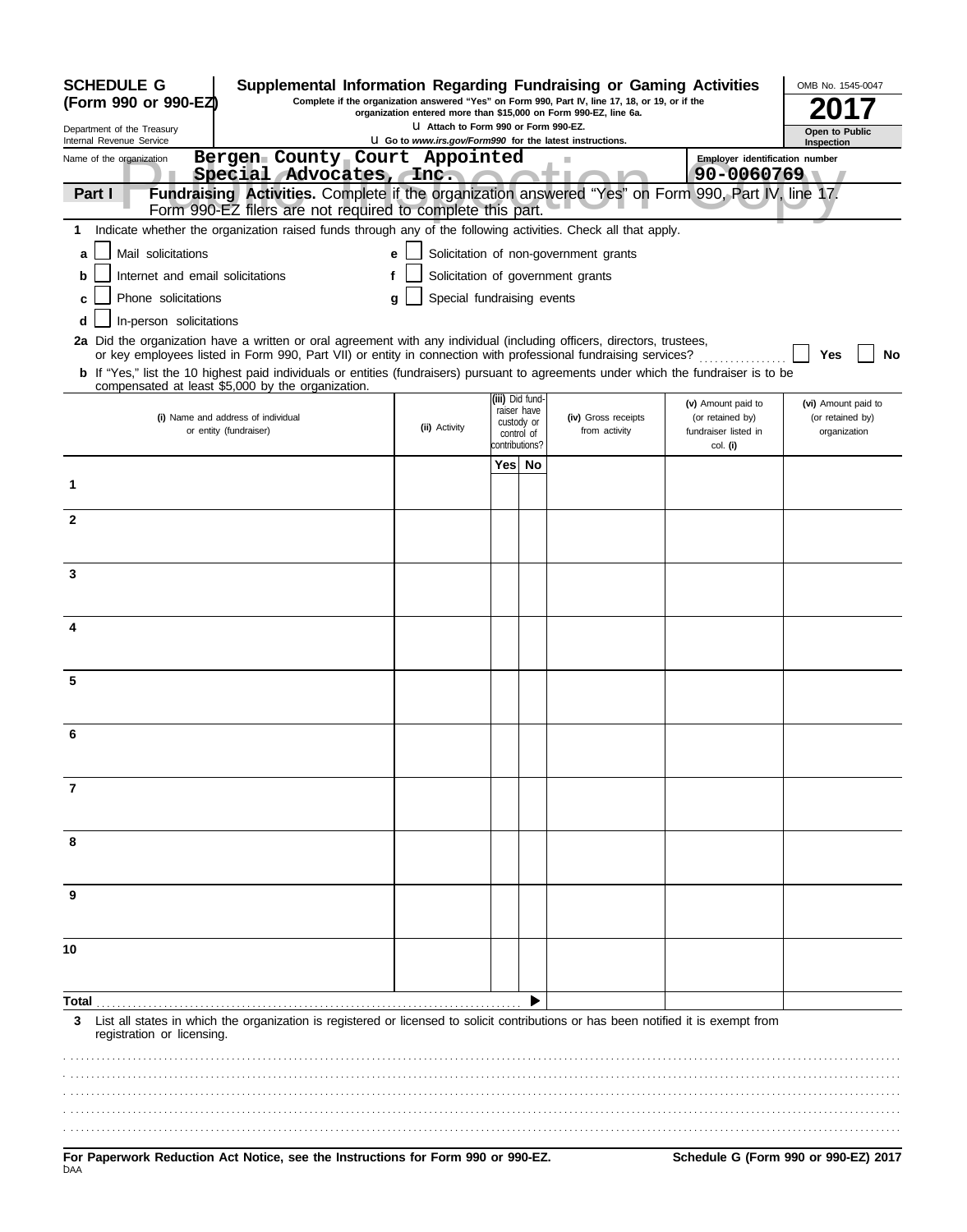#### Schedule G (Form 990 or 990-EZ) 2017 **Bergen County Court Appointed 90-0060769** Page **2**

**Bergen County Court Appointed 90-0060769**

than \$15,000 of fundraising event contributions and gross income on Form 990-EZ, lines 1 and 6b. List events with

**Part II Fundraising Events.** Complete if the organization answered "Yes" on Form 990, Part IV, line 18, or reported more

|                 |                              | gross receipts greater than \$5,000.                                                                |                                                  |                                            |                                                          |
|-----------------|------------------------------|-----------------------------------------------------------------------------------------------------|--------------------------------------------------|--------------------------------------------|----------------------------------------------------------|
|                 |                              | (a) Event $#1$<br>Casino Night<br>(event type)                                                      | (b) Event $#2$<br>(event type)                   | (c) Other events<br>None<br>(total number) | (d) Total events<br>(add col. (a) through<br>$col.$ (c)) |
| Revenue         | 1 Gross receipts             | <u>81,159</u>                                                                                       |                                                  |                                            | <u>81,159</u>                                            |
|                 | 2 Less: Contributions        | 29,217                                                                                              |                                                  |                                            | 29,217                                                   |
|                 | 3 Gross income (line 1 minus | 51,942                                                                                              |                                                  |                                            | 51,942                                                   |
|                 |                              |                                                                                                     |                                                  |                                            |                                                          |
|                 | 4 Cash prizes                |                                                                                                     |                                                  |                                            |                                                          |
|                 | 5 Noncash prizes             |                                                                                                     |                                                  |                                            |                                                          |
| Direct Expenses | 6 Rent/facility costs        | 14,616                                                                                              |                                                  |                                            | 14,616                                                   |
|                 | 7 Food and beverages         |                                                                                                     |                                                  |                                            |                                                          |
|                 | 8 Entertainment              | 6,200                                                                                               |                                                  |                                            | 6,200                                                    |
|                 | 9 Other direct expenses      | 12,117                                                                                              |                                                  |                                            | 12,117                                                   |
|                 |                              |                                                                                                     |                                                  |                                            | 32,933                                                   |
|                 | Part III                     | Gaming. Complete if the organization answered "Yes" on Form 990, Part IV, line 19, or reported more |                                                  |                                            | 19,009                                                   |
|                 |                              | than \$15,000 on Form 990-EZ, line 6a.                                                              |                                                  |                                            |                                                          |
| Revenue         |                              | (a) Bingo                                                                                           | (b) Pull tabs/instant<br>bingo/progressive bingo | (c) Other gaming                           | (d) Total gaming (add<br>col. (a) through col. (c))      |
|                 | 1 Gross revenue              |                                                                                                     |                                                  |                                            |                                                          |
|                 | 2 Cash prizes                |                                                                                                     |                                                  |                                            |                                                          |
| Expenses        |                              |                                                                                                     |                                                  |                                            |                                                          |
|                 | 3 Noncash prizes             |                                                                                                     |                                                  |                                            |                                                          |
| Direct          | 4 Rent/facility costs        |                                                                                                     |                                                  |                                            |                                                          |
|                 | 5 Other direct expenses      | Yes $%$                                                                                             | Yes 2000                                         | $\%$<br>Yes                                |                                                          |
|                 | 6 Volunteer labor            | <b>No</b>                                                                                           | No                                               | No                                         |                                                          |
|                 |                              | 7 Direct expense summary. Add lines 2 through 5 in column (d)                                       |                                                  |                                            |                                                          |
|                 |                              |                                                                                                     |                                                  |                                            |                                                          |
| 9               | b If "No," explain:          |                                                                                                     |                                                  |                                            | Yes<br>No                                                |
|                 | <b>b</b> If "Yes," explain:  |                                                                                                     |                                                  |                                            | Yes<br>No                                                |
|                 |                              |                                                                                                     |                                                  |                                            |                                                          |
| DAA             |                              |                                                                                                     |                                                  |                                            | Schedule G (Form 990 or 990-EZ) 2017                     |
|                 |                              |                                                                                                     |                                                  |                                            |                                                          |
|                 |                              |                                                                                                     |                                                  |                                            |                                                          |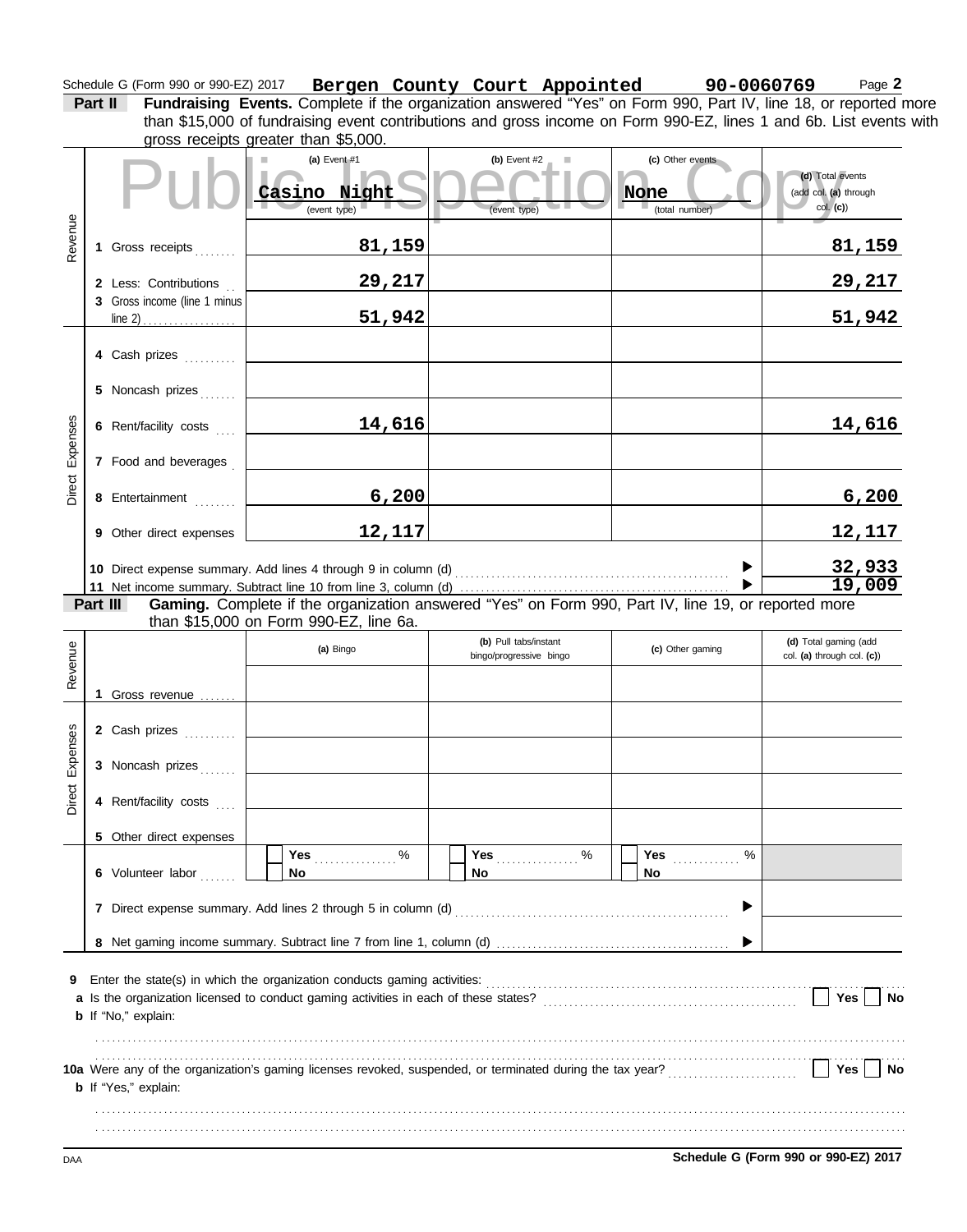|         |          |                                                                          |          |                        | Schedule G (Form 990 or 990-EZ) 2017   Bergen County Court Appointed                                           | 90-0060769                                                                                                                                                                                                                                                                                                                                                                                                                                                                                                                                               |     | Page 3    |
|---------|----------|--------------------------------------------------------------------------|----------|------------------------|----------------------------------------------------------------------------------------------------------------|----------------------------------------------------------------------------------------------------------------------------------------------------------------------------------------------------------------------------------------------------------------------------------------------------------------------------------------------------------------------------------------------------------------------------------------------------------------------------------------------------------------------------------------------------------|-----|-----------|
| 11      |          |                                                                          |          |                        |                                                                                                                |                                                                                                                                                                                                                                                                                                                                                                                                                                                                                                                                                          | Yes | No        |
| 12      |          |                                                                          |          |                        | Is the organization a grantor, beneficiary or trustee of a trust, or a member of a partnership or other entity |                                                                                                                                                                                                                                                                                                                                                                                                                                                                                                                                                          |     |           |
|         |          |                                                                          |          |                        |                                                                                                                |                                                                                                                                                                                                                                                                                                                                                                                                                                                                                                                                                          | Yes | No        |
| 13      |          | Indicate the percentage of gaming activity conducted in:                 |          |                        |                                                                                                                |                                                                                                                                                                                                                                                                                                                                                                                                                                                                                                                                                          |     |           |
| a       |          |                                                                          |          |                        |                                                                                                                | 13a<br>$\vert$ 13b $\vert$                                                                                                                                                                                                                                                                                                                                                                                                                                                                                                                               |     | %<br>$\%$ |
| b<br>14 |          |                                                                          |          |                        | Enter the name and address of the person who prepares the organization's gaming/special events books and       |                                                                                                                                                                                                                                                                                                                                                                                                                                                                                                                                                          |     |           |
|         | records: |                                                                          |          |                        |                                                                                                                |                                                                                                                                                                                                                                                                                                                                                                                                                                                                                                                                                          |     |           |
|         |          |                                                                          |          |                        |                                                                                                                |                                                                                                                                                                                                                                                                                                                                                                                                                                                                                                                                                          |     |           |
|         |          |                                                                          |          |                        |                                                                                                                |                                                                                                                                                                                                                                                                                                                                                                                                                                                                                                                                                          |     |           |
|         |          |                                                                          |          |                        |                                                                                                                | Address <b>u</b> <u>decree and the contract of the contract of the contract of the contract of the contract of the contract of the contract of the contract of the contract of the contract of the contract of the contract of the co</u>                                                                                                                                                                                                                                                                                                                |     |           |
|         |          |                                                                          |          |                        | 15a Does the organization have a contract with a third party from whom the organization receives gaming        |                                                                                                                                                                                                                                                                                                                                                                                                                                                                                                                                                          |     |           |
|         |          |                                                                          |          |                        |                                                                                                                | $\begin{minipage}{0.5\textwidth} \centering \textbf{reverse} \end{minipage} \begin{minipage}{0.5\textwidth} \centering \begin{minipage}{0.5\textwidth} \centering \textbf{user} \end{minipage} \begin{minipage}{0.5\textwidth} \centering \textbf{user} \end{minipage} \begin{minipage}{0.5\textwidth} \centering \textbf{user} \end{minipage} \begin{minipage}{0.5\textwidth} \centering \textbf{user} \end{minipage} \begin{minipage}{0.5\textwidth} \centering \textbf{user} \end{minipage} \begin{minipage}{0.5\textwidth} \centering \textbf{user}$ | Yes | No        |
|         |          |                                                                          |          |                        |                                                                                                                |                                                                                                                                                                                                                                                                                                                                                                                                                                                                                                                                                          |     |           |
|         |          |                                                                          |          |                        |                                                                                                                |                                                                                                                                                                                                                                                                                                                                                                                                                                                                                                                                                          |     |           |
|         |          | If "Yes," enter name and address of the third party:                     |          |                        |                                                                                                                |                                                                                                                                                                                                                                                                                                                                                                                                                                                                                                                                                          |     |           |
|         |          |                                                                          |          |                        |                                                                                                                |                                                                                                                                                                                                                                                                                                                                                                                                                                                                                                                                                          |     |           |
|         |          |                                                                          |          |                        |                                                                                                                | Address <b>u</b>                                                                                                                                                                                                                                                                                                                                                                                                                                                                                                                                         |     |           |
| 16      |          | Gaming manager information:                                              |          |                        |                                                                                                                |                                                                                                                                                                                                                                                                                                                                                                                                                                                                                                                                                          |     |           |
|         |          |                                                                          |          |                        |                                                                                                                |                                                                                                                                                                                                                                                                                                                                                                                                                                                                                                                                                          |     |           |
|         |          |                                                                          |          |                        |                                                                                                                |                                                                                                                                                                                                                                                                                                                                                                                                                                                                                                                                                          |     |           |
|         |          |                                                                          |          |                        |                                                                                                                |                                                                                                                                                                                                                                                                                                                                                                                                                                                                                                                                                          |     |           |
|         |          |                                                                          |          |                        |                                                                                                                |                                                                                                                                                                                                                                                                                                                                                                                                                                                                                                                                                          |     |           |
|         |          |                                                                          |          |                        |                                                                                                                |                                                                                                                                                                                                                                                                                                                                                                                                                                                                                                                                                          |     |           |
|         |          | Director/officer                                                         |          |                        |                                                                                                                |                                                                                                                                                                                                                                                                                                                                                                                                                                                                                                                                                          |     |           |
|         |          |                                                                          | Employee | Independent contractor |                                                                                                                |                                                                                                                                                                                                                                                                                                                                                                                                                                                                                                                                                          |     |           |
| 17      |          | Mandatory distributions:                                                 |          |                        |                                                                                                                |                                                                                                                                                                                                                                                                                                                                                                                                                                                                                                                                                          |     |           |
| a       |          |                                                                          |          |                        | Is the organization required under state law to make charitable distributions from the gaming proceeds to      |                                                                                                                                                                                                                                                                                                                                                                                                                                                                                                                                                          |     |           |
|         |          |                                                                          |          |                        |                                                                                                                |                                                                                                                                                                                                                                                                                                                                                                                                                                                                                                                                                          | Yes | No        |
| b       |          |                                                                          |          |                        | Enter the amount of distributions required under state law to be distributed to other exempt organizations or  |                                                                                                                                                                                                                                                                                                                                                                                                                                                                                                                                                          |     |           |
|         |          | spent in the organization's own exempt activities during the tax year uß |          |                        |                                                                                                                |                                                                                                                                                                                                                                                                                                                                                                                                                                                                                                                                                          |     |           |
|         | Part IV  |                                                                          |          |                        |                                                                                                                | Supplemental Information. Provide the explanations required by Part I, line 2b, columns (iii) and (v); and                                                                                                                                                                                                                                                                                                                                                                                                                                               |     |           |
|         |          |                                                                          |          |                        |                                                                                                                | Part III, lines 9, 9b, 10b, 15b, 15c, 16, and 17b, as applicable. Also provide any additional information.                                                                                                                                                                                                                                                                                                                                                                                                                                               |     |           |
|         |          | See instructions.                                                        |          |                        |                                                                                                                |                                                                                                                                                                                                                                                                                                                                                                                                                                                                                                                                                          |     |           |
|         |          |                                                                          |          |                        |                                                                                                                |                                                                                                                                                                                                                                                                                                                                                                                                                                                                                                                                                          |     |           |
|         |          |                                                                          |          |                        |                                                                                                                |                                                                                                                                                                                                                                                                                                                                                                                                                                                                                                                                                          |     |           |
|         |          |                                                                          |          |                        |                                                                                                                |                                                                                                                                                                                                                                                                                                                                                                                                                                                                                                                                                          |     |           |
|         |          |                                                                          |          |                        |                                                                                                                |                                                                                                                                                                                                                                                                                                                                                                                                                                                                                                                                                          |     |           |
|         |          |                                                                          |          |                        |                                                                                                                |                                                                                                                                                                                                                                                                                                                                                                                                                                                                                                                                                          |     |           |
|         |          |                                                                          |          |                        |                                                                                                                |                                                                                                                                                                                                                                                                                                                                                                                                                                                                                                                                                          |     |           |
|         |          |                                                                          |          |                        |                                                                                                                |                                                                                                                                                                                                                                                                                                                                                                                                                                                                                                                                                          |     |           |
|         |          |                                                                          |          |                        |                                                                                                                |                                                                                                                                                                                                                                                                                                                                                                                                                                                                                                                                                          |     |           |
|         |          |                                                                          |          |                        |                                                                                                                |                                                                                                                                                                                                                                                                                                                                                                                                                                                                                                                                                          |     |           |
|         |          |                                                                          |          |                        |                                                                                                                |                                                                                                                                                                                                                                                                                                                                                                                                                                                                                                                                                          |     |           |
|         |          |                                                                          |          |                        |                                                                                                                |                                                                                                                                                                                                                                                                                                                                                                                                                                                                                                                                                          |     |           |
|         |          |                                                                          |          |                        |                                                                                                                |                                                                                                                                                                                                                                                                                                                                                                                                                                                                                                                                                          |     |           |

Schedule G (Form 990 or 990-EZ) 2017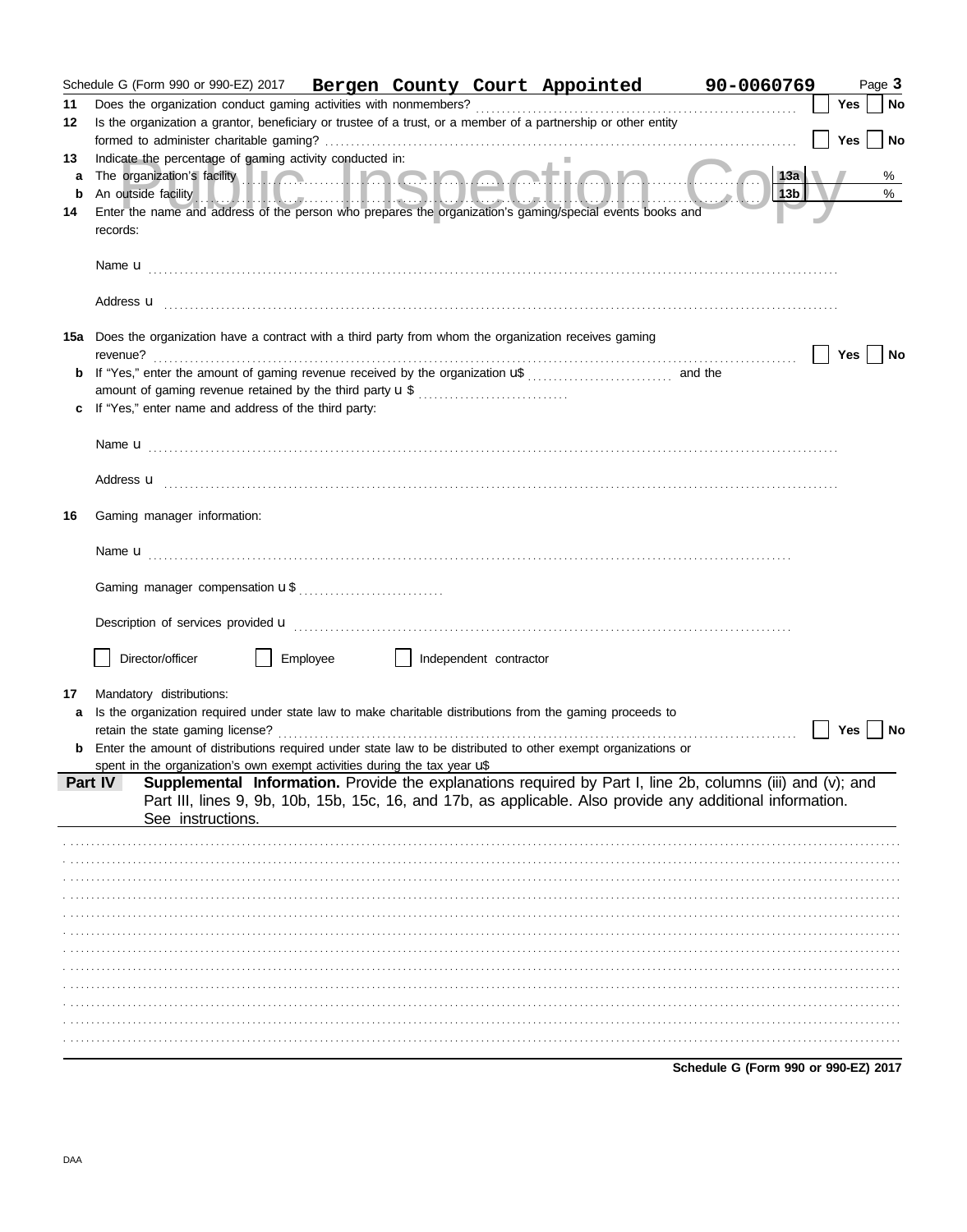| <b>SCHEDULE O</b>                                      | OMB No. 1545-0047                                                                                                                                                                        |                                                     |
|--------------------------------------------------------|------------------------------------------------------------------------------------------------------------------------------------------------------------------------------------------|-----------------------------------------------------|
| (Form 990 or 990-EZ)                                   | Supplemental Information to Form 990 or 990-EZ<br>Complete to provide information for responses to specific questions on<br>Form 990 or 990-EZ or to provide any additional information. | 2017                                                |
| Department of the Treasury<br>Internal Revenue Service | u Attach to Form 990 or 990-EZ.<br>u Go to www.irs.gov/Form990 for the latest information.                                                                                               | Open to Public<br>Inspection                        |
| Name of the organization <b>Bergen</b>                 | County Court Appointed<br>Special Advocates,<br>Inc.                                                                                                                                     | <b>Employer identification number</b><br>90-0060769 |

Form 990 - Organization's Mission (1998) (1999) - Cornelis Mission (1999 - Cornelis Mission (1999) - Cornelis

The Organization provides court-appointed volunteers to advocate for permanent homes for children. The organization is principally in the business of recruiting, training, and supervising volunteers who are appointed by a judge in Family Court to advocate for a child or family of children who are in foster care.

. . . . . . . . . . . . . . . . . . . . . . . . . . . . . . . . . . . . . . . . . . . . . . . . . . . . . . . . . . . . . . . . . . . . . . . . . . . . . . . . . . . . . . . . . . . . . . . . . . . . . . . . . . . . . . . . . . . . . . . . . . . . . . . . . . . . . . . . . . . . . . . . . . . . . . . . . . . . . . . . .

Form 990, Part VI, Line 11b - Organization's Process to Review Form 990 The organization has retained an external accounting firm to prepare its Form 990 and has established the following review process to ensure that the information reported is complete and accurate. A draft of Form 990 is reviewed by the Treasurer/Finance Committee prior to the form being filed. Any questions or comments are addressed to the Executive Director. Once any questions on the draft Form 990 are resolved, the changes are made to the form. The final Form 990 is then provided to each member of the Board of Directors by email. Board members are encouraged to review and ask any questions about it by email or at the next Board meeting. After all review is complete, the final Form 990 is filed with the Internal Revenue Service.

Form 990, Part VI, Line 12c - Enforcement of Conflicts Policy

The Organization requires the completion of annual conflict of interest

. . . . . . . . . . . . . . . . . . . . . . . . . . . . . . . . . . . . . . . . . . . . . . . . . . . . . . . . . . . . . . . . . . . . . . . . . . . . . . . . . . . . . . . . . . . . . . . . . . . . . . . . . . . . . . . . . . . . . . . . . . . . . . . . . . . . . . . . . . . . . . . . . . . . . . . . . . . . . . . . .

statements from all covered members. The organization's conflict of

interest policy covers all officers, directors and key employees. Full

disclosure of conflicts of interest includes actual and potential conflicts

involving family members, affiliated entities and affiliated trusts. The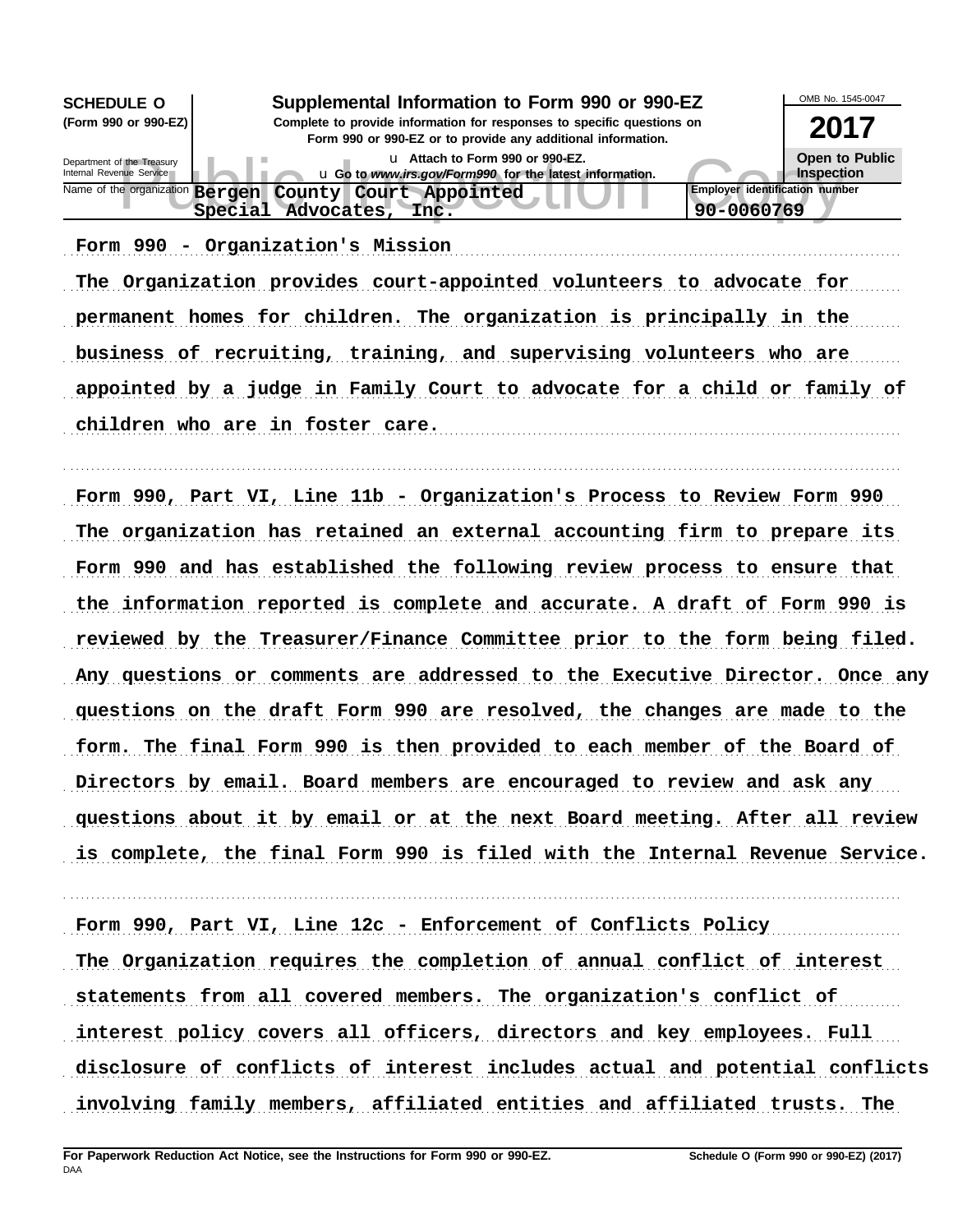| Schedule O (Form 990 or 990-EZ) (2017)                                                                                                                                                                                                                                                                                                                                                                                                                                     | Page 2                                              |
|----------------------------------------------------------------------------------------------------------------------------------------------------------------------------------------------------------------------------------------------------------------------------------------------------------------------------------------------------------------------------------------------------------------------------------------------------------------------------|-----------------------------------------------------|
| Name of the organization<br>Bergen County Court Appointed                                                                                                                                                                                                                                                                                                                                                                                                                  | <b>Employer identification number</b><br>90-0060769 |
| conflict of interest statements are distributed to all covered persons upon<br>the commencement of a person's relationship with the organization and<br>thereafter on an annual basis.                                                                                                                                                                                                                                                                                     |                                                     |
| Form 990, Part VI, Line 15a - Compensation Process for Top Official<br>The Executive Committee of the Board determines the compensation for the<br>Executive Director based on the use of annual percentage increases and<br>knowledge of regional wage trends for comparable personnel. The Board<br>approves this compensation during the annual budget process.                                                                                                         |                                                     |
| Form 990, Part VI, Line 15b - Compensation Process for Officers<br>The Executive Director determines compensation for all employees based upon<br>the use of annual percentage increases and knowledge of regional wage<br>trends for comparable personnel. The Board approves aggregate compensation<br>during the annual budget process. The approval of the budget, including<br>aggregate budgeted compensation, is documented in the minutes of the Board<br>meeting. |                                                     |
| Form 990, Part VI, Line 19 - Governing Documents Disclosure Explanation<br>The governing documents, conflict of interest policy and financial<br>statements are always available to the public at the organization's office<br>or by request.                                                                                                                                                                                                                              |                                                     |
| Form 990, Part VIII - Additional Information<br>The Organizaion's revenue and program services expenses as presented in<br>Form 990 does not include the following donated items:                                                                                                                                                                                                                                                                                          |                                                     |

Page 1 of 2 Schedule O (Form 990 or 990-EZ) (2017)